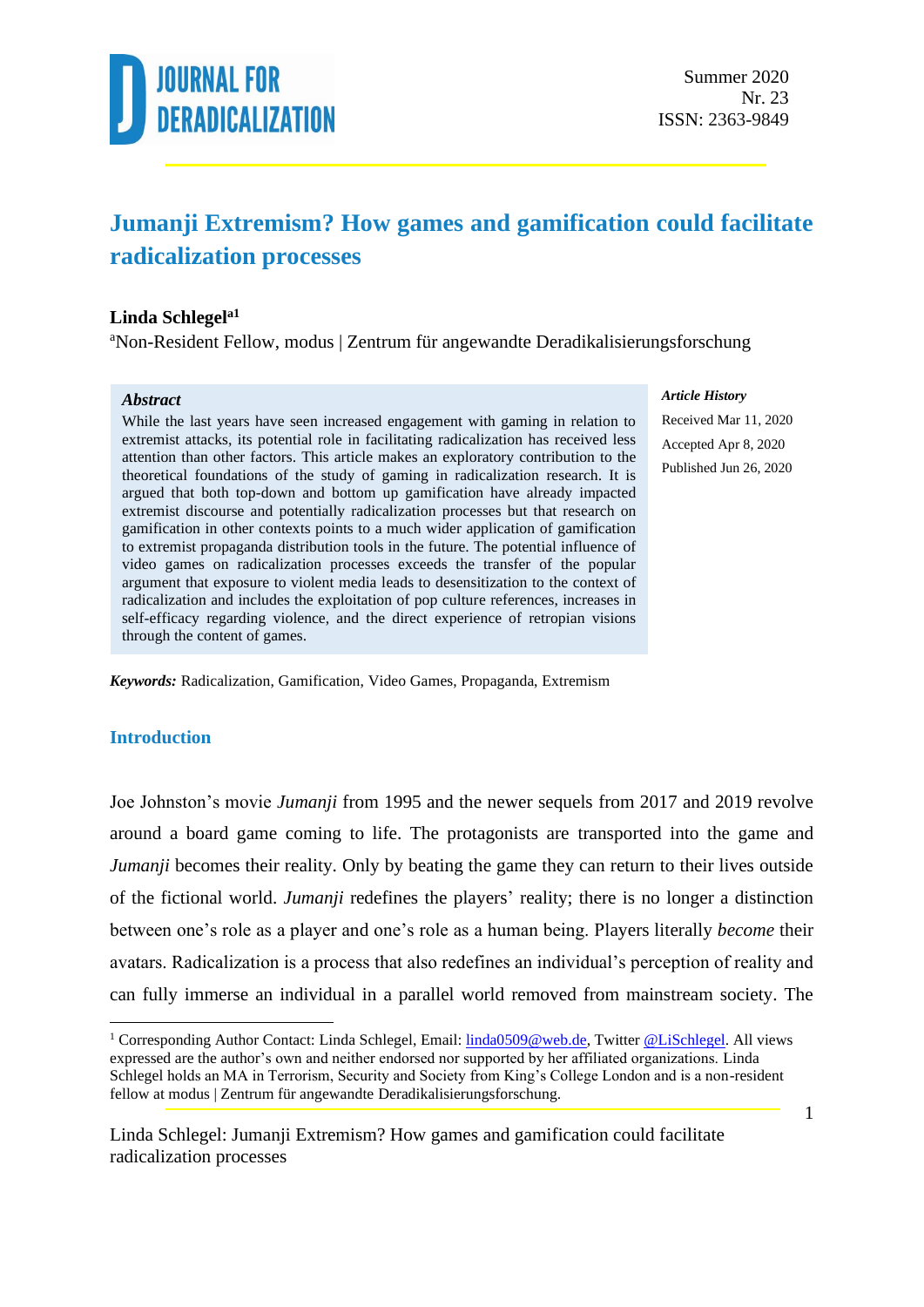*Jumanji* slogan "A game for those who seek to find a way to leave their world behind" may also apply to radicalized individuals leaving mainstream society - and often everything they previously cared about - behind; they are embarking on a new endeavor with a new identity and leave what used to be 'their' world.

Radicalization into extremism can hardly be considered as 'play'. However, elements usually associated with games and popular culture have featured in propaganda and radicalization efforts, including the footage collected through HD-cameras attached to helmets of fighters, alluding to the visual design of first-person-shooter (FPS) games such as *Call of Duty* (Scaife, 2017) or the application of gamified elements such as points and rankings (Ebner, 2019). While (video) games have been part of the extremist 'toolkit' for quite some time (Lakomy, 2019), the issue received heightened attention with the rise of Islamic State (hereafter ISIS), which utilized gaming references extensively and allegedly programmed its own video game, *Salil al-Swarim* [The Clanging of the Swords] (Al-Rawi, 2018). After being made increasingly popular by ISIS, the use of games and gamification elements has 'migrated downstream' to other jihadist groups (Dauber et al, 2019). Right-wing extremists too have gained increased attention for their 'gamified' attacks. For instance, the attacks in both Christchurch and Halle have been live streamed by the attackers, invoking visual imagery commonly associated with FPS games (Mackintosh & Mezzofiore, 2019). This indicates a move towards the inclusion and rising prominence of gamified elements in propaganda efforts, which may potentially influence radicalization processes.

While the last years have seen an increase in engagement with the subject (e.g. Lakomy, 2019; Schlegel, 2018; Al-Rawi, 2018), games and gamification have so far received less attention than other factors potentially facilitating radicalization processes. The present article explores some of the mechanisms by which games and gamified applications could come to facilitate radicalization processes. The article should be read as a Weberian ideal type analysis; not as a holistic account of radicalization but as an exploration of how games and gamification *could*, for *some* individuals, increase the *susceptibility* to radicalization or *facilitate* radicalization processes already underway. Although both games and elements of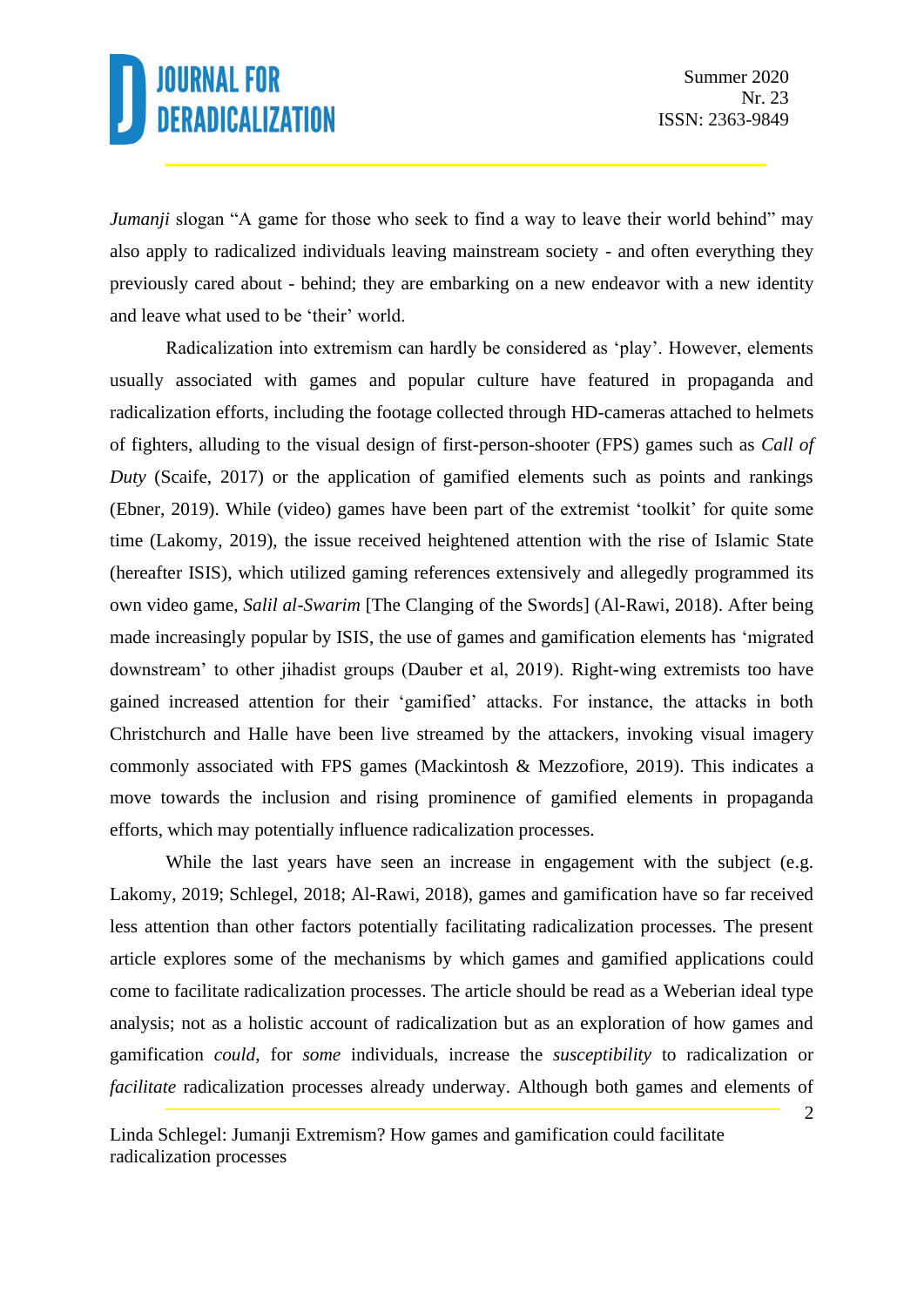gamification can be applied offline, the article focuses on an exploration of online applications, social media and video games, placing it within the discourse on onlineradicalization (Baaken & Schlegel, 2017). Because both cognitive and behavioral radicalization processes relate to the acceptance or the exercise of violence, only violent video games are treated as the basis for the discussion on the role of games in radicalization. Nevertheless, an analysis of the potential role of non-violent games it to be encouraged in future studies.

The present analysis is conducted from the standpoint of the player or user, primarily motivated by seeking entertainment. While extremist organizations could and indeed have used (Thurrott, 2001; Pidd, 2012) so-called *serious games* (Bittner & Schipper, 2014), which are intended not for entertainment but purely for training purposes such as war gaming (Röhle, 2014), the present discussion is limited to *casual games* (Rapp, 2017) with an entertainment appeal for the player. In the context of radicalization, playing serious games with instrumental intent requires an already advanced radicalization process and would likely be used for specific training in the preparation of an attack. For reasons of conceptual clarity, the present article focuses on how games and gamification elements could facilitate susceptibility to radicalization, not on training already radicalized individuals. While it is likely that different ideological justifications for extremist violence would result in different gamified applications and different content of games, this article is not focused on ideologically-determined details of the gaming content but puts forward a theoretical exploration of general mechanisms by which games and gamified elements may influence radicalization processes.

The article is structured as follows: After locating games and gamification within the wider discourse on (online-) radicalization, potential uses of gamification elements for the facilitation of radicalization processes and the psychological processes underlying it are examined. Then, it is analyzed how video games could enhance susceptibility to radicalization or facilitate radicalization processes already underway. The article closes with a discussion of potential limitations and a conclusion.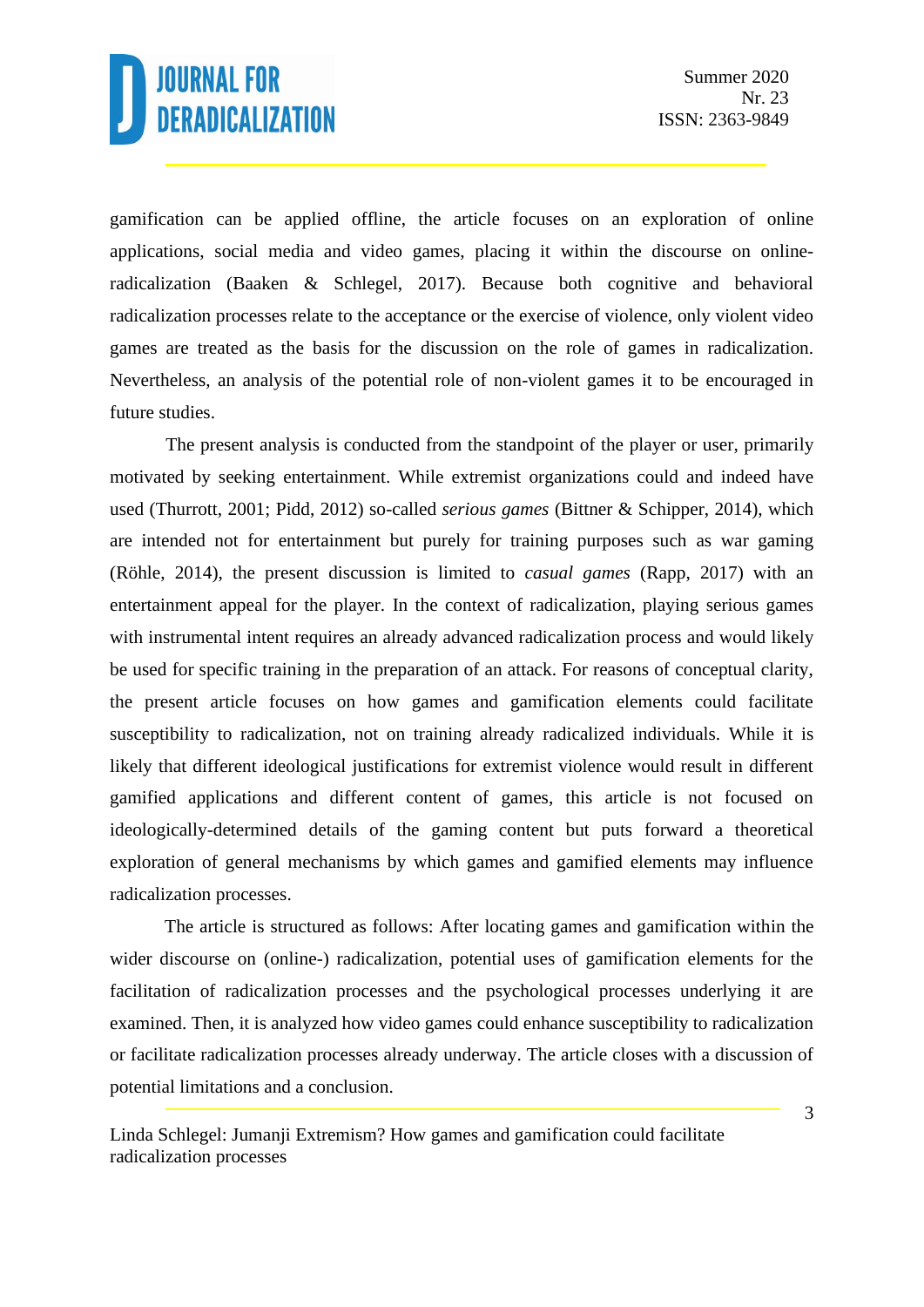

#### **Locating games and gamification within the wider discourse on radicalization**

#### *The discourse on violent video games*

Violence in communication media has been researched and discussed for a long time: From Tertullian lamenting the possibility that watching gladiators could lead to increased violence (Dowsett & Jackson, 2019) to more modern media such as cinema, comic books and music (DeCamp, 2014), the display of violence has been a topic of hot debates among scholars and the public. The depiction of violence in video games (Hartmann et al, 2014) as well as the correlation between video games and violent or aggressive behavior has been the subject of a lot of scholarly inquiry (Engelhardt et al, 2011; Greitemeyer, 2014) and has been controversially debated over the last thirty years, in politics and public discourse (Crump, 2014; Robinson, 2012) and within the gaming community (Nauroth et al, 2014). What sets video games apart from previous media are their interactivity and the agency of the player; that is, the active role players take in shaping the story in an increasingly realistic setting, which may increase the degree of influence that consuming these games has on the perception and behavior of the individuals playing. Video games can immerse players, allowing them to partially merge with their avatar and identify themselves with the game characters (Fischer et al, 2010). The higher the identification with the avatar, the larger the impact of the violent game (Lin, 2013). Video games influence players on a neurological level (Engelhardt et al, 2011) as well as by contributing to a normalization of violent behavior (Greitemeyer, 2014), but there is also evidence that those with higher levels of aggression choose to play video games more often (Przybylski et al, 2009) and that games are only one of many interacting factors on a pathway to violence (DeCamp, 2015).

A large and diverse literature has emerged, including work on how video games influence individual (acceptance of) aggressive behavior (Funk et al, 2003; Beck et al., 2012), youth delinquency (DeLisi et al, 2012), societal violence (Ferguson, 2015) or (school) shootings (Crump, 2014; McDonald, 2018). The findings are not always conclusive, they are 'all over the map' (Wolock, 2004), and the causal relationship between games and violence is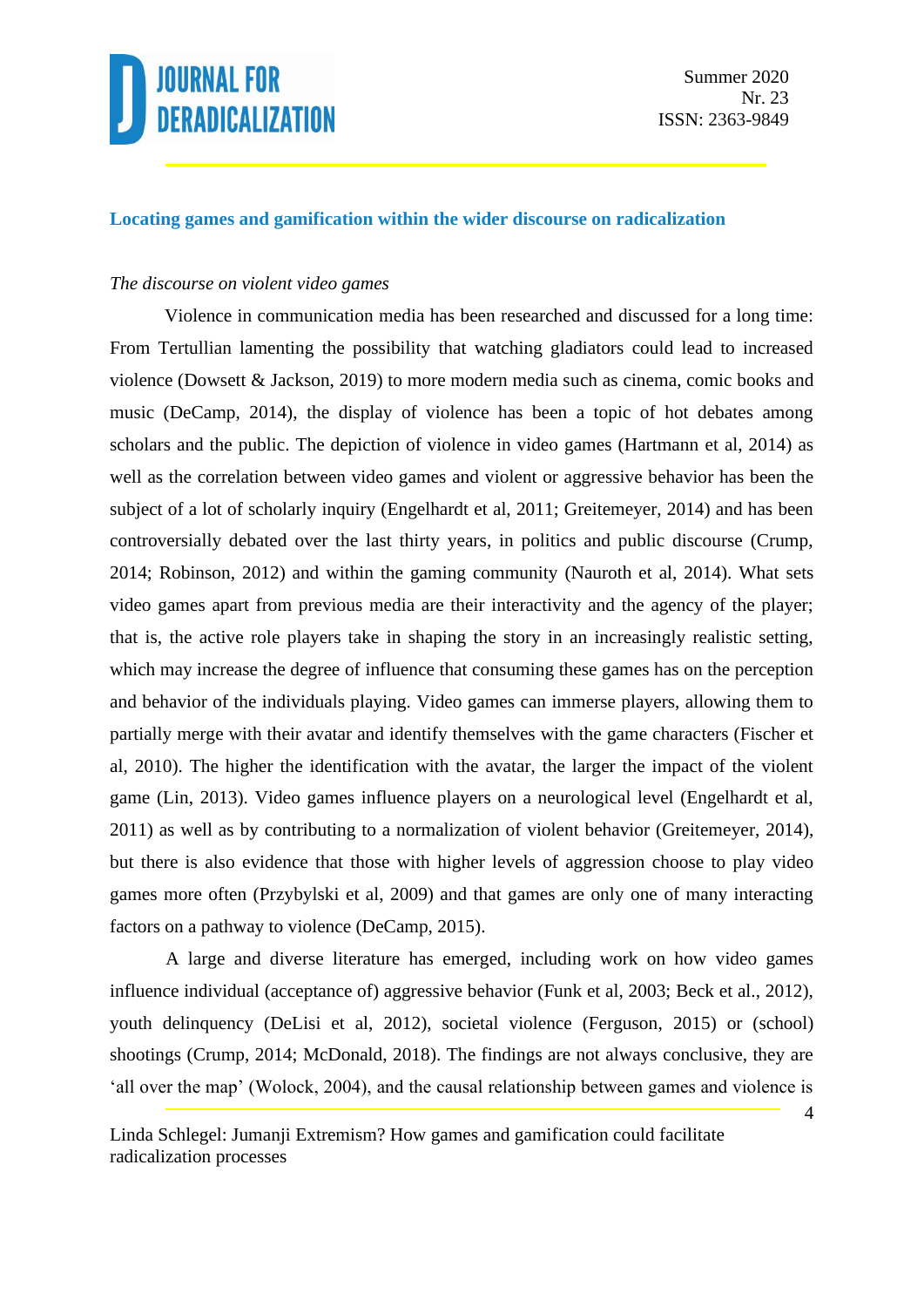therefore still contested (Gunter & Daly, 2012; Ferguson, 2011; Ferguson & Wang, 2019). While the American Psychological Association (APA) has found no *causal* relationship between violent games and violent *behavior* (APA, 2020), confirming that violent behavior is a multifaceted phenomenon, studies have shown that violent games do have effects on players *perceptions* of violence (Lin, 2013; Greitemeyer, 2014) and recent findings by the APA confirm the link between violent video games and both physical and verbal aggression (as opposed to outright violence) (APA, 2020). This shows that while there is no straightforward pathway from violent games to violent deeds, violent video games can influence players negatively.

#### *The discourse on gamification*

Gamification is a relatively new topic with a notable increase in research since the 2010s (Sailer et al, 2017) and has originally been applied in advertising context (Bittner & Schipper, 2014). The term gamification refers to the "use of game design elements within non-game contexts" (Deterding et al., 2011, p.1). By introducing elements such as points, leaderboards and badges, non-gaming contexts can be gamified. Crucially, gamification is aimed at facilitating behavioral change in the users (Robson et al, 2015) and is often applied in the commercial sector to engage service users (Blohm & Leimeister, 2013) or employees (Mitchell et al, 2020). Gamification has also been applied in educational settings from the primary-level (Jagust et al, 2018) to university students (van Roy & Zaman, 2019) and for autistic children (Malinverni et al, 2017), employee and customer experience (Robson et al, 2016), library usage (Prince, 2013), health (Gonzalez et al, 2016), exercise (Hamari & Koivisto, 2015), work (Robson et al, 2016) and environmental protection (Gustafsson et al, 2010), as well as in experimental designs (Mekler et al., 2017). The public sector and governments are also increasingly aware of the potential benefits of gamification and use it, for instance, to nudge drivers to abide by the speed limit (Blohm & Leimeister, 2013).

Gamification is not without its critics, both in academia and beyond. The underlying mechanisms of gamification are still contested and some assume that its effects are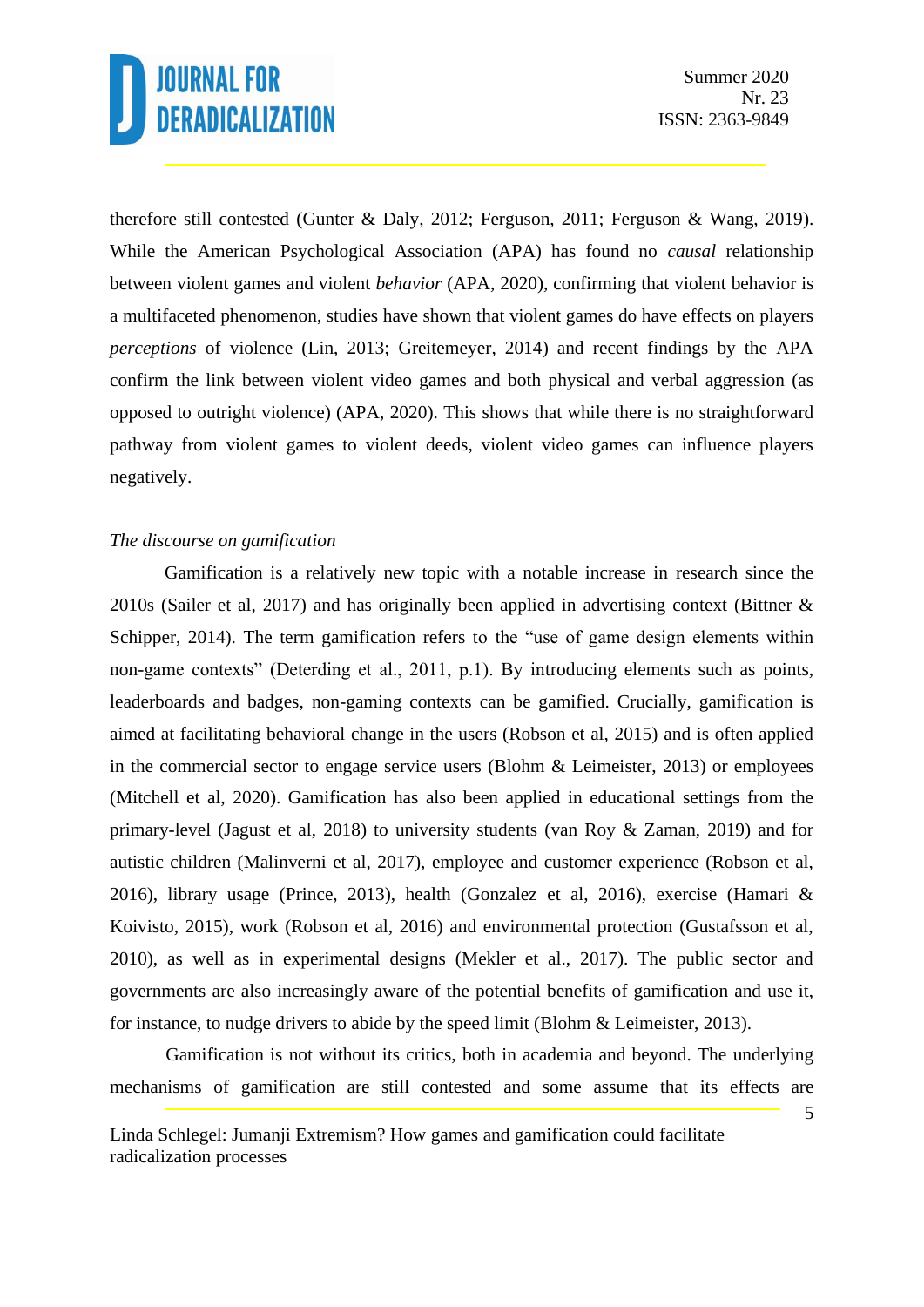overestimated as positive effects could be caused by the novelty of these applications rather than gamification itself (Fleming, 2014). Practical concerns surround, for instance, the application of gamification in military contexts (Pugliese, 2016) introducing score sheets for killings and specifically recruiting gamers (Pilkington, 2015). Nevertheless, it is applied in a wide variety of situations. It is clear that gamification does not work for everyone in all contexts; age, for instance, mediates the effects of gamification on users as younger users seem to respond more favorably to gamification than older generations (Koivisto & Hamari, 2014). Generally, however, it is believed that gamification is a useful tool to achieve behavioral change, not only because it makes tasks more interesting, increases engagement (Hamari, 2017), resonates with young users acquainted to 21st century literacy (Kingsley & Grabner-Hagen, 2015) or encourages interactivity with other players (Rapp, 2014), but also because it partially fulfills players' psychological needs such as competency and social relatedness (Sailer et al, 2017).

#### *Games and gamification in radicalization research*

Both games and gamification fall within the realm of the utilization of technological advancements by extremist organizations and relate to the discourse on online-radicalization. Online-radicalization "may be described as the process of adopting beliefs justifying and/or compelling violence primarily through online media consumption" (Baaken & Schlegel, 2017). While work on online-radicalization often focuses on the role of social media applications such as *Facebook*, *Telegram* or *Twitter* (Weimann, 2010; Kaati et al, 2015; Bloom et al, 2017), we have also seen the gaming platform *Discord* being used as a communication and recruitment tool by extremists (Ebner, 2019). It is therefore not unreasonable to assume that games and gaming platforms can and are being used to facilitate (online-) radicalization processes. Although some have been critical about the role of the Internet in radicalization process (Benson, 2014; Bouhana & Wikström, 2011) and it is increasingly contested whether the properties of new media applications actually produce the 'echo chambers' (Winter, 2016) and filter or virtual bubbles (Pariser, 2011; Musawi, 2010)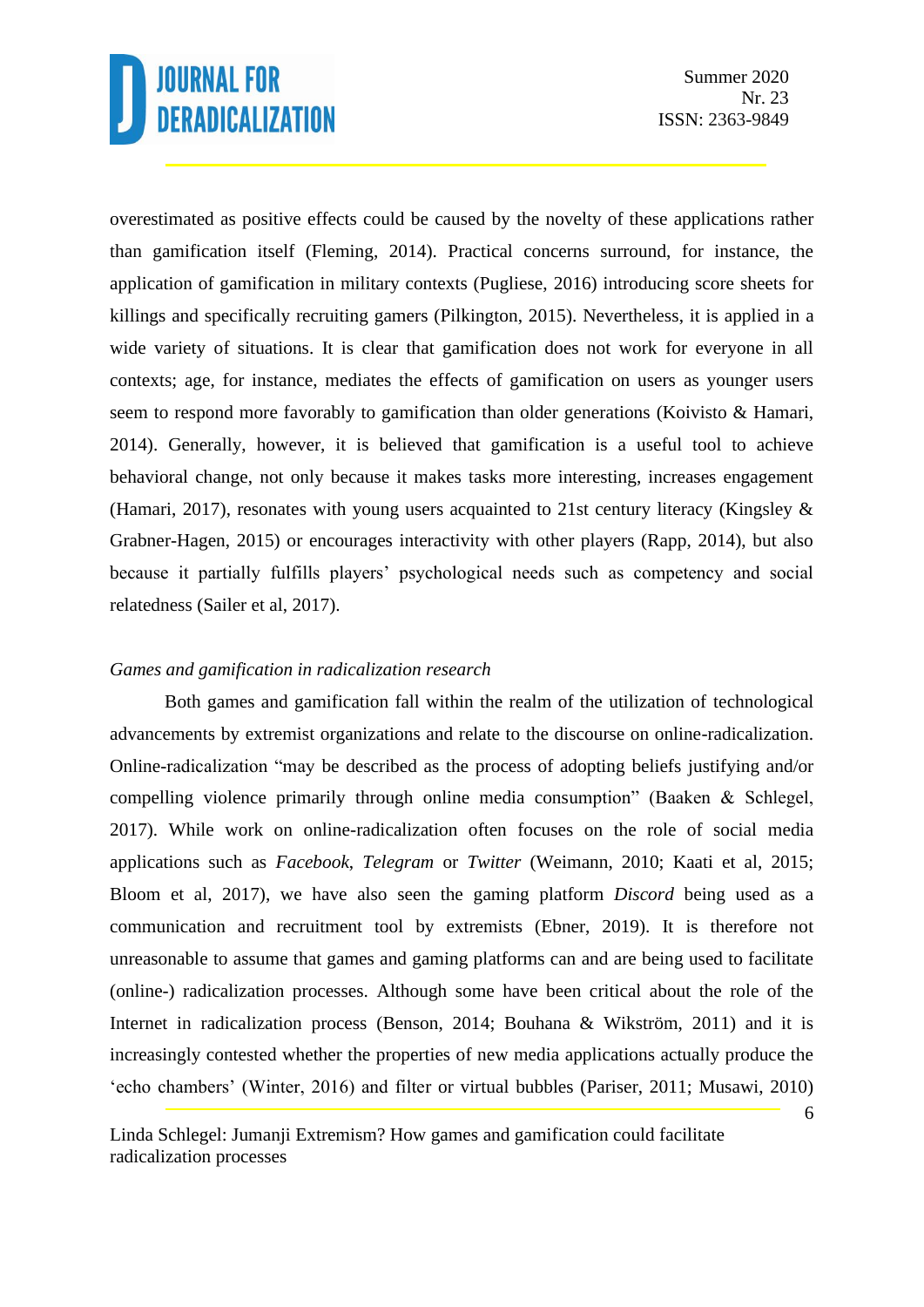previously viewed as decisive for online-radicalization processes (Reed et al, 2019), many ascribe an important and influential role to the online realm in facilitating radicalization (Berger & Strathearn, 2013; Carter et al, 2014; Edwards & Gribbon, 2013; McNicol, 2016; Meleagrou-Hitchens & Kaderbhai, 2017; Koehler, 2014) and it has been shown that many contemporary terrorists have engaged with Internet resources (Gill et al, 2017). Extremist organizations increasingly rely on the Internet and social media to disseminate propaganda via various channels (Weimann, 2010) and have utilized the benefits of social media communication to their ends. Radicalization research has been focused on the platforms used by extremists (Berger & Morgan, 2015), the content they disseminate through them (Ingram, 2017), how it is produced and disseminated (Bhui & Ibrahim, 2013; Sardarnia & Safizadeh, 2017, Aly, 2016), who consumes it (von Behr et al, 2013), and in which ways this content can inspire identification with extremist organizations, and motivate to act upon the ideology conveyed (Edwards & Gribbon, 2013; Schlegel, 2017).

Games and gamification are closely related to virtual applications and relate to the discourse on online-radicalization in at least three ways. Firstly, while receiving less attention in the research community, games have been part of propaganda efforts for a while. The 'virtual caliphate' (Brandon, 2008; Winter, 2015), for example, has included themes of 'gaming jihad' (Lakomy, 2019). For instance, modifications of popular games such as *Grand Theft Auto* and changing the game *Quest for Saddam* into *Quest for Bush* (Schlegel, 2018) had already been included in jihadist propaganda efforts at least since 2003. Lakomy (2019) provides an overview of how gaming has been used since 9/11 by various jihadist organizations in various locations, attesting to the utilization of games in propaganda, radicalization and training efforts. Only with the rise of ISIS, however, did games gain more attention in the popular discourse on radicalization (Al-Rawi, 2018), including in relation to the launch of its educational app *Huroof* (Lakomy, 2019), which asks children to match Arabic letters to pictures of tanks, bombs and other military images, thereby gamifying engagement with propaganda material and providing a 'fun' introduction to the future life as fighters in the 'Caliphate' (Gramer, 2017). It needs to be stressed that not only jihadists have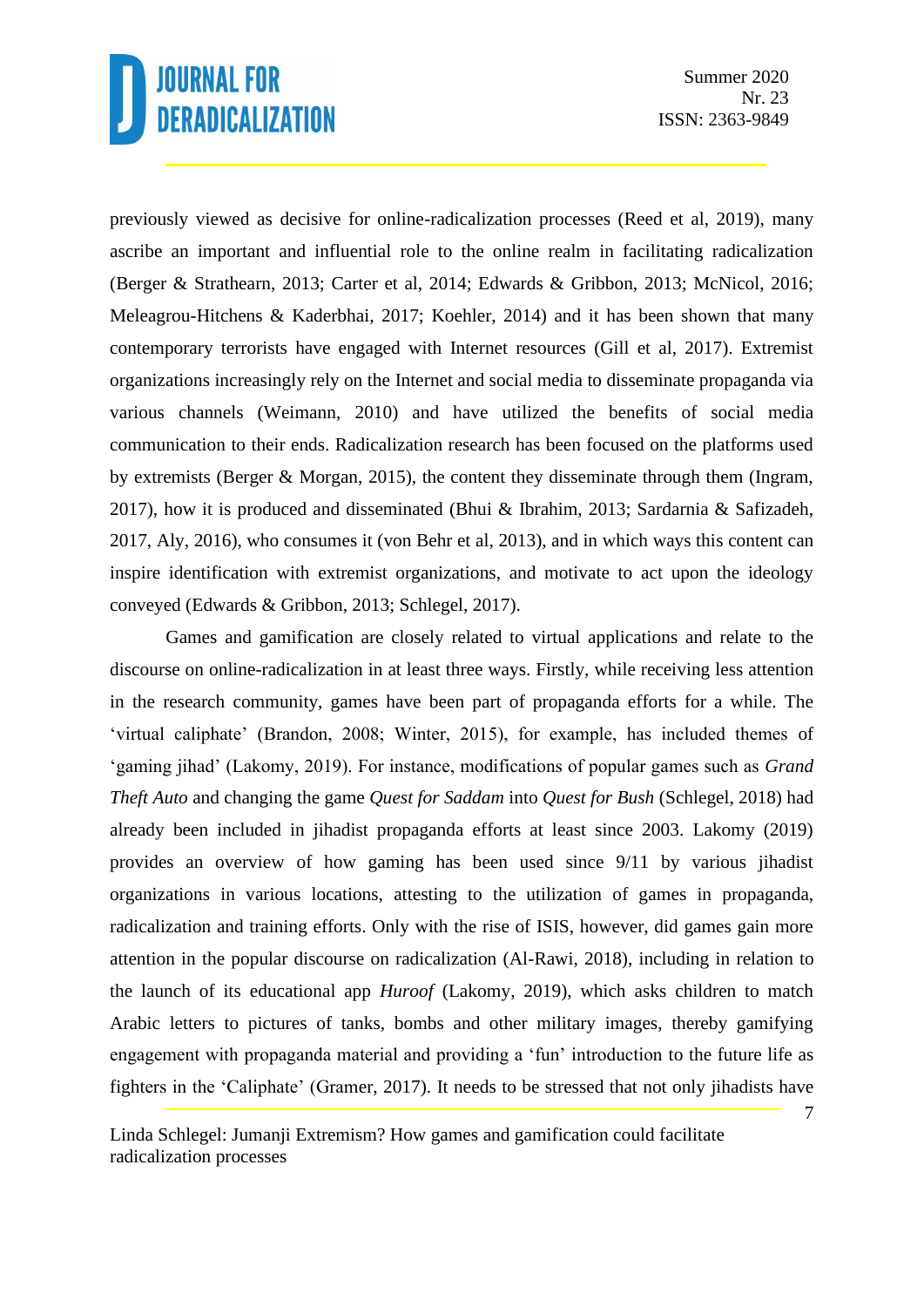utilized games. Right-wing extremists too have come to understand the popular appeal of video games and have sought to utilize the gaming world for their ends. For instance, the *Daily Stormer* developed a modification of the popular game *Doom 2*, in which players can fight against the Jewish world conspiracy. One of the users commented on the game with approval, stating that there were "many options for genocide, lots of fun" (Ebner, 2019, p.143, translation mine). The inclusion of games in propaganda efforts is therefore not such a new development as it may seem, but due to the increasing accessibility and easy application of tools to modify and produce games, a proliferation of games with extremist content is not unlikely.

Secondly, the proliferation of social media and online communication capabilities made employing of games and gamification easier and more practical for extremist organizations. Many gamified applications are only possible by connecting phones, smart watches and other tools to the Internet in order to create playful online environments in various contexts, such as *NikeFuel* or *Movepill* gamifying exercise and taking medicine respectively (Blohm & Leimeister, 2013). Video games too are often not bought on discs anymore, but played as browser games, downloaded onto smartphones or designed as multiplayer online games such as *World of Warcraft* (WoW). They are therefore closely intertwined with Internet usage and the sociality associated with new forms of social media communication transcending time and space to form global gaming communities. Because smartphones and laptops as well as gaming software on them are so widespread today and users are acquainted with gamified applications, gaming is now an opportunity structure for extremist organization in reaching a large and diverse audience.

Thirdly, games and gamification may also be regarded as part of 'jihadi cool' (Picart, 2015) and the counterculture (Cottee, 2015) or pop culture (Hegghammer, 2017) appeal employed to increase the susceptibility to radicalization of those who are familiar with the gaming culture. Jihadists have made use of references to Western-style music videos (Stenersen, 2017) and comic books (Ostovar, 2017) before, and gaming is a natural extension of these appeals derived from pop culture. ISIS, for instance, has not only employed the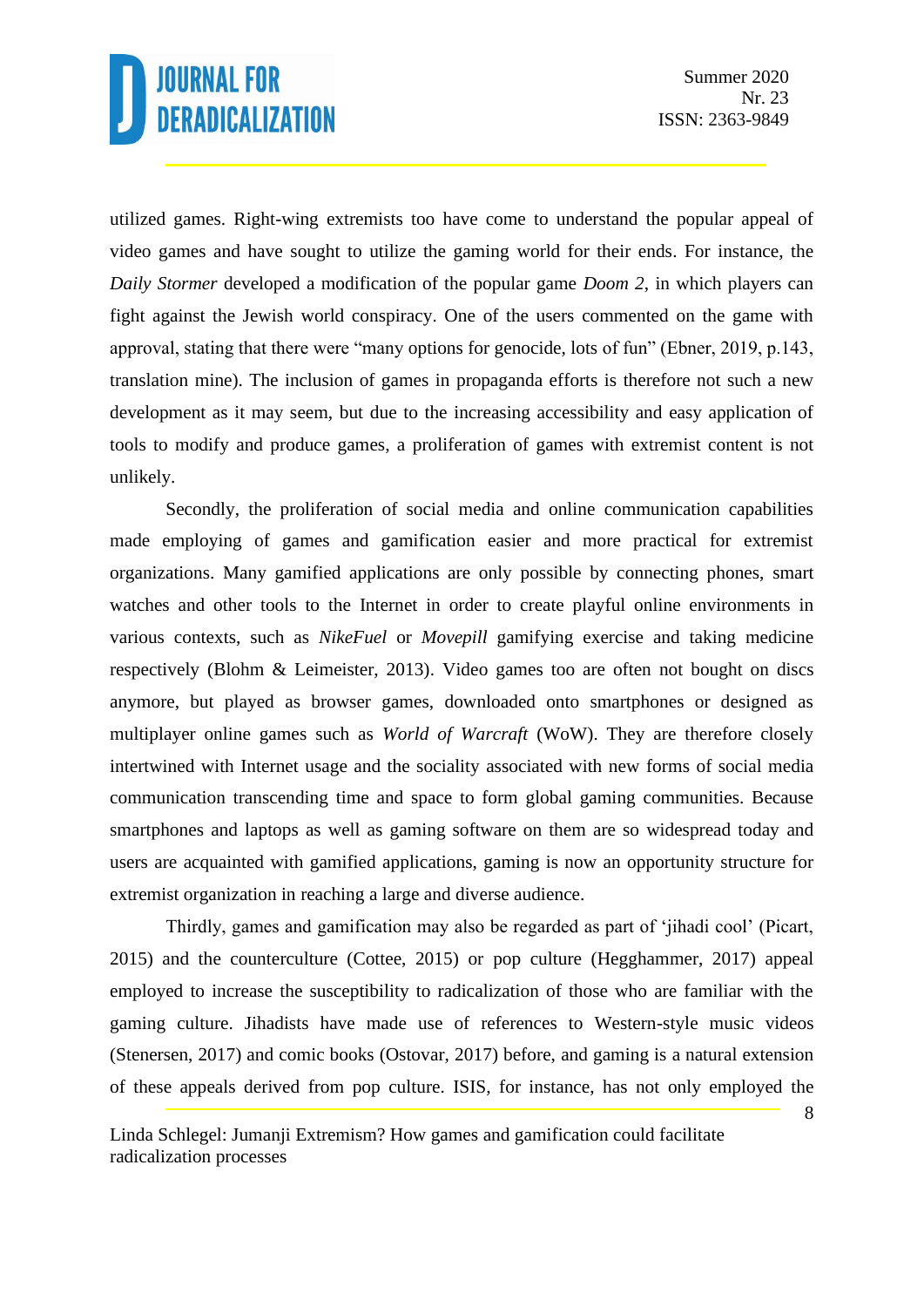familiar imagery of FPS games in its propaganda videos by using HD helmet cameras, it has extensively referenced games directly, especially *Call of Duty*. The propaganda video *Fight them. Allah will punish them by your hands* from 2016 contains scenes from the actual *Call of Duty* game, utilizing the familiar and 'cool' appeal of the game for propaganda purposes (Lakomy, 2019). In 2014, Junaid Hussain, seeking to recruit Western youngsters to join ISIS, tweeted "You can sit at home and play call of duty or you can come and respond to the real call of duty...the choice is yours" (Hussain in McDonald, 2018, p.130), again using a familiar reference point for a call to action. Therefore, referencing games and alluding to familiar content in propaganda efforts is a popular means of seeking to facilitate radicalization processes.

Both video games and gamification therefore fall within the realm of online propaganda and, potentially, online-radicalization processes. They provide tools for social interaction, utilize the 'coolness' of video games, and afford the opportunity to present extremist content in a fun and engaging manner. Nevertheless, the use of video games and gamification elements has received less attention than other factors contributing to radicalization processes. In the following, an attempt is made at uncovering some of the mechanisms by which both could support susceptibility to radicalization or facilitate radicalization processes already underway.

#### **Potential role of gamification in radicalization**

Because gamification has only recently come to the forefront of research efforts, the underlying mechanisms by which gamification operates, its positive and negative effects, as well as the contexts in which it can be successfully applied, are still contested. Nevertheless, it is possible to deduce at least three potential ways gamification could facilitate radicalization: (a) by providing gratification of psychological needs, (b) by gamifying the teaching of ideology, and (c) by increasing the appeal of extremist tools.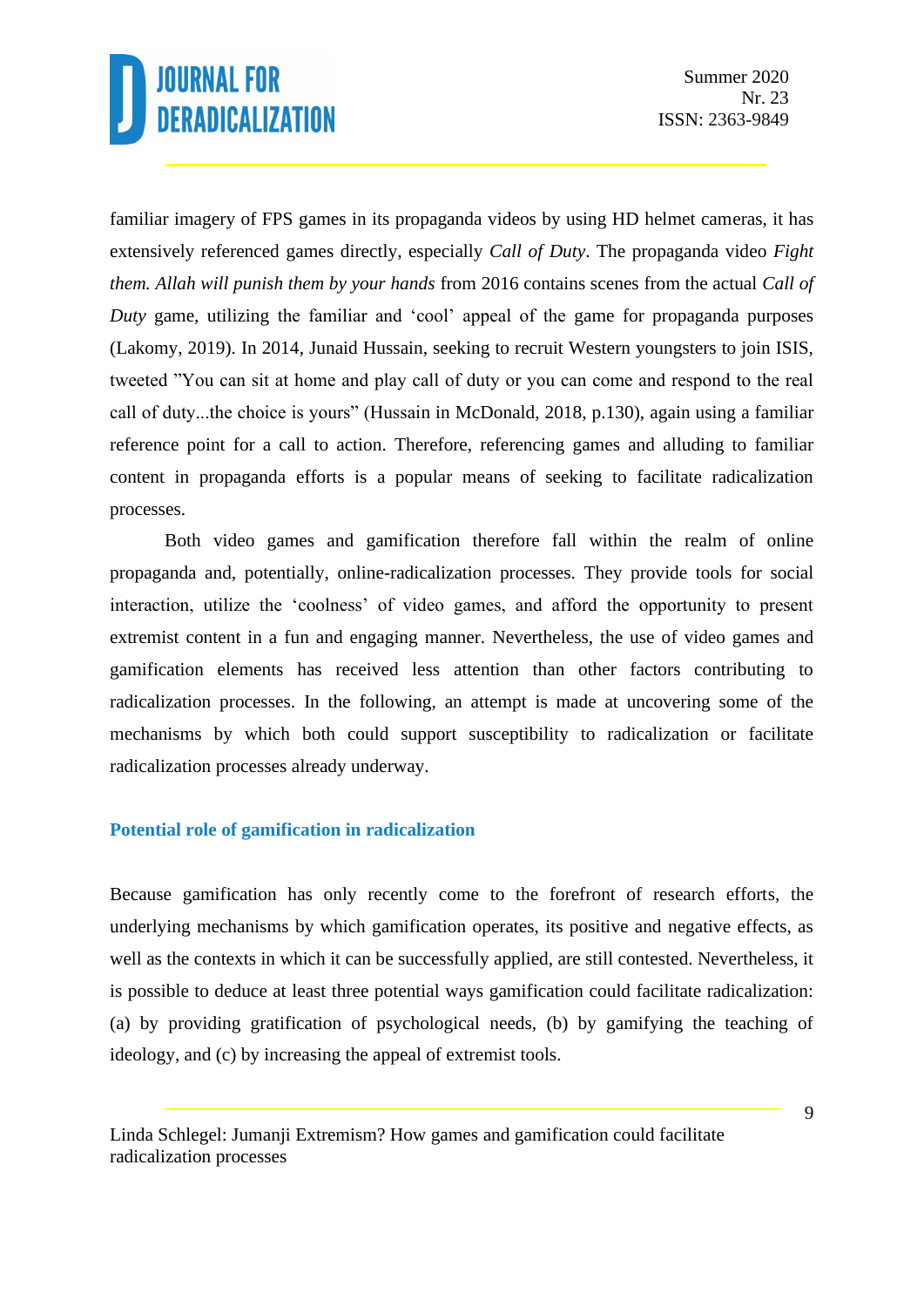Summer 2020 Nr. 23 ISSN: 2363-9849

(a) Gamification can increase user satisfaction and contribute to the gratification of psychological needs. By far the most used framework in gamification studies is selfdetermination theory (van Roy & Zaman, 2019), postulating that gamification can help to meet three basic psychological needs: feeling competent, feeling autonomous, and experiencing social relatedness (Sailer et al., 2017). For instance, the 'PBL-triad' of points, badges and leaderboards positively affects the feeling of competency, providing users with measurable and visible indicators of success. The triad also provides clear and easily obtainable goals: Users know what they have to achieve in order to receive a new badge or climb up the leaderboard. Completion of these goals makes users feel good about themselves. This positive feeling leads to greater likelihood of continued engagement (Hamari, 2017). By providing external incentives to engage, gamified extremist tools can satisfy basic psychological needs, which increases the likelihood that users will continue to participate, thereby normalizing the engagement with extremist content and potentially facilitating radicalization processes. Gamification also facilitates cognitive-emotional mechanisms (Mullins & Sabherwal, 2020). By promoting positive emotional reactions such as excitement, feeling entertained and having fun, gamification can increase attention paid to gamified content and improve memory retention of it, which could support radicalization processes. When aided by emotional satisfaction during engagement, extremist content could resonate with users, be retrieved more easily from memory, and potentially aid radicalization processes.

(b) During the coming years, gamification is estimated to play an increasingly important role in educational settings for both children and adult learners (Kingsley & Grabner-Hagen, 2015). Terrorist organizations have long understood the power of controlling educational settings and teaching their extremist ideologies to young and old in an appealing and engaging manner, exemplified, for instance, by ISIS educational app for children but also educational projects by Hezbollah and ETA (Gramer, 2017; ADL, 2016). Concerning the use of music, Pieslak writes "when attempting to draw people to radical ideology, do not lead with the ideology if you can find a more attractive garment in which to dress the message.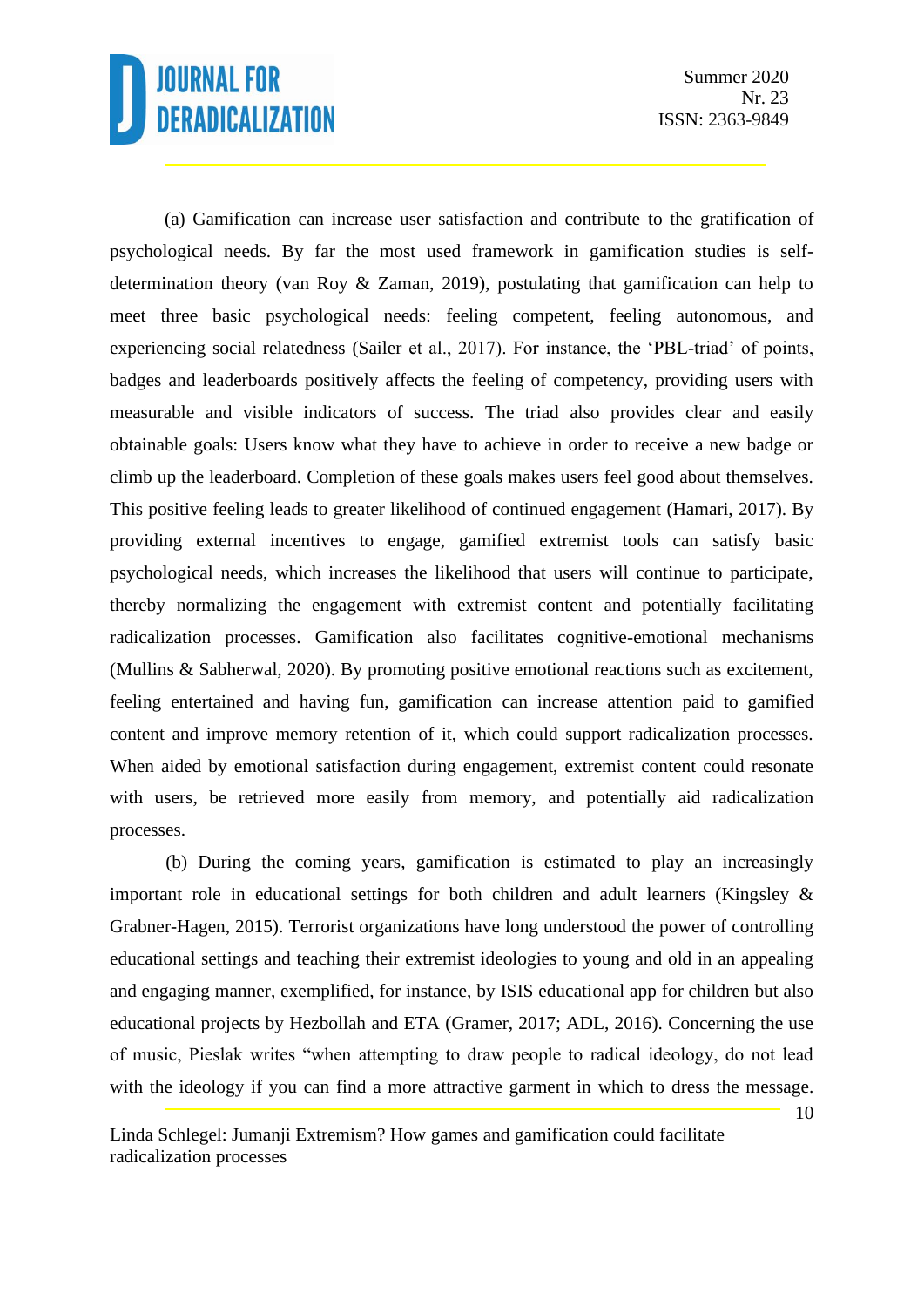And music provides very fashionable clothes" (Pieslak, 2017, p. 75). The same might be said about gamification. If one has the opportunity to make ideology accessible to adults and youngsters in 'fashionable clothes', it is preferable to dry modes of instruction. New technological advances, including gamification, have made a wealth of new opportunities available to merge educational and entertainment goals. Transmission of ideology has moved from books and physical training camps, to videos, social media and apps, each time increasing the potential reach of the message through using tools that engage more users. It is not unreasonable to assume that further developments will incorporate more gamification elements to increase user engagement with ideological contents and facilitate radicalization by making learning of ideological concepts engaging and 'fun'.

(c) Gamification can increase the social appeal of extremist applications or forums. If gamified tools would only be another avenue of social interaction, research on social media's role in radicalization processes would apply to them. What makes gamification unique is that it adds an element of friendly competition as well as peer motivation to reach specific goals; the successful completion of which are visible to other users. Through awarding points or badges and by affording the opportunity to compare one's own ranking to others, gamified applications can increase motivation to engage with extremist content and other users, in order to improve one's standing in the group by collecting more virtual points. Higher rankings provide prestige within the group and increase feelings of competence and achievement (Sailer et al, 2017). Competition and a sense of achievement may increase the willingness to engage with extremist content in order to collect even more points. Gamification can draw ambitious and competitive users deeper within the group processes as they seek to improve their score board (Robson et al, 2016). If the 'best' players are recognized or rewarded, those on a 'quest for significance' (Kruglanski et al, 2019) seeking to increase their social status could be motivated to engage with the group's ideology and goals more thoroughly, thereby increasing the likelihood and progression of radicalization.

Gamification also offers the opportunity to support each other in reaching specific goals, thereby adding positive social influences and increasing the likelihood of building a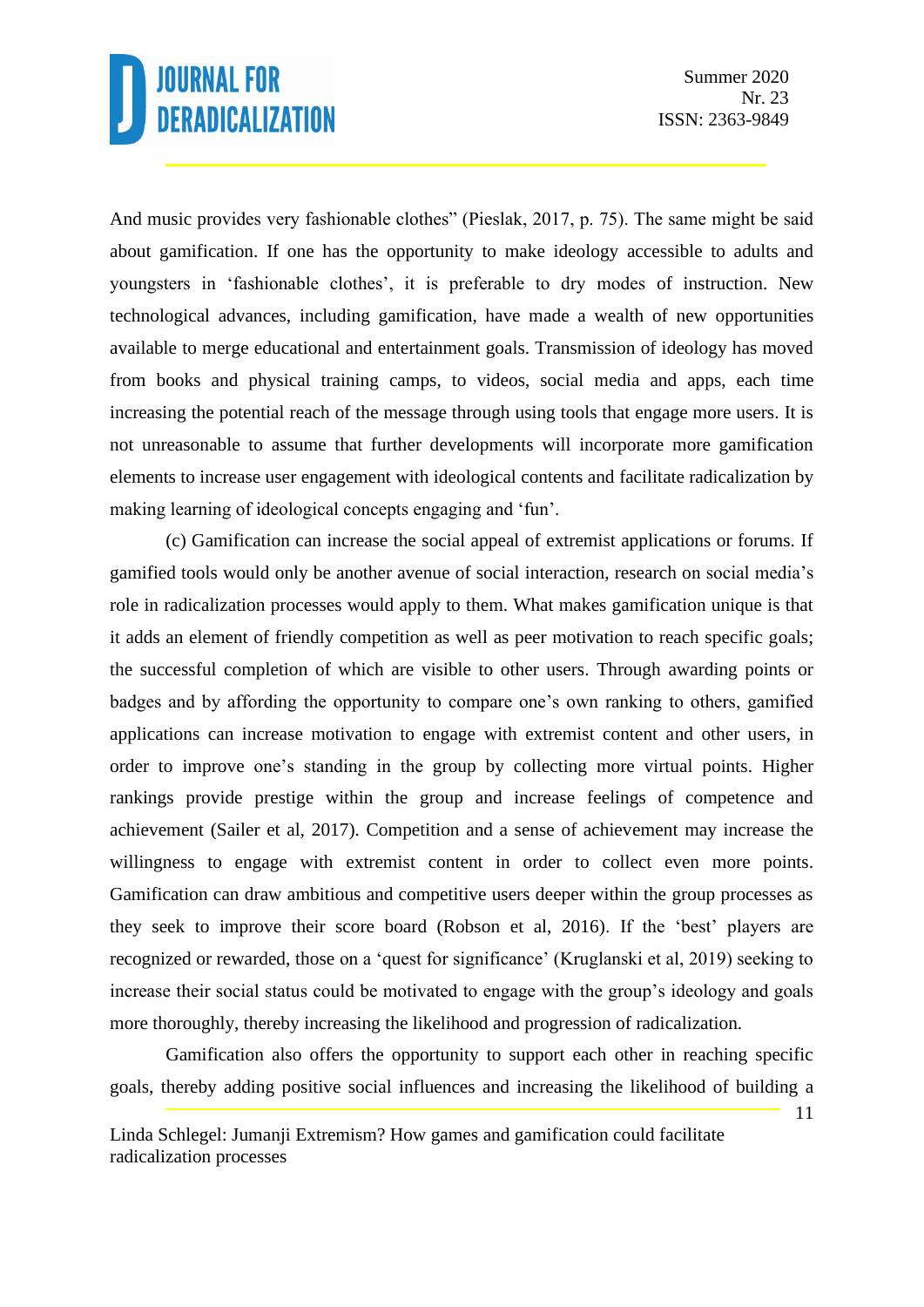Summer 2020 Nr. 23 ISSN: 2363-9849

virtual 'imagined community' (Anderson, 1991). Connections to others with similar goals may not only support behavior change regarding, for instance, working out (Hamari & Koivisto, 2015), but could also facilitate 'bunch of guys'-like group processes (Sageman, 2004) by which users support and radicalize each other through their engagement with the extremist community. Social proof theory, for instance, postulates that humans are more likely to engage in behaviors when they see others engaged as well (Hamari, 2017). A gamified virtual community can help make that engagement visible through points and badges, leading to a higher likelihood of individuals wanting to engage in the same behavior as their peers and collecting points to become part of the community. Even truly virtual sociality, such as the interaction with a computer-based companion, has been shown to increase motivation and facilitate behavior change in the users (Fox & Barnes, 2016). The social aspect of 'playing' together (both against and with each other) can make gamified applications very appealing for extremist organizations seeking to motivate and engage their supporters. Gamification elements do not only allow players who seek competition to compare themselves to their peers, they allow for a community to develop that facilitates behavior change in all players through social comparison and social support.

The incorporation of gamification in extremist tools is still in its infancy. Nevertheless, we have witnessed the beginning of a gamification of extremism in recent years. One may distinguish between top-down gamification, driven and implemented by extremist organizations, and bottom-up gamification, driven by those already radicalized or currently in the process of radicalizing. The former is discussed using the example of the *Patriot Peer* app, the latter with reference to livestreaming of attacks and individuals envisioning 'quests' during their radicalization process.

#### *Top-down gamification*

Extremist organizations are proactive agents and can actively gamify their tools to increase user loyalty, make their applications and forums more engaging, and to facilitate a from their perspective - desirable behavior change. Examples of gamification in extremist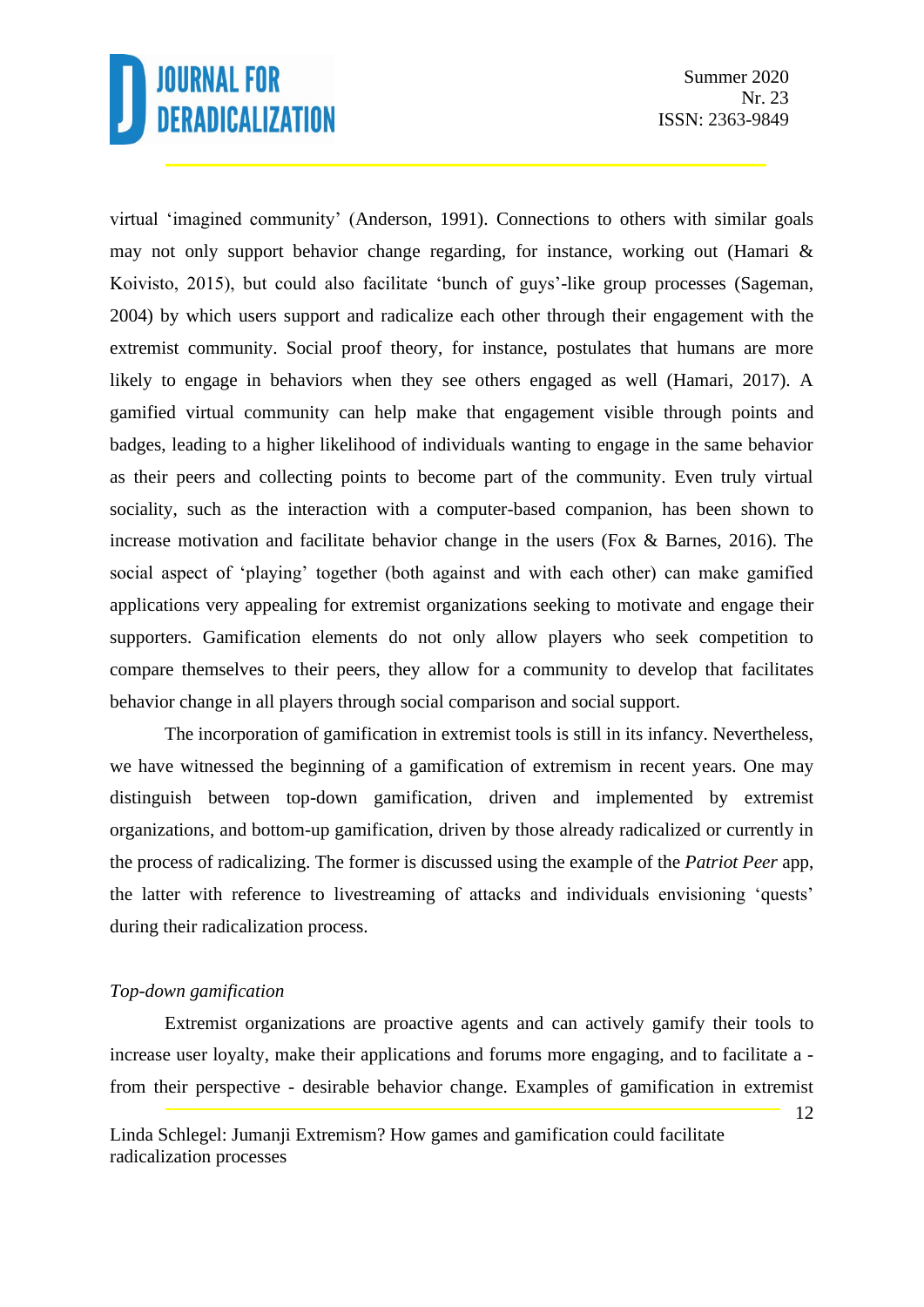organizations include, for instance, different levels or ranks users can obtain in forums, reputation meters or virtual badges. One forum even included a "radicalization meter" (Hsu, 2011), a visualization of one's 'progress'. As extremists moved from closed forums into the open, social media and apps are now also being gamified. Ebner (2019) describes that the Identitarian Movement (Identitäre Bewegung; IB) plans to launch the app *Patriot Peer*, which is aimed at connecting like-minded individuals and facilitating networking within the movement. The more connections one acquires, the more points one gains and the better one's ranking (Ebner, 2019). Additional points can be obtained by visiting designated cultural places and taking part in IB events (Prinz, 2017). Some assume that points could also be earned by disrupting cultural or political events of adversaries or by disturbing the operation of boats used to rescue refugees in the Mediterranean Sea (Brust, 2018).

Research suggests that the PBL-triad of gamification - points, badges and leaderboards -, used in *Patriot Peer*, can increase feelings of competence and need satisfaction in users (Sailer et al., 2017). Earning points, completing quests and improving one's ranking, for instance, can lead to a feeling of greater competency and agency, thereby satisfying important psychological needs (van Roy & Zaman, 2019). The better one feels 'playing' the app and the higher the psychological satisfaction derived from using it, the greater the likelihood of sustained or even increased engagement. Gamification can support the development of user loyalty and thereby facilitate the development of a strong and engaged support base for extremist groups such as the IB. Affective states can be increased by the use of gamified applications, including, for instance, excitement when one accomplishes a task or earns a level-up (Robson et al, 2016). The more fun users experience, the more likely that engagement will continue. Writing in the context of self-regulation and motivation, Bandura (1991) explains that "extrinsic incentives can motivate partly by activating personal goals for progressive improvement" (p. 265). Collecting points and moving up the virtual ranks provide extrinsic incentives that can facilitate the players engagement by providing extrinsic motivation to reach specific goals and improve their ranking. This is because "even simple feedback of progress of trivial extrinsic incentives can enhance performance motivation once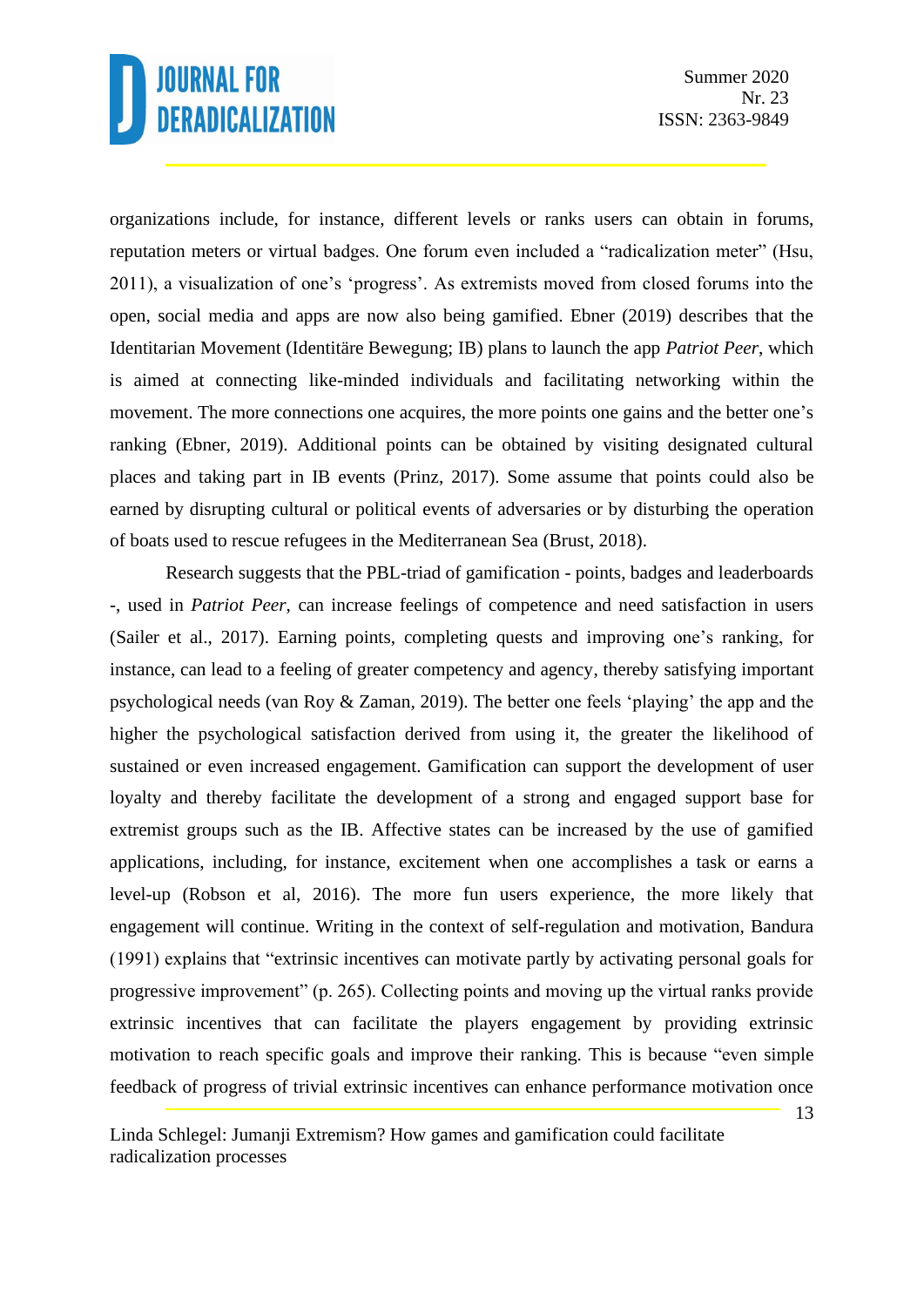Summer 2020 Nr. 23 ISSN: 2363-9849

self-satisfaction becomes invested in the activity. Satisfaction in personal accomplishment becomes the reward" (Bandura, 1991, p. 265). This may be especially true for players who score high on self-orientation (Robson et al, 2016) and whose primary goal is their personal achievement. Gamified elements could support radicalization processes by increasing the time spend on the app and providing incentives to engage with its content more thoroughly, thereby increasing exposure to extremist ideas. Through its goal of connecting like-minded individuals, *Patriot Peer* also engages players who are not oriented towards themselves but towards other players (Robson et al, 2016). These players are especially interested in social, interactive experiences. The social aspect of gamification could increase the emotional commitment to using the app and may lay the foundation group dynamics such as Sageman's (2004) 'bunch of guys', especially because the app encourages users to meet face-to-face in order to earn even more points. By providing both competitive rankings and social connections, *Patriot Peer* could speak to both types of players – self-oriented and communityoriented - and facilitate their engagement with the app, its content and its users, which may increase the chances of facilitating the users' radicalization processes.

In addition to points and rankings, the game will supposedly contain a "Patriot Radar" (Brust, 2018), which helps users locate and communicate with other patriots. Some therefore have characterized the app as a hybrid between *Tinder* and *Pokemon Go* (Prinz, 2017); a tool to find and engage other 'patriots', connecting with them and possibly dating them as well as fulfilling 'quests' to earn points by attending designated events or visiting places deemed culturally important. Gamified elements such as quests can motivate players to keep engaged and turn the gamified experience into a social event by being able to complete the quests together or by sharing photos and other evidence of the completion with other players. According to the developers, the app will be used to turn the "resistance into a game" (Brust, 2018). The inclusion of points, levels and rankings are not new and present minor and rather simple gamification elements. Nevertheless, the *Patriot Peer* example shows that extremist organizations are aware of the benefits of including gamified elements into their propaganda and networking tools and may, in the future, draw on a range of more sophisticated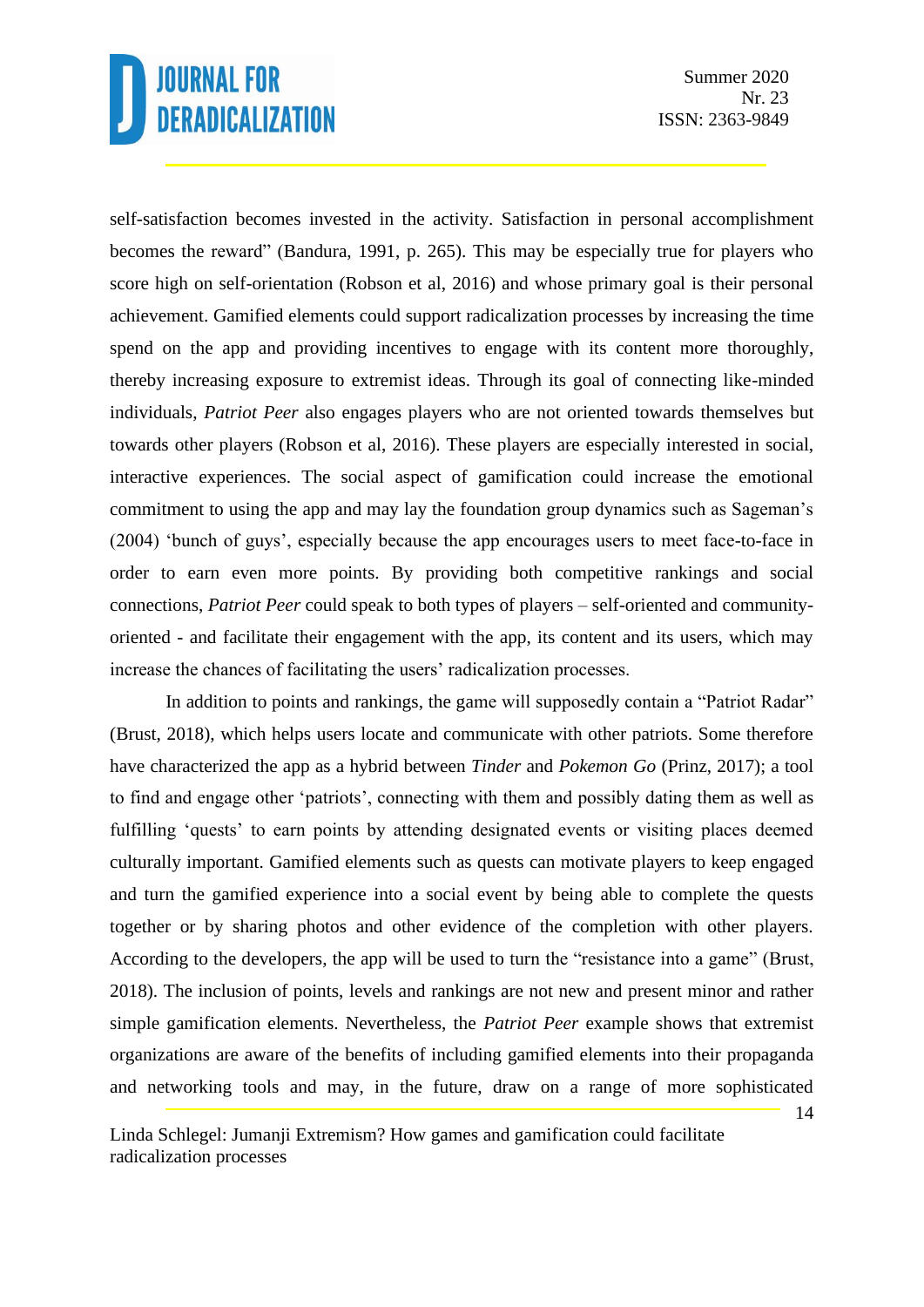gamification tools such as avatars, journeys, and more nuanced intrinsic and extrinsic rewards (Rapp, 2017), thereby strengthening the appeal of their applications for users and increasing engagement with and loyalty to the group.

#### *Bottom-up gamification*

Gamification may not only occur because extremist organizations deliberately include gamified design elements into their social media applications, forums or other tools for propaganda dissemination and recruitment. It can also occur in a bottom-up manner, driven by the individuals who are either currently in the process of radicalizing or who have radicalized and share their actions in a gamified manner. The latter has been observed in multiple recent attacks, including Christchurch (Macklin, 2019), El Paso (Evans, 2019), and Halle (Ayyadi, 2019). After the attack in Christchurch, for instance, users on *8chan* commented on the high body count the perpetrator 'achieved' and expressed a desire to 'beat his score' (Evans, 2019). This is a clear reference to gaming language used in FPS games and suggests that users refer to imaginary leaderboards when assessing the 'success' of shootings. Gamification, in this case, is taking place organically and in a bottom-up manner as users intuitively turn their shared experience of observing the shooting into an experience framed in gaming terms.

Perpetrators have gamified their attacks for themselves and those watching. In both Christchurch and Halle, the extremist perpetrators livestreamed their attacks and commented on their actions in real time, making references to gaming culture during the events. Watching livestreams of video games has become increasingly popular within the gaming community. In April 2018 alone, users have spent more than 128 million hours watching others play the video game *Fortnite* on the livestreaming platform *Twitch* (Bowels, 2018). Livestreaming is a way for both the perpetrator and the audience to gamify the experience. The perpetrator can mirror the livestreaming of popular online games, turning the attack into a gamified and 'fun' action. This is exemplified, for instance, by the fact that the shooter in Halle, despite being a native German, conducted parts of his livestream in English. By doing so, he not only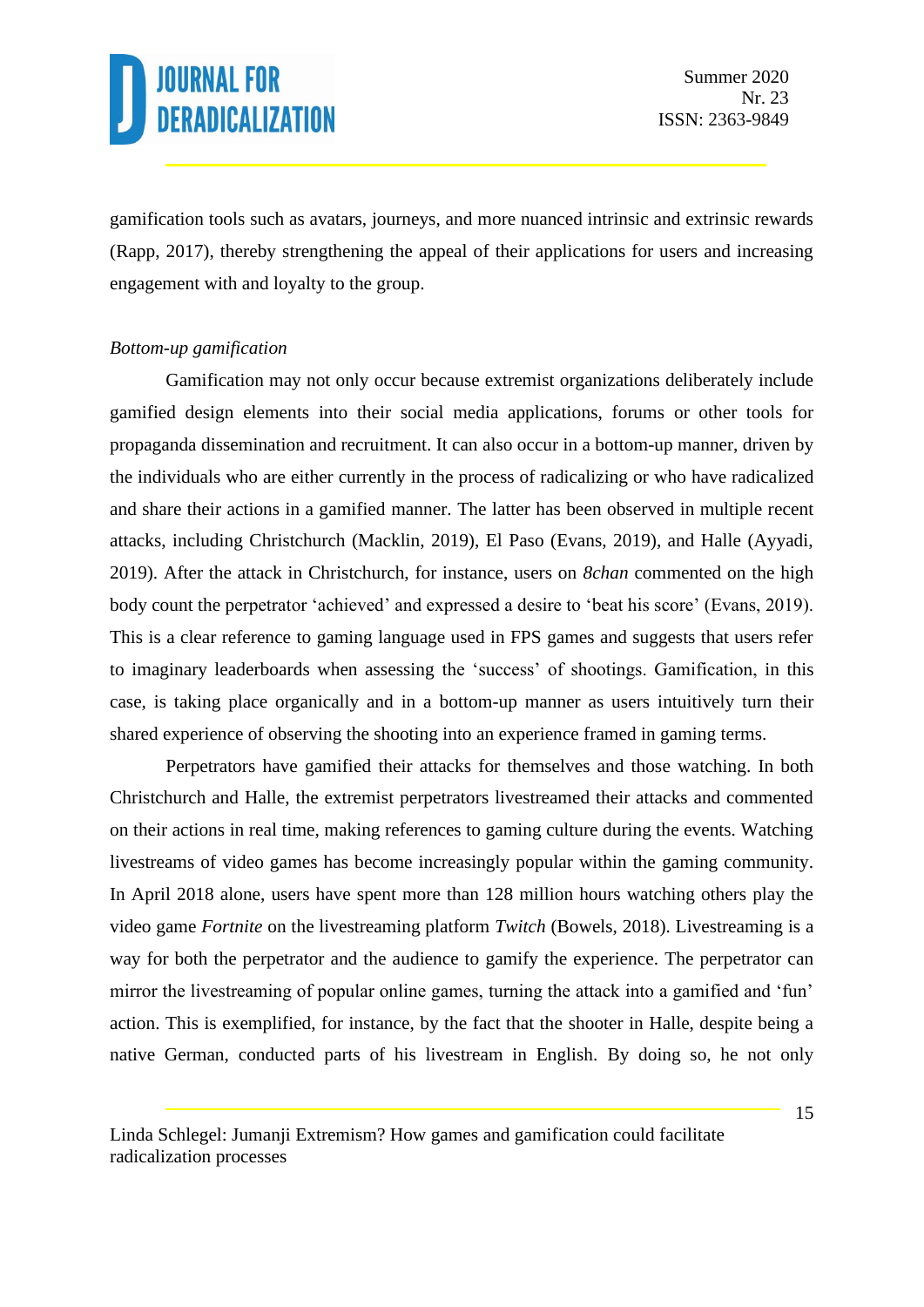increased his potential audience but also tapped into livestreaming as an internationally popular experience (Ayyadi, 2019).

For the audience, the livestreams enable social engagement and interactive communication about the stream in real time. Just as the gaming community actively discusses livestreams of video games, observers can actively engage with the livestream of the attack. Streaming resonates with those with prior exposure to gaming contents as it offers the familiar visuals and modes of interaction. In other words, a familiarity in the form of messaging can make livestreams of attacks appealing to those belonging to the gaming community (see Schlegel, 2017 for a discussion of familiarity in online communication). Livestreams gratify certain social-cognitive and affective needs, including the need to escape reality, not only for the 'players' themselves but for the observers (Sjöblom & Hamari, 2017), making it an appealing tool for propagandistic purposes. Livestreams can turn attacks into gamified experiences by using visual imagery consistent with the mainstream gaming community and offering space for interactive engagement with the content of the stream in real-time. This is likely to be driven bottom-up by the perpetrators, not only to reach a larger audience and increase their 'celebrity status', but because they are used to the gamified experiences they now mirror in the real world.

Livestreaming turns attacks into a gamified experience for the perpetrator and the audience. This gamification is self-driven by the attackers and presents the end point of a radicalization process. However, bottom-up gamification can also occur at earlier stages in the radicalization process. For instance, in 2016 a group of young men from Rochdale, UK, interacted with each other through a *WhatsApp* group (McDonald, 2018). They were in the process of jihadist radicalization and gamified they experience by conducting 'raids' against individuals they perceived as 'sorcerers'. They tracked them, took surveillance photos of them, photographed themselves with jihadist symbols in places the person had been photographed before, and shared their pictures with each other in the *WhatsApp* group; almost engaging in a sort of 'geocaching' with a jihadist appeal. However, the groups' actions did not

Linda Schlegel: Jumanji Extremism? How games and gamification could facilitate radicalization processes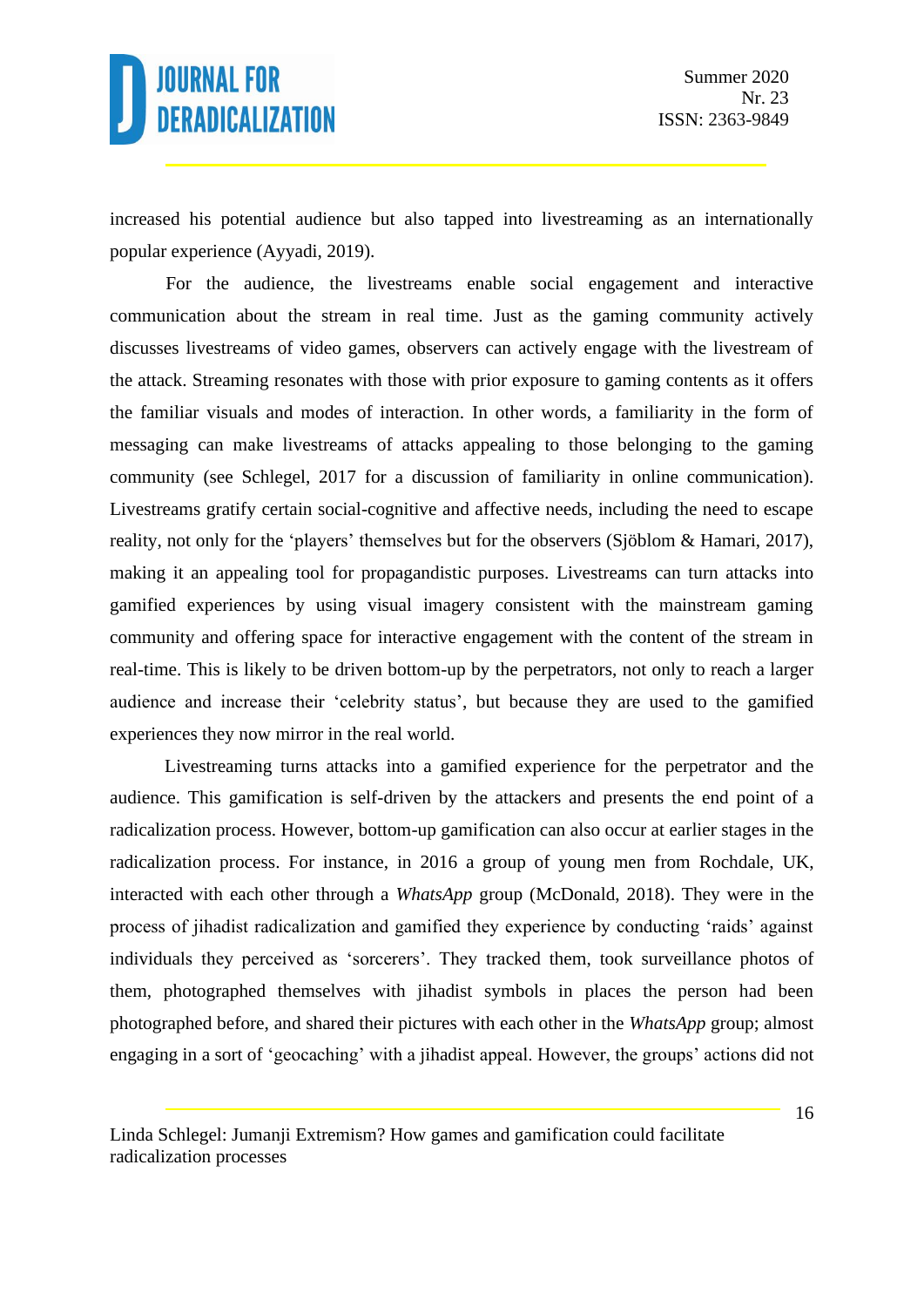end there. They also conducted 'raids', which included breaking into houses and stealing 'black magic' objects.

Raids are a popular element within video games such as *WoW*. During a raid, players break into a dungeon, defeat an adversary such as a sorcerer, and collect points and valuable assets such as armor as a reward for completing the 'quest' successfully. This is what the group enacted in real life when they stole items from the 'sorcerer's 'dungeon' (house). The young men from Rochdale gamified their own radicalization experience by conducting raids they knew from video games and collecting peer recognition as well as social standing as rewards for their actions. They transferred their experiences with games and popular culture into the real world to gamify a context traditionally regarded in non-gaming terms. The 'quests' they completed, such as stealing a book, helped them progress further towards becoming fully radicalized and culminated in the death of one of the alleged 'sorcerers' (McDonald, 2018). This case also illustrates the importance of the feeling of community and the social relations gamification can facilitate. In *WoW*, it is in the context of guilds that players execute raids of dungeons and, as research has shown, the social aspect of gaming is very important for a large number of players (Rapp, 2017). The young men combined highly social activities, namely social media communications and photo sharing on *WhatsApp*, with elements of gamification such as raids and quests, without being instructed or encouraged to do so. It was an organic, bottom-up gamification of Sageman's 'bunch of guys' (2004; 2008) radicalizing together and each other.

As we have seen, some elements of gamification have appeared in contemporary extremist and terrorist actions originating in both top-down and bottom-up fashion. The widespread application of gamified elements in non-gaming contexts is still in its infancy, but it is not unreasonable to assume that more gamified elements will be used for propaganda and radicalization purposes as gamification becomes more widespread. It is not unlikely that gamification will become a more important element of extremist social media apps and other tools as its positive effects, for instance on engagement, become more obvious and more well known. It is also likely that gamification will move from the application of rather simple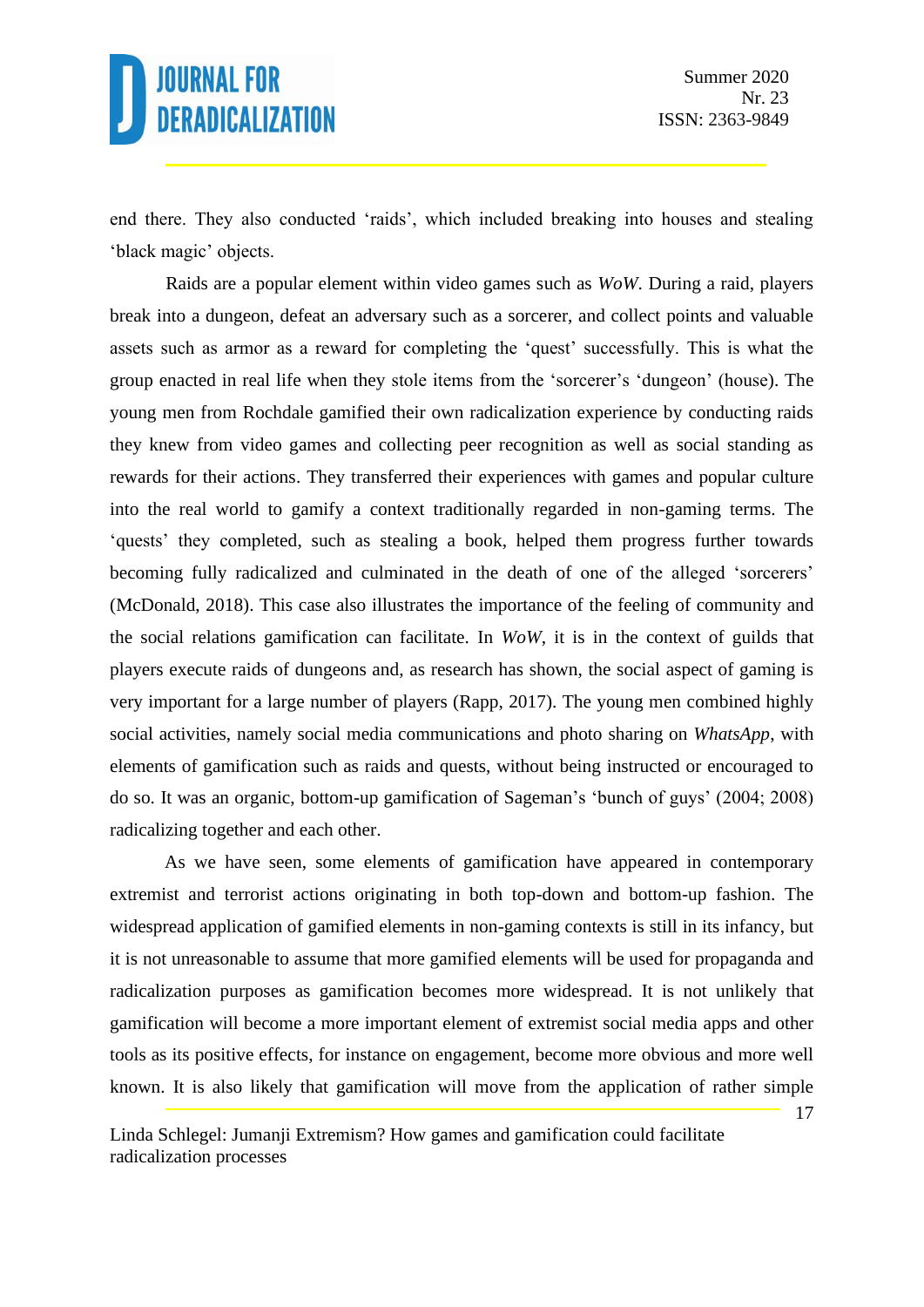

Summer 2020 Nr. 23 ISSN: 2363-9849

elements such as the PBL-triad to more sophisticated gamified elements (Rapp, 2017), e.g. personal narratives and virtual companionship (Fox & Barnes, 2016).

#### **Games as facilitators of radicalization**

In addition to facilitating radicalization by applying game-like elements in non-gaming contexts, it could also be facilitated by casual games. Recent years have seen an increasing focus on the radicalization and recruitment of teenagers and children. For instance, in 2016 a 12-year-old was arrested in Germany for planning a bombing attack at a Christmas market (Die Welt, 2018), and in 2015 a 14-year-old was arrested in the UK for acting as the 'puppet master' for a planned attack in Australia (Scaife, 2017). The extremists' target audience becomes increasingly younger and part of the effort to utilize this potential is by using some form of 'play'. But gaming is not only entertainment for minors (Quandt et al, 2009) and while sometimes referred to as a 'subculture' (Harrison et al, 2017; Meikle & Wade, 2015; Gubagaras et al, 2008), video games are more adequately classified as elements of mainstream culture as 1/3 of the world's population, almost 2.5 billion people, played video games in 2019 (FinancesOnline, 2020). These numbers suggest that games, including violent FPS games, are familiar points of reference for a large amount of people and therefore an appealing tool for extremist propaganda dissemination (Bourke, 2014; Kang, 2014) but also signaling activities, including to position themselves against other non-state actor adversaries such as Hezbollah's FPS game letting the player fight against ISIS (Rose, 2018). Beyond their natural appeal as social practices of 'play', games may facilitate (susceptibility to) radicalization in a number of ways. In the following, moral disengagement, familiarity, selfefficacy and retropian appeal are briefly introduced, but much more elaborate research is needed on these and other themes.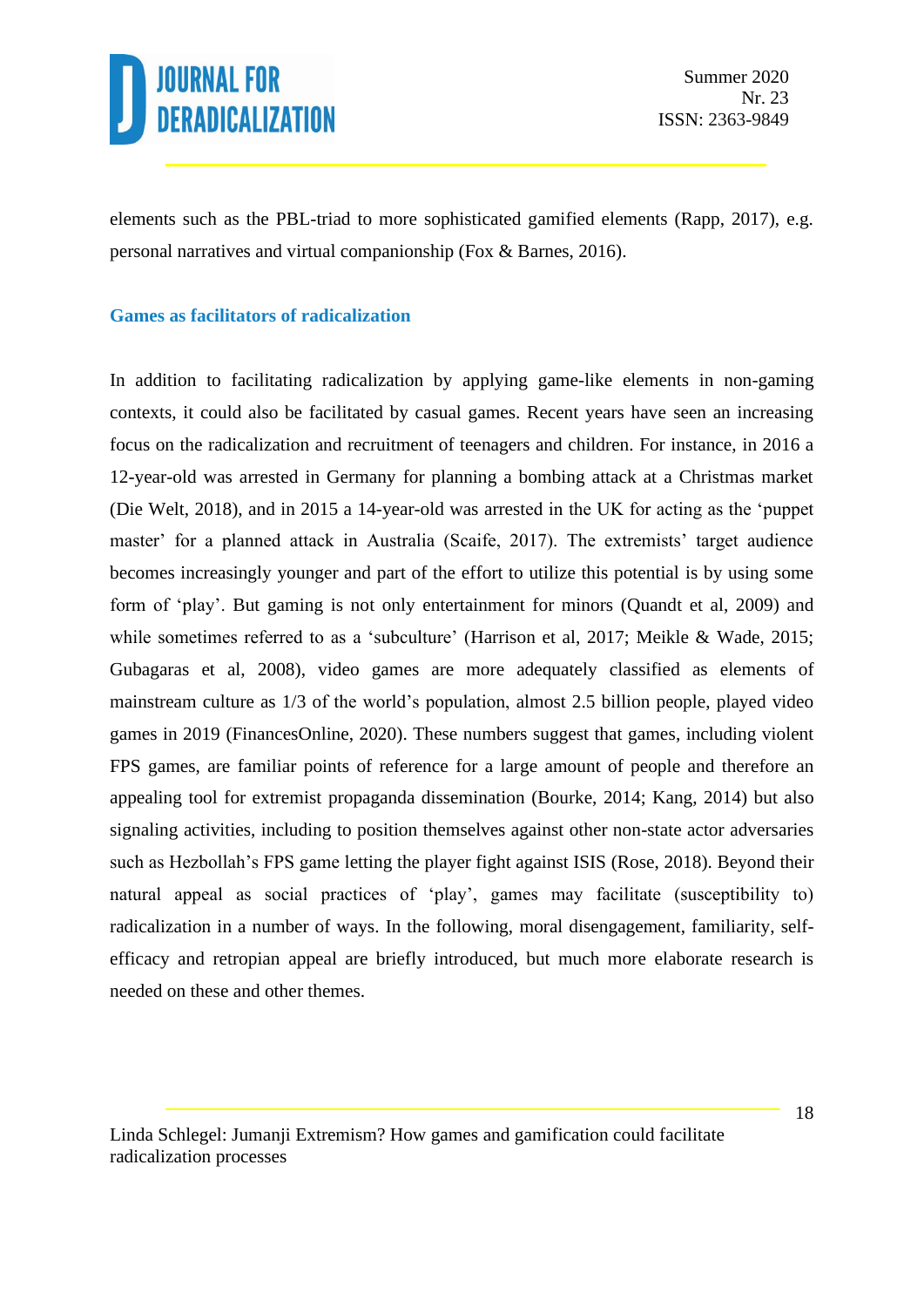#### *Moral disengagement and desensitization*

It has long been postulated that dehumanizing language and moral disengagement mechanisms can facilitate violent behavior and played an important role in the perpetration of mass atrocities such as the holocaust or the genocide in Rwanda (Mukimbiri, 2005). Most people have a relatively stable moral compass and do not normally engage in violence. However, moral reasoning is selectively activated and can be deactivated through a variety of psychological mechanisms (Bandura, 1990) to make the exercise of violence easier. While dehumanization is often understood as changing the perception of the *victim* of violence, Bandura's (2018) description of moral disengagement also includes euphemistic labeling, diffusion of responsibility, distorting the effects of violence and advantageous comparison with the enemy, which points to moral disengagement as also transforming perceptions of *violence itself*. Therefore, his theory remains applicable to both individual and collective violence despite recent critiques that dehumanization as a victim-centered process may not increase the potential for violence (Lang, 2020). Bandura has shown that proneness to moral disengagement predicts criminal acts, including the exercise of violence (Bandura, 1999). Moral justifications for violence and the mechanisms Bandura described are often utilized by extremist organizations, including the dehumanization of (potential) victims (Koomen & van der Pligt, 2017), the displacement of responsibility - for instance, on Allah (Bandura, 2002b)-, advantageous comparison and other linguistic strategies (Windsor, 2018).

Rather unsurprisingly, many popular FPS games make extensive use of the mechanisms of moral disengagement. These include advantageous comparison by setting the background story in such a way that the 'enemy' has perpetrated outrageous atrocities while the retaliatory violence exercised by the player is tame in comparison and only used to restore justice or prevent greater evil, as well as the distortion of consequences by "sanitized portrayals" (Hartman et al, 2014, p. 314) of killing while at the same time making dehumanization more vivid by increasingly realistic graphics, which have a higher impact on players than less sophisticated graphic displays of violence (Hartman et al, 2014). In other words, while the games are increasingly realistic in graphic portrayals of, for instance, 'cool'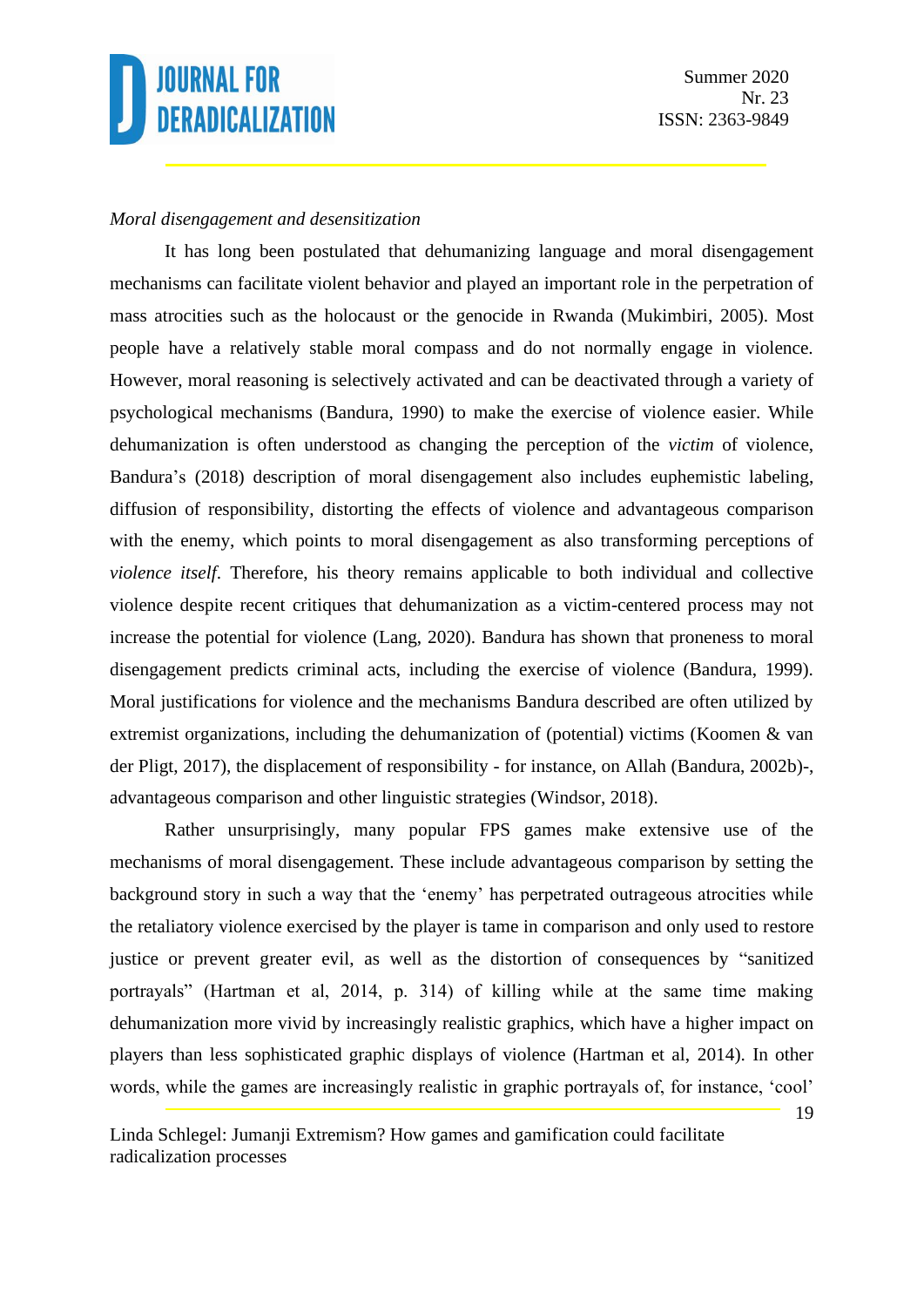fight scenes and detailed weaponry, the consequences of violence are sanitized and distorted, for instance by bodies disappearing after having been killed or an unrealistic display of injuries. These properties of video games, especially FPS games, support moral disengagement practices in the player. Research has shown that violent games affect players in various ways. Short-term exposure to violent video games, for instance, can lead to the reduction of neurological (Engelhardt et al, 2011), cognitive, emotional and behavioral responses to violent stimuli (Brockmyer, 2015); in short, it leads to a habituation (Grizzard et al, 2014) and desensitization to violence, which can reduce empathy (Funk et al, 2004). Long-term exposure has an even more pronounced effect, reducing, for instance, the reaction to everyday violence by making it seem 'lame' in comparison to the actions of avatars in video games (Greitemeyer, 2014).

It has been shown that values, perceptions, and perceived sanctions of transgressive or violent behavior are influenced by repeated exposure to models on TV depicting such values or behaviors (Bandura, 2001). Games may have an even stronger effect on moral disengagement than watching TV or movies, because players are actively engaged and can become immersed into the story by identifying with the characters of the game (Brockmyer, 2015). Killing is made to appear exciting, fun and 'clean' by distorting the consequences of violence and rewarding players for their engagement in violent deeds. This is one of the reasons the US army uses video games to desensitize soldiers during training (Funk et al, 2003). While it is unlikely that the moral disengagement mechanisms in video games can be causally linked to the adherence to extremist ideologies, these games could make players more susceptible to radicalization through habituation to violent content. Moral disengagement is selectively activated, and games enable players to 'practice' such disengagement and link it to entertainment, heroism, and rewards. Through increased interactivity and the personalization of avatars (Lin, 2013), players can strongly identify with the game's characters and their goals, potentially generating callousness to (the exercise of) real-world violence (Greitemeyer, 2014). Players of such games are already familiar with violent content and are accustomed to cognitive moral disengagement, which might increase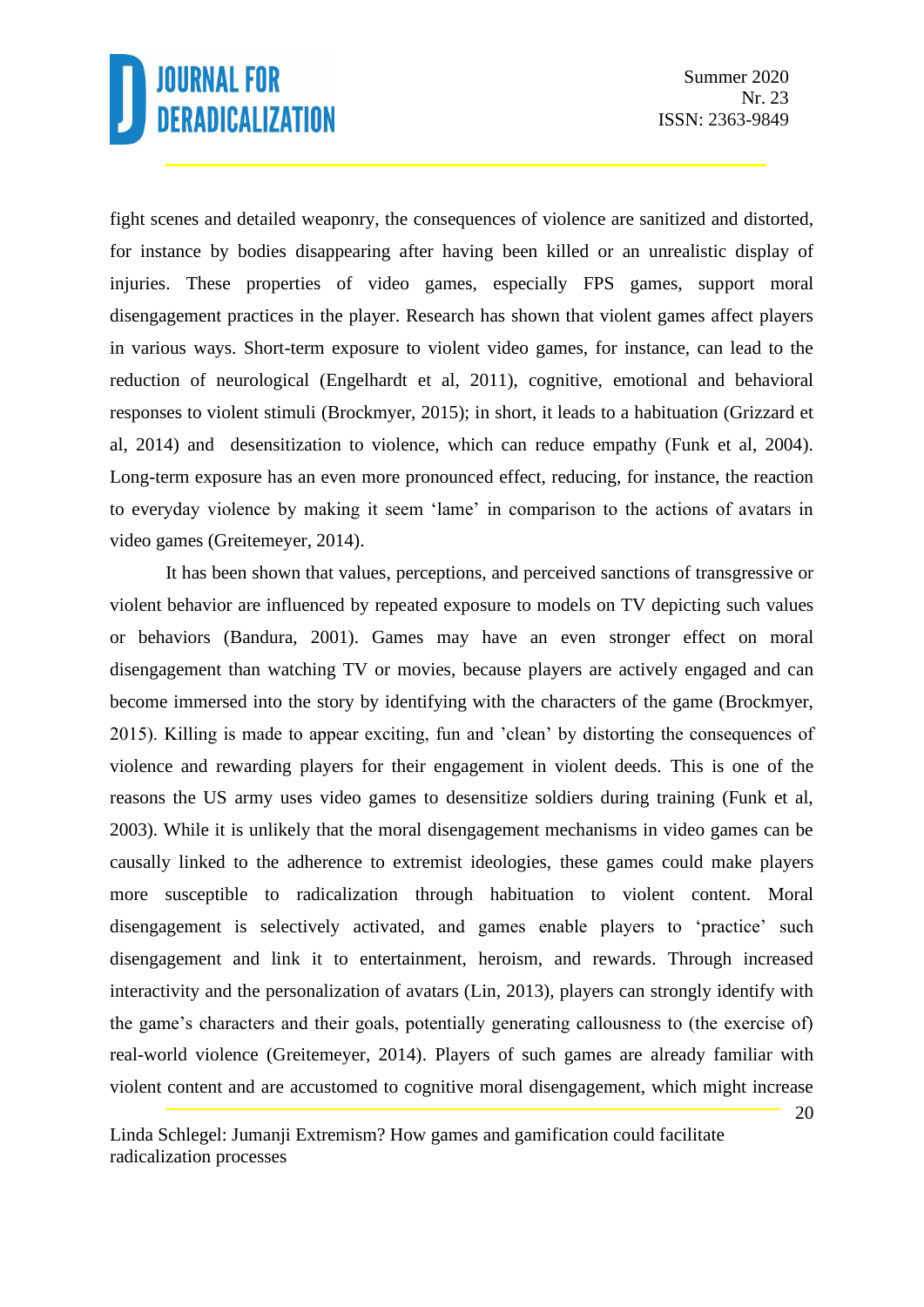their susceptibility to similar extremist content and contribute to a habitual understanding of violence that could be taken advantage of by recruiters as it arguable already has in relation to the recruitment of former criminals (Ilan & Sandberg, 2019).

#### *Familiarity and pop culture*

Video games are so widely played across the globe that they are part of popular culture, transcending linguistic and cultural differences and evoking feelings of familiarity in a large portion of youngsters and adults. Albeit their often backward-looking ideology and nostalgic longing for the past, both contemporary jihadist and right-wing extremist groups are, fundamentally, products of modernity and have utilized references to pop culture in the framing of propaganda elements. Various ways in which jihadists have utilized pop culture frames have been uncovered, including choosing nicknames such as *Irhabi 007* [Terrorist 007] alluding to widely-known MI6 agent James Bond, "MTV Jihadism" (Stenersen, p.123) mirroring the styles of Western music videos, or copying the style of FPS game advertisements, seeking to utilize the 'coolness' of video games for recruitment purposes (Ostovar, 2017). Clearly, popular culture is an important point of reference and increases the appeal of propaganda material.

Utilizing familiar gaming imagery and practice in propaganda efforts may increase (susceptibility to) radicalization processes as familiar frames are more likely to resonate with the consumers of propaganda and create a feeling of familiarity and belonging. Familiarity in messaging and similarity to the messenger can facilitate the resonance of extremist narratives. We are more inclined to adhere to messages framed in familiar terms and communicated via familiar media. Because video games are so popular and widespread, games - like TV (Bandura, 2001) - are important tools of mass communication capable of transmitting systems of belief to wide audiences. Especially in the digital world, content made by digital natives for digital natives (Prensky, 2001) can increase the likelihood of not only believing the message but identifying with it, marking the first step to the construction of a virtual community and a feeling of belonging (Schlegel, 2017). In a similar vein, content made by gamers for gamers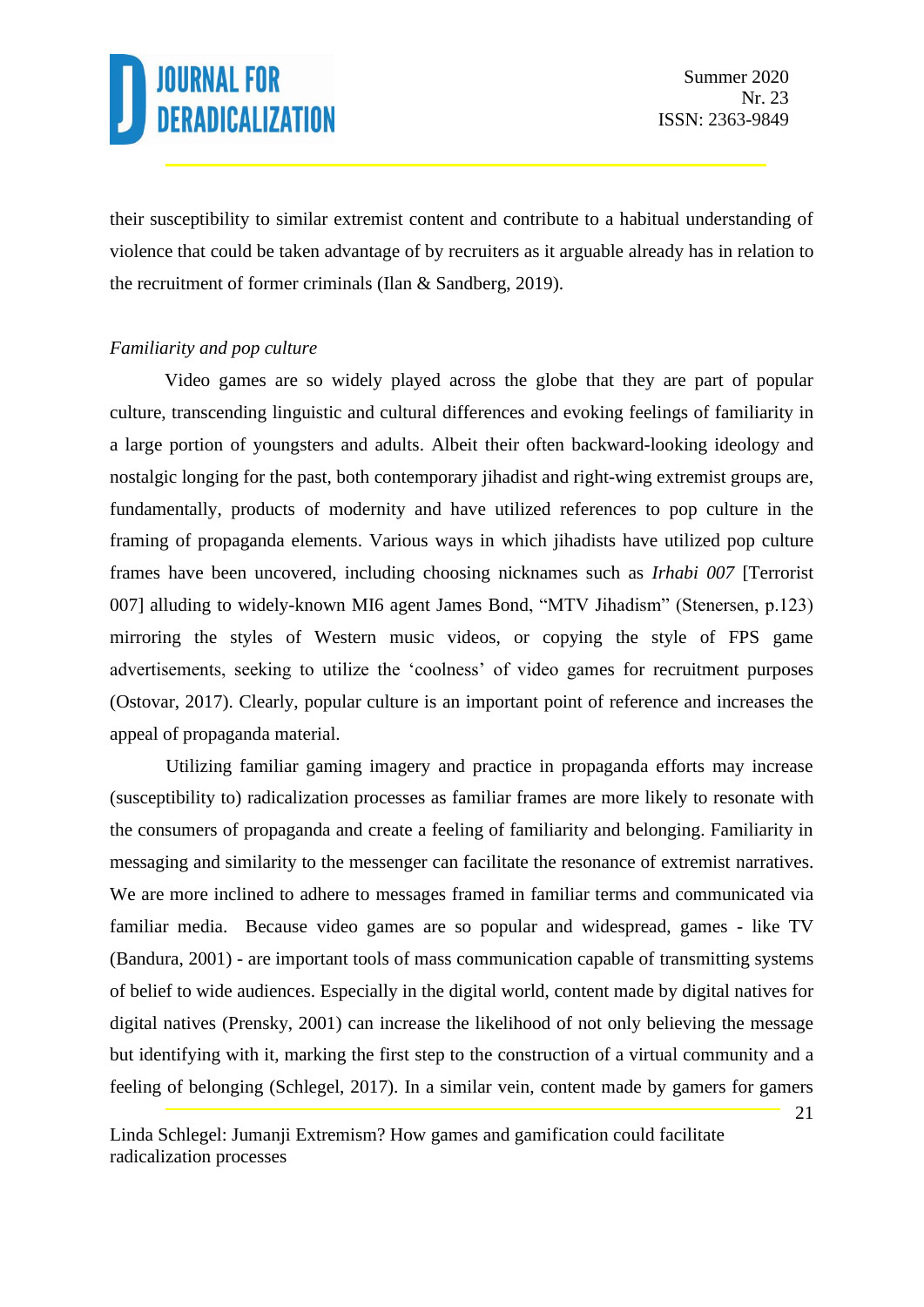colored by ideological beliefs can increase the resonance of this content and the identification with the narratives underlying the game's story. It has already been shown that mass communication tools can influence beliefs. For instance, the acceptance of rape myths increased after playing games including the sexual objectification of women (Beck et al, 2012) and there are TV programs successfully changing people's beliefs and behavior in the field of health or gender relations (Bandura, 2018). The influence of games on beliefs takes place subconsciously: Users engage in a fun and emotionally stimulating activity they are familiar with and think of as 'cool' while almost incidentally engaging with ideological messages. This can reduce the resistance users might have shown to methods where persuasion tactics are obvious and potentially increase susceptibility to radicalization efforts.

#### *Self-perception and self-efficacy*

Research on narratives has shown that identification with the characters displayed in stories is an essential part of narrative persuasion (Braddock & Horgan, 2016). Stories are perceived as captivating and resonate with people if they can relate and empathize with one or more characters and understand their goals; a truly human capacity embodied in the 'theory of mind' (Cobley, 2014). Psychological research has recently discovered that stories resonate even on a neurological level: When we read about someone running through a dark forest, our brains are more active in the areas responsible for running and seeing in the dark (Cavanagh, 2019). On a neurological and psychological level, identification with characters in fictional stories transmitted through various types of media takes place, which increases retention and resonance of the story's content.

(Self-) identification processes can also take place in video games (Guegan et al, 2015). Some individuals seem to identify with the broader settings of the FPS games they play. For instance, the Columbine shooters stated on the audio tape they recorded prior to the attack that "it's [the attack] going to be like fucking *Doom*" (McDonald, 2018, p. 101), anticipating their future actions in relation to the context of the popular game *Doom* and believing that "they will undertake a story in which they are the lead characters" (McDonald,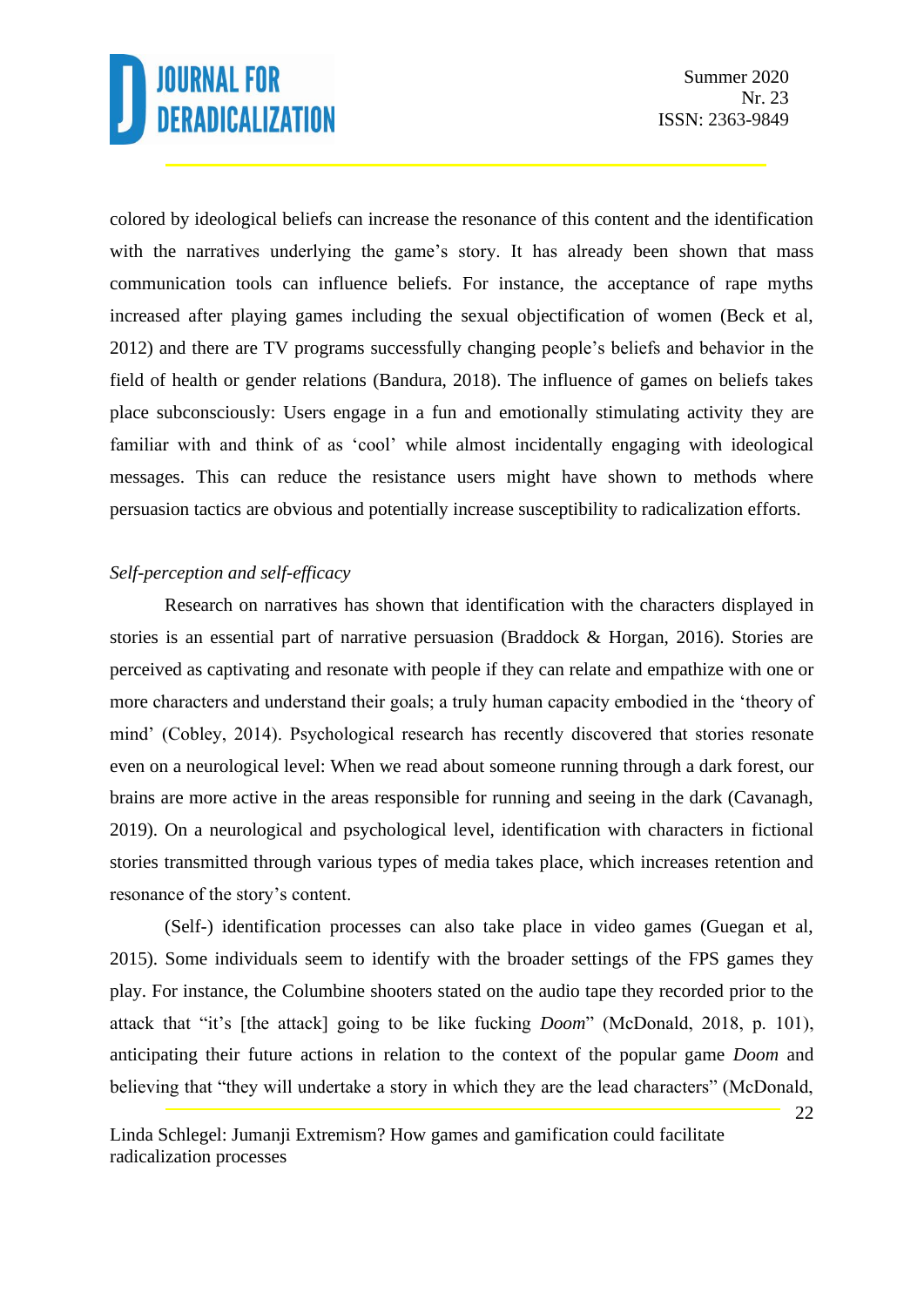2018, p. 101). Other individuals may not only identify with the setting of the game but specifically with the characters they play. Today's games are immersing players more effectively, because identification with characters is stronger due to technical advances such as avatar customization (Fischer et al, 2010; Jenson et al, 2015) and increasingly realistic, interactive gameplay. Avatars are often constructed as idealized versions of the self one aspires to be (Ducheneaut et al, 2009). If this is the case, identification with the actions and goals of the avatar are more likely as they are perceived as better version of the self. The higher the degree of this identification with the avatars, the higher the potential for violence if the game has a violent content (Lin, 2013), because it causes a "temporal shift of players' self-perception" (Klimmt et al, 2009, p. 351) and they *become* the avatar, with all the goals and actions associated with it.

However, it is not only the identification with violent deeds of characters that can facilitate susceptibility to radicalization but also the growth in perceived self-efficacy derived from such identification. Self-efficacy is the most central mechanism of human agency (Bandura & Locke, 2003) and "is concerned with people's beliefs in their capabilities to produce given attainments" (Bandura, 2012, p. 15). Self-efficacy has proven to be a reliable concept for the study of various behavioral contexts (Bandura, 1997), including radicalization processes (Schlegel, 2019). Self-efficacy is increased, for example, by both mastery and vicarious experiences, that is, by acting ourselves and by observing the actions of others (Bandura, 2012). Video games are a hybrid between these two factors: players actively engage in violent actions, yet the experiences are vicarious as only the avatars they identify with transform pressing a button into a virtual violent deed. Increasingly realistic graphics, avatar personalization and interactivity that empowers perceptions of agency, make games social practices that can enhance self-efficacy beliefs, which may be transported to the offline realm. Players are rehearsing aggressive cognitive scripts (Comstock & Scharrer, 2005) during gameplay and because they identify to such a large degree with the avatar, games can provide the cognitive simulation needed to enhance self-efficacy beliefs and the drive to take action (Bandura, 1989). In short, because players have complete control over their avatars'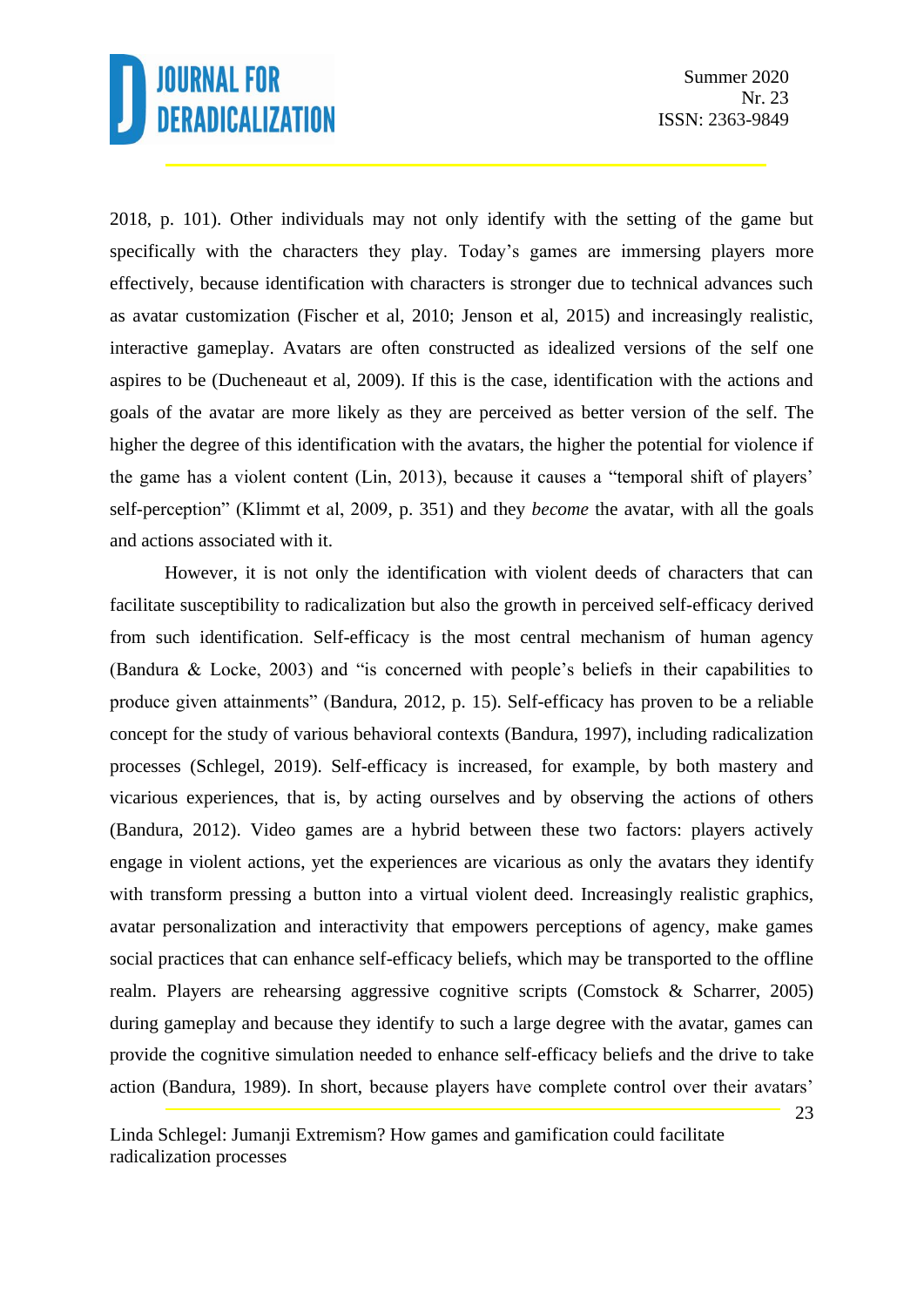actions and identify with them, the cognitive scripts practiced in the context of the game can translate into the offline sphere. Video games might facilitate violent radicalization because personalized avatars enable players to engage in virtual mastery experiences - cognitive practices of violent acts -, which could increase their perceived self-efficacy in relation to violence in the offline world. Therefore, repeated exposure to violent games may not only desensitize to violence and facilitate moral disengagement, it may translate into increased self-efficacy beliefs, which in turn increase the likelihood of believing in one's own agency to take violent action. This increased self-efficacy can then lead to greater confidence in being able to take violent action, potentially contributing to radicalization process (Schlegel, 2019).

#### *History, heroism and 'when life mattered'*

Many contemporary extremist movements advocate a 'retropian' vision (Bauman, 2018); that is, a return to a glorified past, which may or may not be an accurate representation of history. In fact, it is unimportant whether the past was as glorious as it is presented as long as the 'collective illusion' (Bandura, 2001) is believable and the social imaginary upheld by the group constructs the past as a nostalgic era one should aspire to return to, because back then 'life mattered' (Hong, 2015), family traditions were upheld and heroic, hyper-masculine warriors were still respected (Kolvraa, 2019). Seen in this light, contemporary extremist movements are closely related to and seek to utilize the 'quest for significance' (Kruglanski et al, 2019); the longing to matter not only here and now but to return to a whole era of significance depicted in the retropian vision. These retropian collective illusions are transmitted through very modern media communication tools such as social media applications, leading some to speak of a 'paradoxical conflation' of longing for a past that existed centuries ago with the digitalized experience of everyday life (Atwan, 2015). Video games too can transmit such retropian visions and facilitate the normalization of a nostalgic yearning for a return to a time when, supposedly, the world was still as it should be.

Hong (2015) postulates that we live in an "age of simulation" (p.36), during which generations of youngsters are exposed to heroic events and mythology primarily through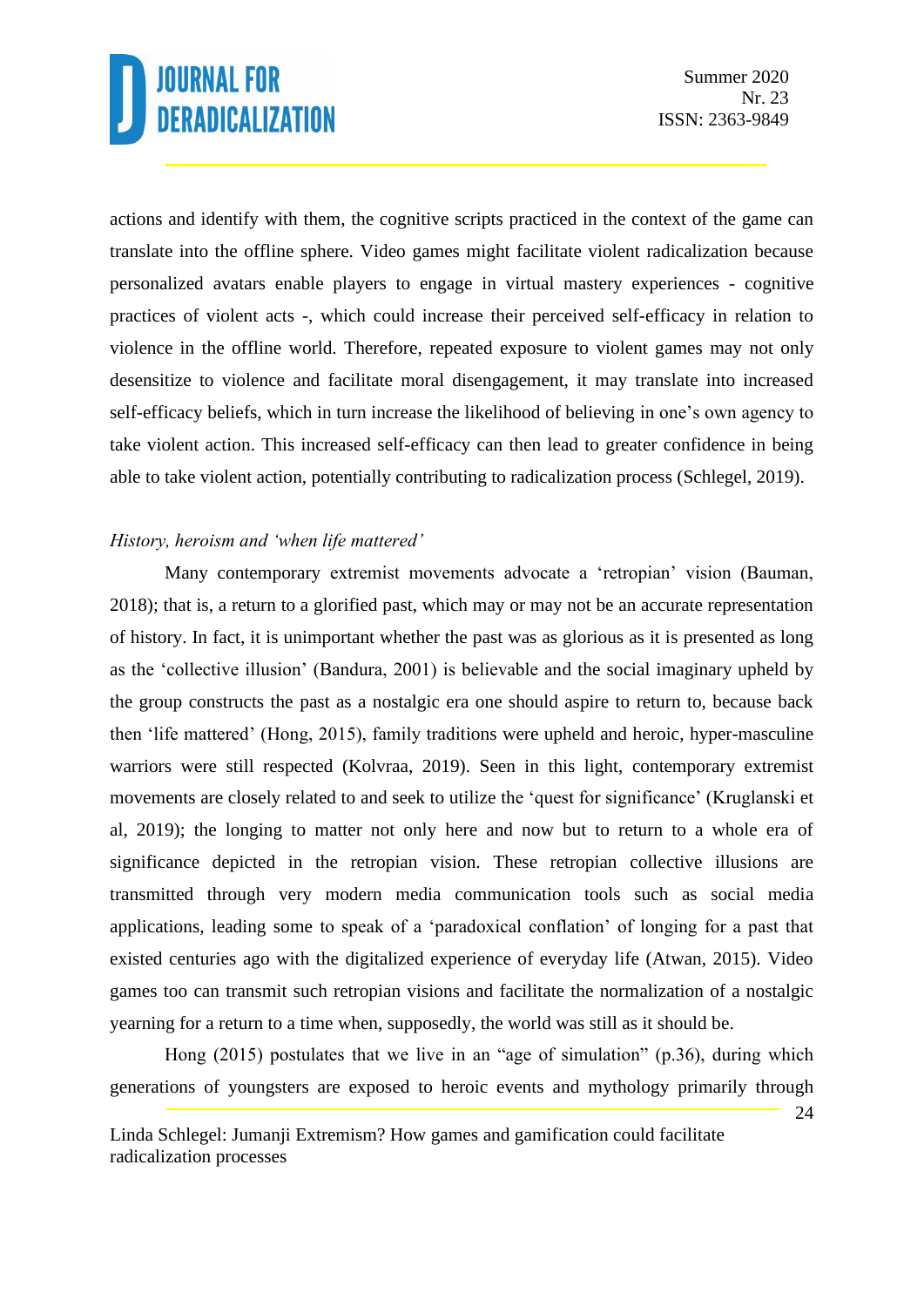Summer 2020 Nr. 23 ISSN: 2363-9849

games. Games often create visions of a heroic past, during which 'life mattered' and no new avenues for 'quests of significance' were needed, because one was significant if only heroic enough to fight. These visions, Hong argues, do not need to be accurate, just 'real enough' so that "we are able to play as if we believe this could have been real" (p. 37). Games have the power to change the players' perception of reality; they are social practices requiring players to engage with the demarcation between the real, the imagined and the 'real enough' in between. They can therefore immerse players in imaginary yet 'real enough' worlds and communicate the visions of retropia or evoking nostalgia for an era 'when life mattered', thereby normalizing an important aspect of contemporary extremist propaganda and potentially setting the stage for a 'quest of significance' in the real world to (re-) establish this past. Through the increasingly realistic and interactive design of games, players can become immersed into and directly experience the retropian visions advocated by extremist organizations, which may present a strong motivational force to return to such a glorious past.

That the barriers between the imaginary realm of games and behavior in the real world are fading is not only a theoretical possibility. Not only can games offer "a feeling of power in a powerless situation, a sense of structure in a chaotic environment" (McGonigal, 2011, p.6), they can shape perception of and behavior within that environment. Wagner (2012) argues that contemporary religious clashes attest to believers 'playing' religion like a FPS game. Video games, she argues, mirror and express cultural changes and provide us with 'interpretive maps' (p.182) or 'temporal algorithmic order' (p.195) of how to organize reality and, by extension, religion. Religious behavior, including religious-inspired violence, is linked to a Manichean view of life with clear instructions of who is friend and who is foe, and the intense agency FPS games provide, making the individual (as opposed to authority figures) feel powerful, chosen and capable to act. Both games and contemporary religious practice advocate for individual agency and responsibility to fight evil, making the barrier between the two porous. Similarly to the quest of significance theory of radicalization (Kruglanski et al, 2019), Wagner (2012) writes "the tendency to play religion as a game is a direct result of the *need for purpose* (...) Attempts to deal with postmodern chaos of belief can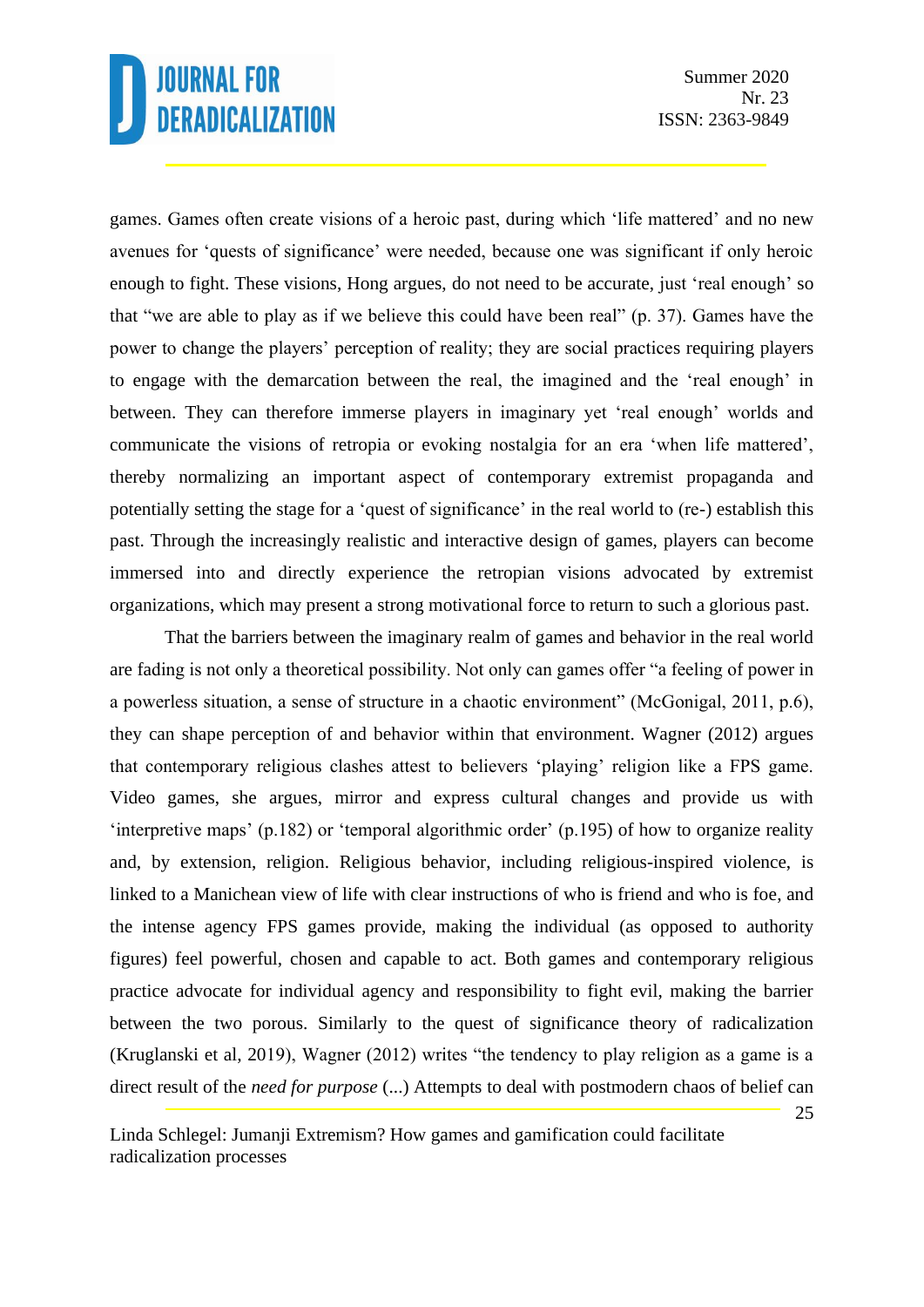be terrifying and thus may at times result in angry retrenchment into dualistic game-like patterns of interpersonal encounter" (p.191, emphasis mine). Games, therefore, can not only immerse players in retropian stories and familiarize them with narratives of 'when life mattered', but can facilitate Manichean perceptions of the world while simultaneously strengthen individual agency to act. It has been shown that beliefs can be disseminated and changed through mass media such as TV programs (Bandura, 2001), and because games require the active involvement of players, they may be even more successful in doing so as players identify with their avatars and boost the belief in their own agency by navigating games successfully (Duchenaut et al, 2009; Lin, 2013; Fischer et al, 2013). Video games with extremist content may play a part in facilitating susceptibility to radicalization by familiarizing individuals with narrative structures, such as a return to a glorified past, the importance of individual agency and the individual capability (if not duty) to fight evil, advocated by many contemporary extremist movements.

#### **Cautions and limitations**

Radicalization, whether it takes place online or offline, is a multifaceted phenomenon unique to each individual case. Therefore, it is difficult to establish the relative weight of the various factors facilitating and driving radicalization processes. Naturally, an exploration of a specific factor such as games and gamification, must be read with caution. It is not possible to determine the relative importance of gaming elements in radicalization and the article should be read as a Weberian ideal type analysis highlighting a single factor rather than providing a comprehensive account of radicalization. Current research is inconclusive in linking games to aggression or violent behavior and the field of gamification research is so young that our knowledge about the specific mechanisms and conditions under which gamification operates and its influence relative to other factors aimed at increasing engagement, must be regarded as limited. Given that it is already difficult to establish causality between violent games and

Linda Schlegel: Jumanji Extremism? How games and gamification could facilitate radicalization processes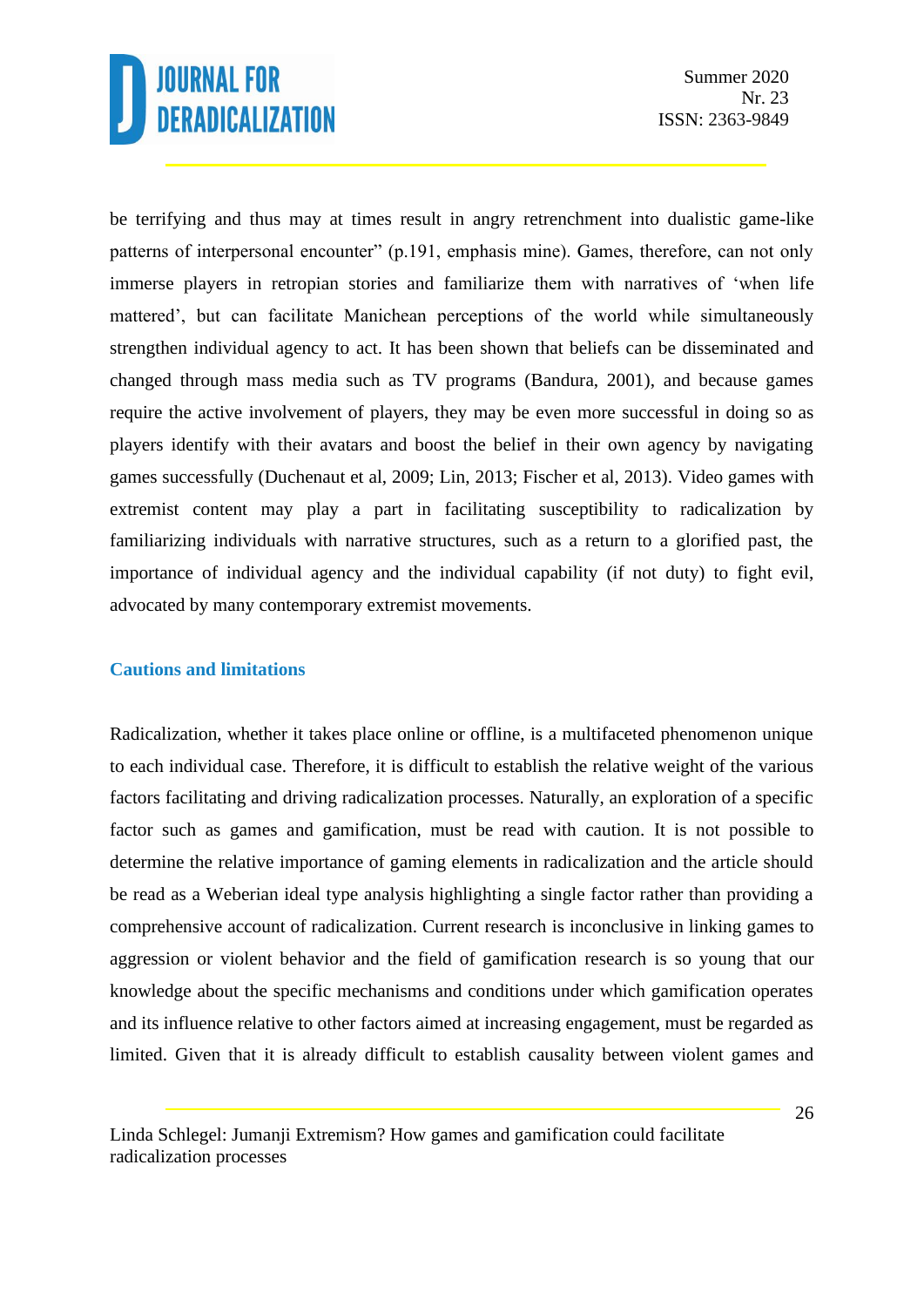aggression, an empirically robust causality between playing games and radicalization cannot be established at this point.

This article, like so many others in extremism studies, suffers from lack of primary data. Large parts of the analysis are based on the *theoretical* application of findings acquired during research unrelated to the study of extremism and radicalization processes. For instance, showing a short-term increase in aggression after playing a video game in an experimental setting is far removed from correlating video games to the adoption of an extremist worldview, much less perpetrating an act of terrorism. We need to be careful not to treat evidence of low-level aggression as automatically applicable to an explanation of behavioral radicalization and be critical of the validity of generalizing from experimental contexts to real world violence. Human behavior is so "richly contextualized and conditionally expressed" (Bandura, 2002a, p.276) that it is impossible to conclude that games and/or gamification by themselves facilitate radicalization. Games and gamification have been used for quite some time by extremist organizations, but we are only beginning to understand their potential influence on radicalization. Further research is needed to back up the theoretical claims made in this work and increase the amount of empirical data - such as in-depth analyses of games and gamified social media applications - in order to develop a stronger basis upon which to judge the role of games and gamification in radicalization processes.

Notwithstanding these methodological limitations, the discussion above is of value. Games and gamification are increasingly being used by extremist organizations and it is reasonable to assume that both tools will become more prominent in the years to come. Gamification is only starting to be applied widely for various purposes and it is likely that once its benefits are more rigorously established and social media users become acquainted to it, extremist organizations will pay even closer attention to how they could utilize gamification for their own goals. Games too are popular with a large audience and have moved from the realm of individual entertainment to a tool of social engagement, available not only via computers but on smartphones and other handheld devices, increasing the opportunities games present to extremist organizations. It is therefore necessary for the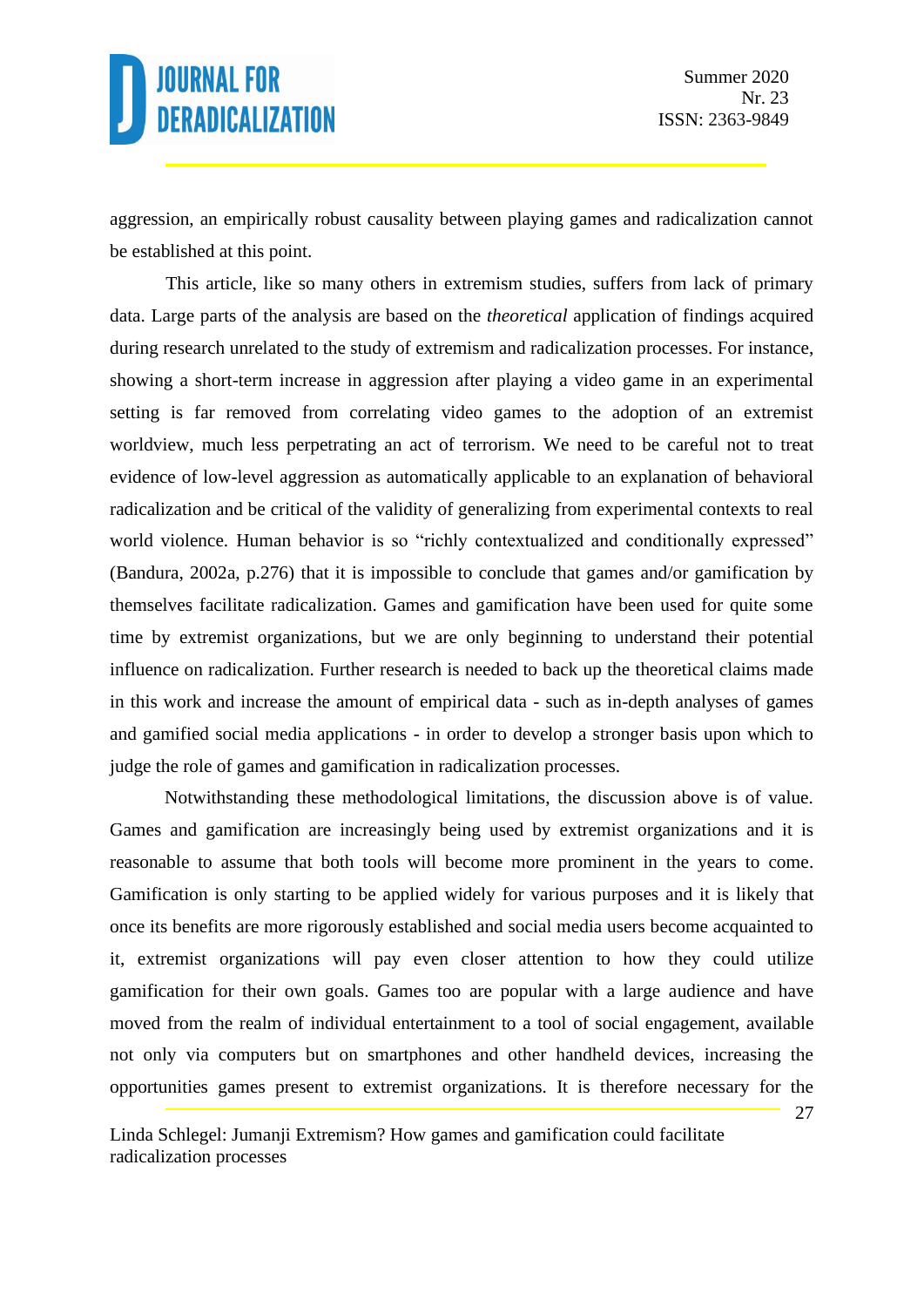

research community to engage with games and gamification and their relation to radicalization processes both theoretically and empirically in the future.

#### **Conclusion**

Both gamification and video games have the potential to influence radicalization processes. Top-down as well as bottom-up gamification have already been observed in relation to extremism, attesting to the increasing prominence gamified elements have for the development of tools by extremist organizations, such as the *Patriot Peer* app, for extremist violence as a gamified 'performance' via livestreaming and for individual radicalization processes, exemplified by the young men 'raiding the sorcerer's dungeon' during their radicalization process. Video games too may increase susceptibility to radicalization by desensitizing individuals to violence, helping them 'practice' moral disengagement, increasing the appeal and resonance of propaganda material by familiar imagery and references to gaming culture, supporting the growth of self-efficacy beliefs in relation to violent deeds, and by immersing players in narratives of a time 'when life mattered', thereby familiarizing them with a certain outlook on the world potentially capable of inspiring actions in the offline realm.

Due to spatial constraints many ways in which games and gamified elements could facilitate radicalization have only been touched upon in this article. Bottom-up and top-down gamification as well as the role of games in desensitization to extremist violence, the use of familiar pop culture imagery, self-efficacy, the 'when life mattered' theme and others, can and should be researched in more depth in relation to radicalization processes. To this end, research collaborations between, for instance, scholars of game design, Internet sociology, computer interaction with human behavior, advertising, digital education or the technologization of social life more generally, with experts on radicalization and extremism would be fruitful. Additionally, while the present article was focused on gamification and casual games used primarily for entertainment, a discussion of the potential role of serious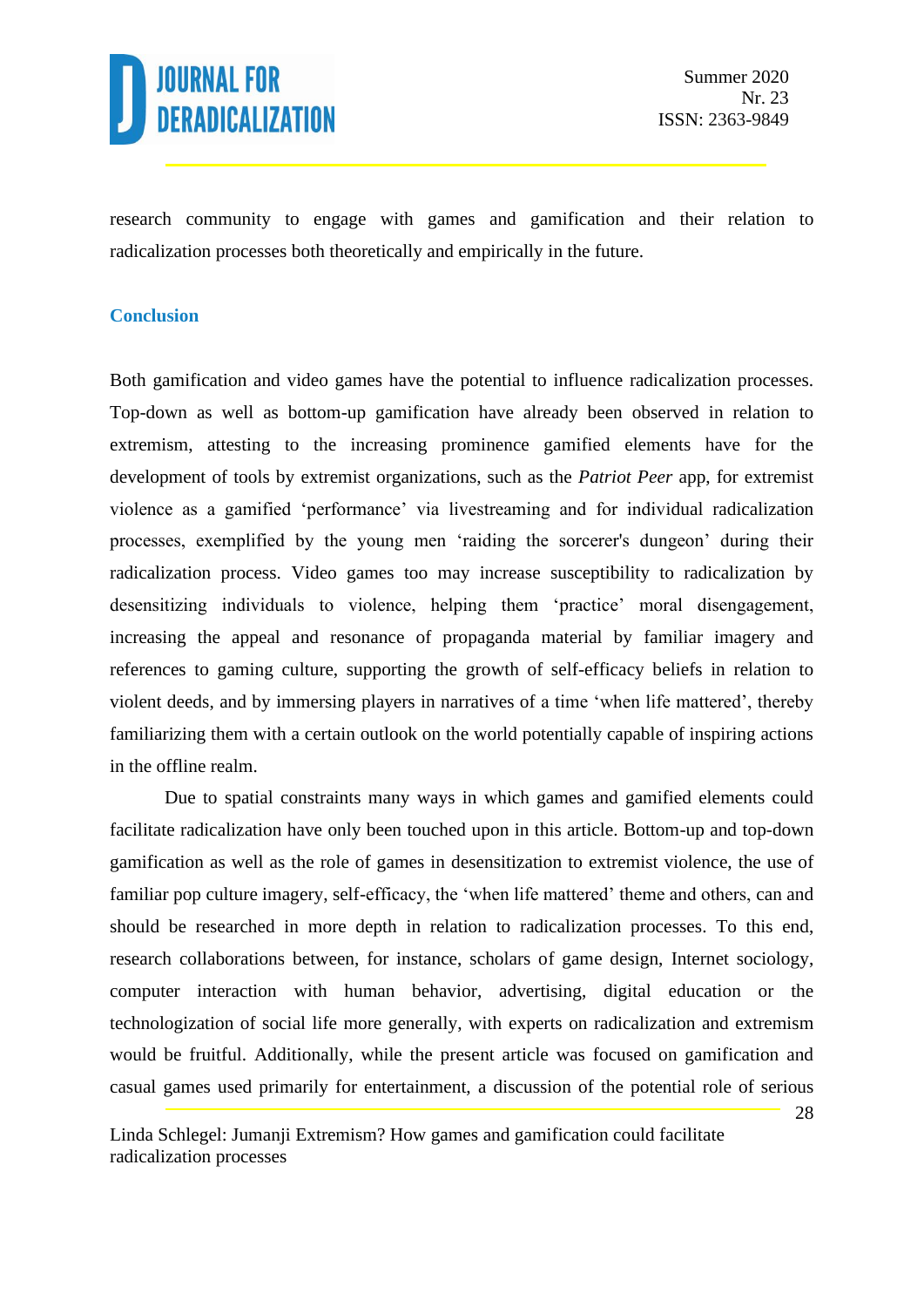games, played with the intent of acquiring or improving a skill, not only in radicalization processes but for recruitment and training purposes is to be encouraged. If games and/or gamification would prove to be useful tools in facilitating (susceptibility to) radicalization, the possibilities of mirroring these elements in de-radicalization programs also deserve attention.

Games and gamified elements do not by themselves give rise to radicalization processes, but both can draw players in, immerse them more tightly within extremist communities, cause increased engagement and identification with extremist content and, like *Jumanji*, provide a gateway or "a game for those who seek to find a way to leave their world behind". Much like when playing *Jumanji*, these gaming elements can influence the players' perception of reality, advocating the illusion they can become (or rather, come to mirror) the avatars they have chosen to represent themselves in the game. With new technological possibilities such as improved virtual reality tools and their increasingly widespread application in everyday lives, games and gamification may become more important in the future; for societies as a whole and extremist organizations within them.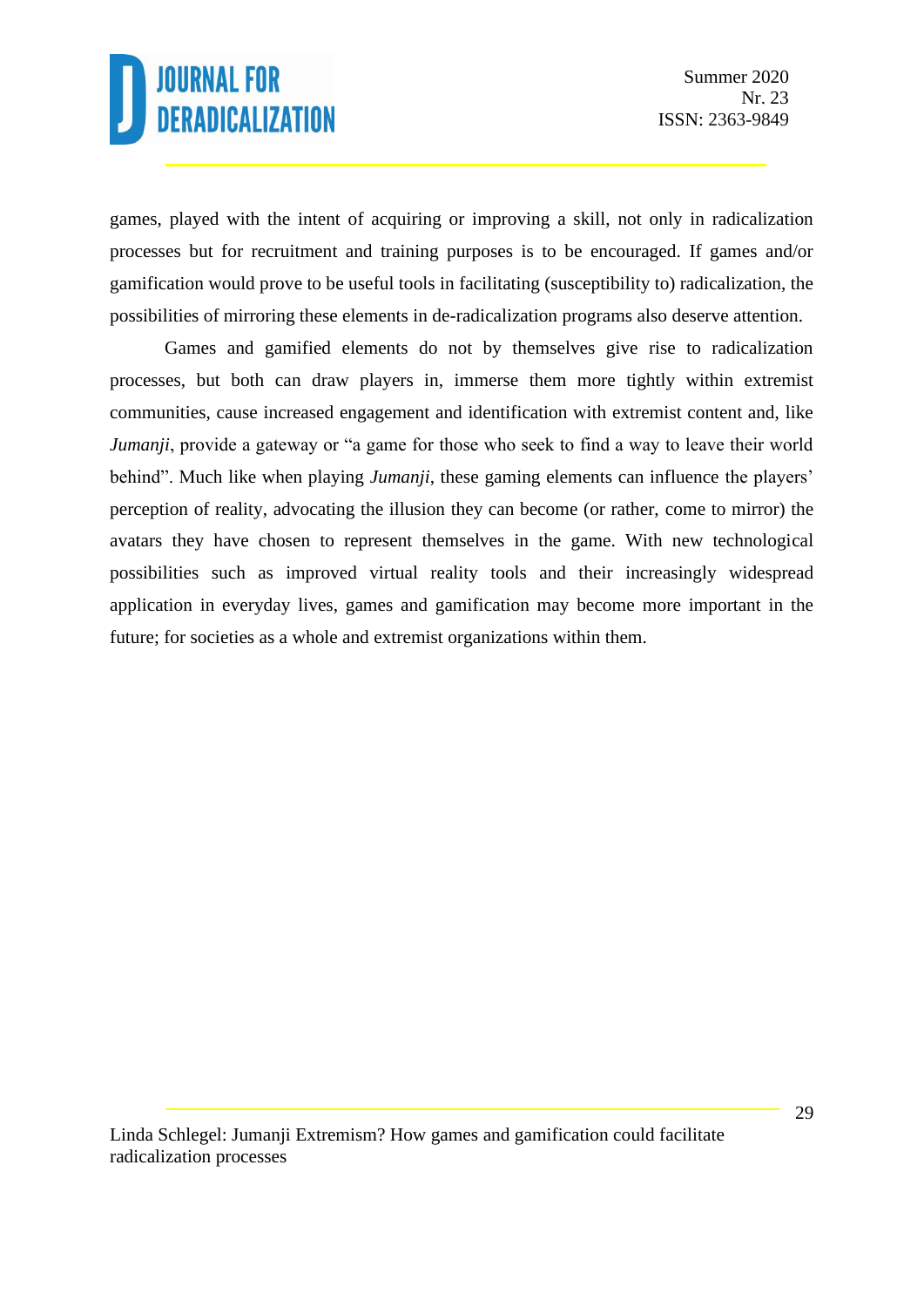

#### **References**

ADL (2016). New ISIS App One of Many Efforts to Indoctrinate Children. Retrieved from: [https://www.adl.org/blog/new-isis-app-one-of-many-efforts-to-indoctrinate-children,](https://www.adl.org/blog/new-isis-app-one-of-many-efforts-to-indoctrinate-children) accessed February 23, 2020

Al-Rawi, A. (2018). Video games, terrorism, and ISIS's Jihad 3.0. *Terrorism and Political Violence. Vol. 30* (4), pp. 740-760

Aly, A. (2016). "Brothers, believers, brave mujahideen: focusing attention on the audience of violent jihadist preachers". In Aly, A., Macdonald, S., Jarvis, L, and Chen, T. (edt). *Violent Extremism Online: New perspectives on terrorism and the Internet*. Routledge: Oxon

American Psychological Association (2020). APA Resolution on Violent Video Games. Retrieved from:<https://www.apa.org/about/policy/resolution-violent-video-games.pdf> accessed March 28, 2020

Anderson, B. (1991). *Imagined Communities: Reflections on the Origin and Spread of Nationalism*. (2nd edition). London: Verso

Atwan, A. (2015). *Islamic State: The Digital Caliphate*. Saqi Books: London

Ayyadi, K. (2019). The gamification of terror - when hate becomes a game. *Belltower News*. Retrieved from: [https://www.belltower.news/anti-semitic-attack-in-halle-the-gamification-of](https://www.belltower.news/anti-semitic-attack-in-halle-the-gamification-of-terror-when-hate-becomes-a-game-92439/)[terror-when-hate-becomes-a-game-92439/,](https://www.belltower.news/anti-semitic-attack-in-halle-the-gamification-of-terror-when-hate-becomes-a-game-92439/) accessed February 17, 2020

Baaken, T. and Schlegel, L. (2017). Fishermen or Swarm Dynamics? Should we Understand Jihadist Online-Radicalization as a Top-Down or Bottom-Up Process?. *Journal for Deradicalization. Vol. 13*, pp. 178- 212

Bandura, A. (1989). Regulation of Cognitive Processes Through Perceived Self-Efficacy. *Developmental Psychology. Vol. 25* (5), pp. 729-735

Bandura, A. (1990). Selective Activation and Disengagement of Moral Control. *Journal of Social Issues. Vol. 46* (1), pp. 27-46

Bandura, A. (1997). *Self-efficacy: The Exercise of Control*. Freeman and Company: New York

Bandura, A. (1999). Moral Disengagement in the Perpetration of Inhumanities. *Personality and Social Psychology Review. Vol. 3* (3), pp. 193-209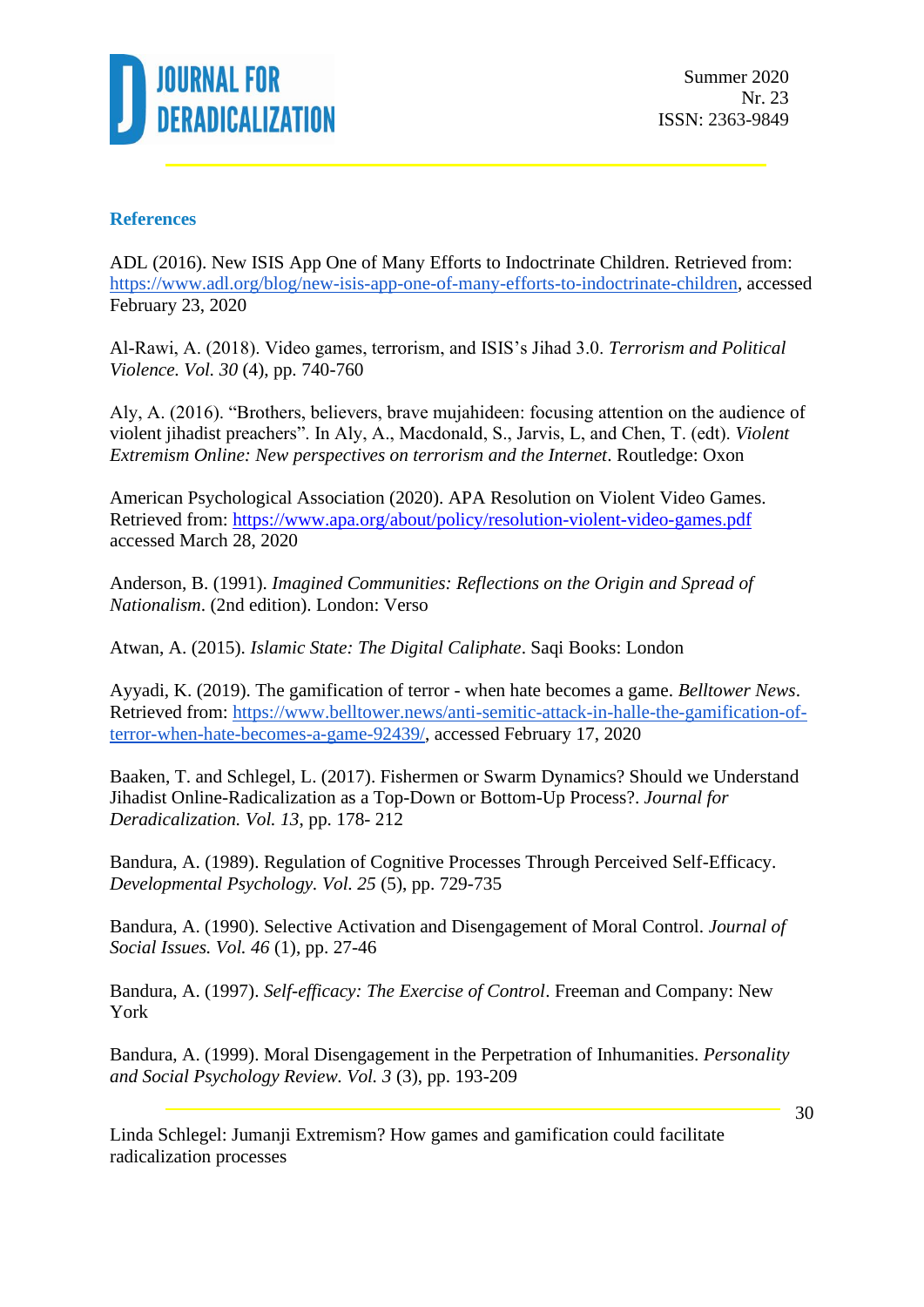

Bandura, A. (2001). Social Cognitive Theory of Mass Communication. *Mediapsychology. Vol. 3*, pp. 265-299

Bandura, A. (2002a). Social Cognitive Theory in Cultural Context. *Applied Psychology: An International Review. Vol. 51* (2), pp. 269-290

Bandura, A. (2002b). Selective Moral Disengagement in the Exercise of Moral Agency. *Journal of Moral Education. Vol. 31* (2), pp. 101-119

Bandura, A. (2012). On the Functional Properties of Perceived Self-Efficacy Revisited. *Journal of Management. Vol. 38* (1), pp. 9-44

Bandura, A. (2018). Toward a Psychology of Human Agency: Pathways and Reflections. *Perspectives on Psychological Science. Vol. 23* (2), pp. 130-136

Bandura, A. and Locke, E. (2003). Negative Self-Efficacy and Goal Effects Revisited. *Journal of Applied Psychology. Vol. 88* (1), pp. 87-99

Bauman, Z. (2018). *Retropia*. Suhrkamp: Berlin

Beck, V., Boys, S., Rose, C. and Beck, E. (2012). Violence Against Women in Video Games: A Prequel or Sequel to Rape Myth Acceptance?. *Journal of Interpersonal Violence. Vol. 27* (15), pp. 3016-3031

Benson, D. (2014). Why the Internet Is Not Increasing Terrorism. *Security Studies. Vol. 23* (2), pp. 293-328

Berger, J. and Strathearn, B. (2013). Who Matters Online: Measuring Influence, Evaluating Content and Countering Violent Extremism in Online Social Networks. *ICSR*. Retrieved from: [http://icsr.info/wp-content/uploads/2013/03/ICSR\\_Berger-and-Strathearn.pdf,](http://icsr.info/wp-content/uploads/2013/03/ICSR_Berger-and-Strathearn.pdf) accessed January 15, 2020

Berger, J.M. and Morgan, J. (2015). The ISIS Twitter Census: Defining and describing the population of ISIS supporters on Twitter. *The Brookings Institute*. Retrieved from: [https://www.brookings.edu/wp](https://www.brookings.edu/wp-content/uploads/2016/06/isis_twitter_census_berger_morgan.pdf)[content/uploads/2016/06/isis\\_twitter\\_census\\_berger\\_morgan.pdf,](https://www.brookings.edu/wp-content/uploads/2016/06/isis_twitter_census_berger_morgan.pdf) accessed February 19, 2020

Bhui, K. and Ibrahim, Y. (2013). Marketing the 'radical': Symbolic Communication and Persuasive Technologies in Jihadist Websites. *Transcultural Psychiatry. Vol. 50* (2), pp. 216- 234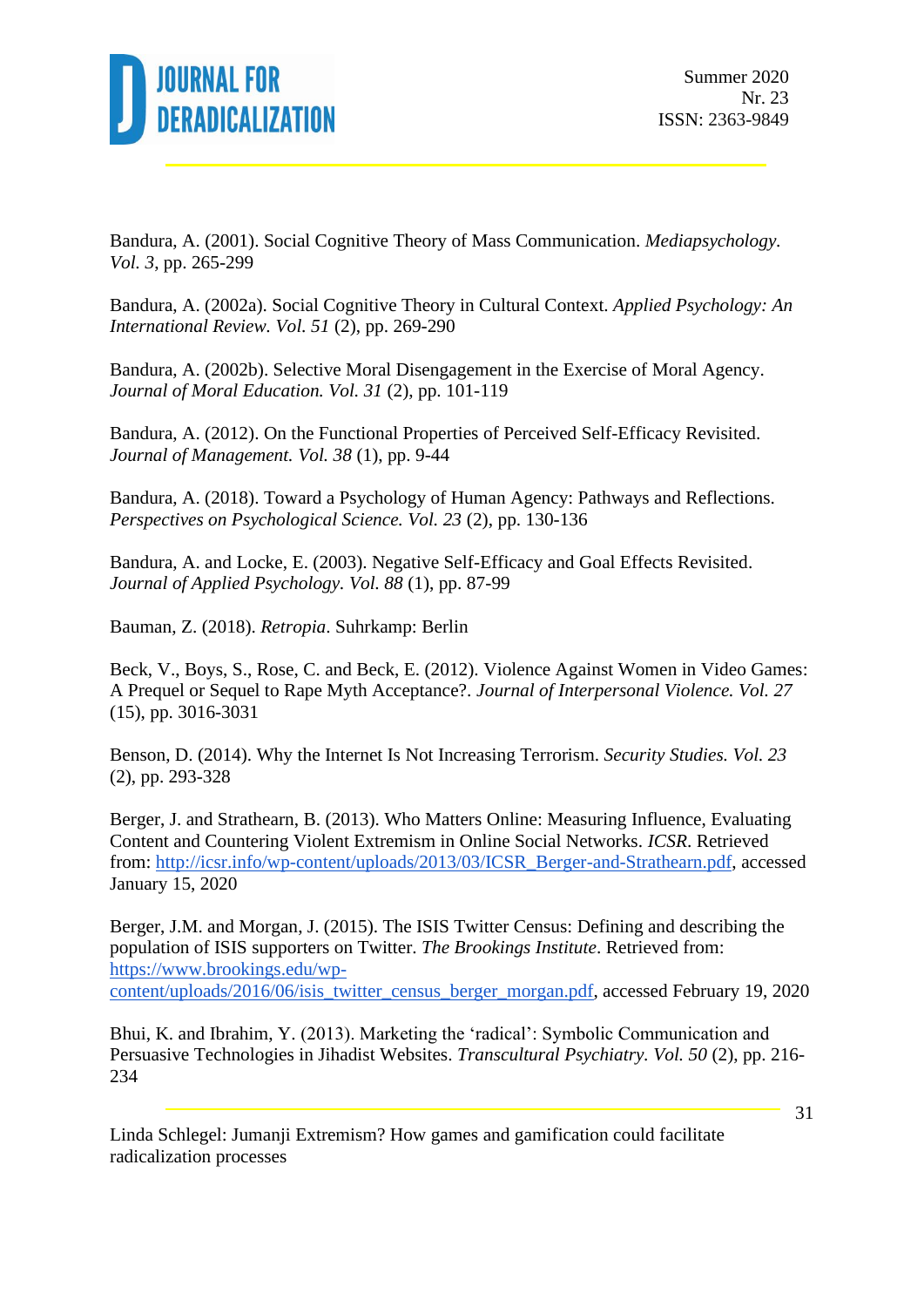

Bittner, J. and Schipper, J. (2014). Motivational effects and age differences of gamification in product advertising. *Journal of Consumer Marketing. Vol. 31* (5), pp. 391-400

Blohm, I. and Leimeister, J. (2013). Gamification: Design of IT-Based Enhancing Services for Motivational Support and Behavioral Change. *Business & Information Systems Engineering. Vol. 5* (4), pp. 275-278

Bloom, M., Hicham, T. and Horgan, J. (2017). Navigating ISIS's Preferred Platform: Telegram. *Terrorism and Political Violence*. DOI: 10.1080/09546553.2017.1339695

Bouhana, N. and Wikström, P. (2011). Al-Qa'ida-Influenced Radicalisation: A Rapid Evidence Assessment Guided by Situational Action Theory. *UK Home Office*. Retrieved from:

[https://www.gov.uk/government/uploads/system/uploads/attachment\\_data/file/116724/occ97.](https://www.gov.uk/government/uploads/system/uploads/attachment_data/file/116724/occ97.pdf) [pdf,](https://www.gov.uk/government/uploads/system/uploads/attachment_data/file/116724/occ97.pdf) accessed February 23, 2020

Bourke, J. (2014). The British jihadis in Syria might be driven by more than just religion. *The Guardian (June 23, 2014)*. Retrieved from: [https://www.theguardian.com/commentisfree/2014/jun/23/british-jihadis-syria-religion](https://www.theguardian.com/commentisfree/2014/jun/23/british-jihadis-syria-religion-young-men-fight-war)[young-men-fight-war,](https://www.theguardian.com/commentisfree/2014/jun/23/british-jihadis-syria-religion-young-men-fight-war) accessed January 26, 2020

Bowles, N. (2018). All We Want to Do Is Watch Each Other Play Video Games. *The New York Times (May 2, 2018)*. Retrieved from: [https://www.nytimes.com/2018/05/02/style/fortnite.html,](https://www.nytimes.com/2018/05/02/style/fortnite.html) accessed February 11, 2020

Braddock, K. and Horgan, J. (2016). Towards a Guide for Constructing and Disseminating Counternarratives to Reduce Support for Terrorism. *Studies in Conflict & Terrorism. Vol. 39* (5), pp. 381-404

Brandon, J. (2008). Virtual Caliphate: Islamic Extremists and their Websites. *Centre for Social Cohesion*. Retrieved from: [http://civitas.org.uk/pdf/VirtualCaliphate.pdf,](http://civitas.org.uk/pdf/VirtualCaliphate.pdf) accessed February 23, 2020

Brust, S. (2018). Rechtsextreme Scheinspielereien. *TAZ (June 7, 2018)*. Retrieved from: [https://taz.de/App-der-identitaeren-Bewegung/!5511139/,](https://taz.de/App-der-identitaeren-Bewegung/!5511139/) accessed January 24, 2020

Carter, J. Maher, S. and Neumann, P. (2014). #Greenbirds: Measuring Importance and Influence in Syrian Foreign Fighter Networks. *ICSR*. Retrieved from: [http://icsr.info/wp](http://icsr.info/wp-content/uploads/2014/04/ICSR-Report-Greenbirds-Measuring-Importance-and-Infleunce-in-Syrian-Foreign-Fighter-Networks.pdf)[content/uploads/2014/04/ICSR-Report-Greenbirds-Measuring-Importance-and-Infleunce-in-](http://icsr.info/wp-content/uploads/2014/04/ICSR-Report-Greenbirds-Measuring-Importance-and-Infleunce-in-Syrian-Foreign-Fighter-Networks.pdf)[Syrian-Foreign-Fighter-Networks.pdf,](http://icsr.info/wp-content/uploads/2014/04/ICSR-Report-Greenbirds-Measuring-Importance-and-Infleunce-in-Syrian-Foreign-Fighter-Networks.pdf) accessed February 12, 2020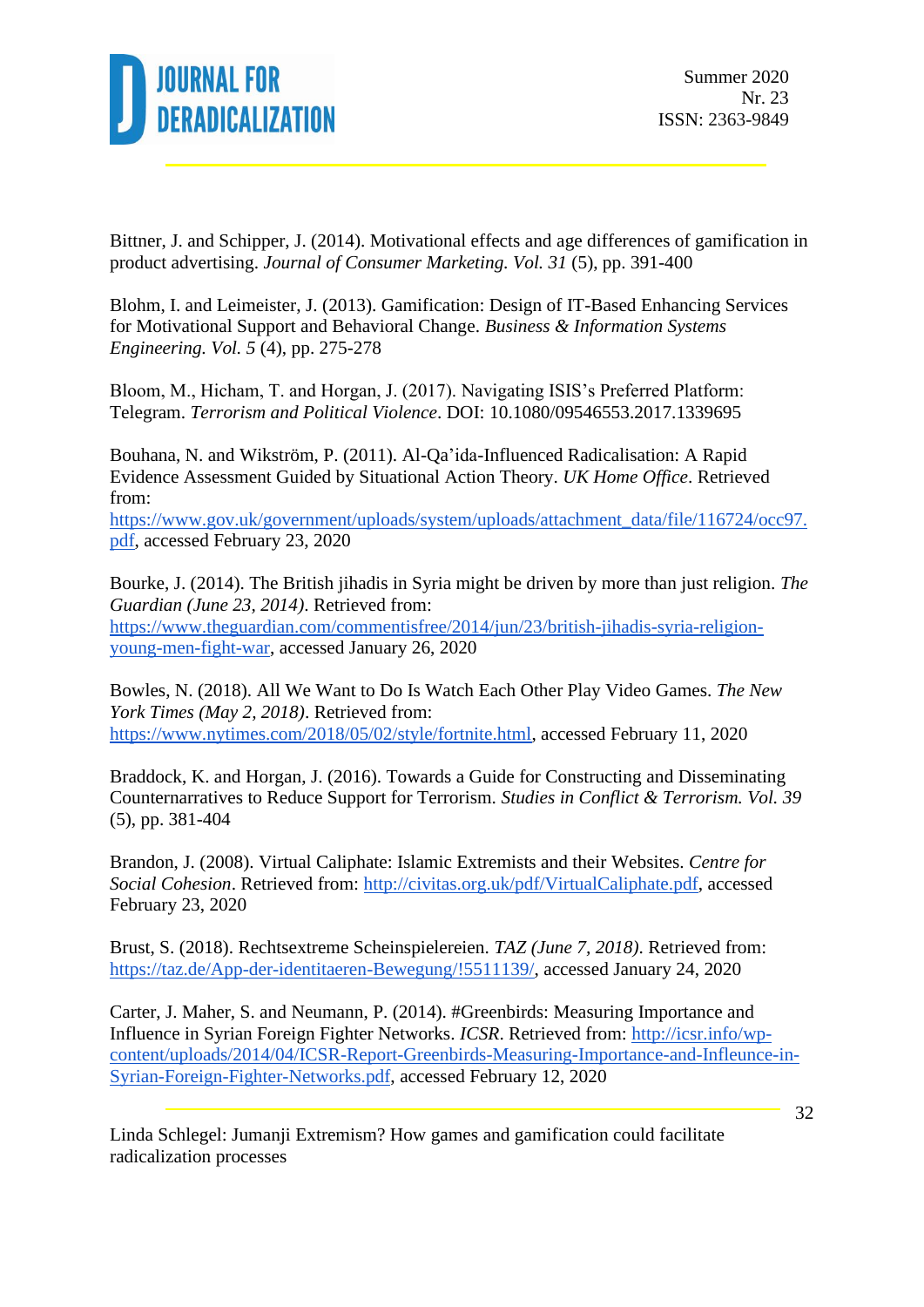

Cavanagh, S. (2019). *Hivemind: The New Science of Tribalism in Our Divided World*. Grand Central Publishing: New York

Cobley, P. (2014). *Narrative*. Routledge: Oxon

Cohen, J. (2001). Defining identification: A theoretical look at the identification of audiences with media characters. *Mass Communication & Society. Vol. 4*, pp. 245-264

Comstock, G. and Scharrer, E. (2005). *The Psychology of Media and Politics*. Elsevier Academic Press: Burlington

Cottee, S. (2015). The Challenge of Jihadi Cool. *The Atlantic (December 24, 2015)*. Retrieved from: [https://www.theatlantic.com/international/archive/2015/12/isis-jihadi-cool/421776/,](https://www.theatlantic.com/international/archive/2015/12/isis-jihadi-cool/421776/) accessed February 23, 2020

Crump, E. (2014). Turn That Game Back On: Video Games, Violence and the Myth of Injury to the Public Good. *Auckland University Law Review. Vol. 20*, pp. 171-194

Dauber, C., Robinson, M., Baslious, J. and Blair, A. (2019). Call of Duty: Jihad – How the Video Game Motif Has Migrated Downstream from Islamic State Propaganda Videos. *Perspectives on Terrorism. Vol. 13* (3), pp. 17-31

DeCamp, W. (2015). Impersonal Agencies of Communication: Comparing the Effects of Video Games and Other Risk Factors on Violence. *Psychology of Popular Media Culture. Vol. 4* (4), pp. 296-304

DeLisi, M., Vaughn, M., Gentile, D., Anderson, C. and Shook, J. (2012). Violent Video Games, Delinquency, and Youth Violence: New Evidence. *Youth Violence and Juvenile Justice. Vol. 11* (2), pp. 132-142

Deterding, S., Dixon, D., Khaled, R. and Nacke, L. (2011). From Game Design Elements to Gamefulness: Defining Gamification. *Conference Paper*. Retrieved from: [https://www.researchgate.net/publication/230854710\\_From\\_Game\\_Design\\_Elements\\_to\\_Ga](https://www.researchgate.net/publication/230854710_From_Game_Design_Elements_to_Gamefulness_Defining_Gamification/link/00b7d5315ab1be3c37000000/download) [mefulness\\_Defining\\_Gamification/link/00b7d5315ab1be3c37000000/download,](https://www.researchgate.net/publication/230854710_From_Game_Design_Elements_to_Gamefulness_Defining_Gamification/link/00b7d5315ab1be3c37000000/download) accessed January 16, 2020

Diefenbach, S. and Müssig, A. (2019). Counterproductive effects of gamification: An analysis on the example of the gamified task manager Habitica. *International Journal of Human-Computer Studies. Vol. 127*, pp. 190-210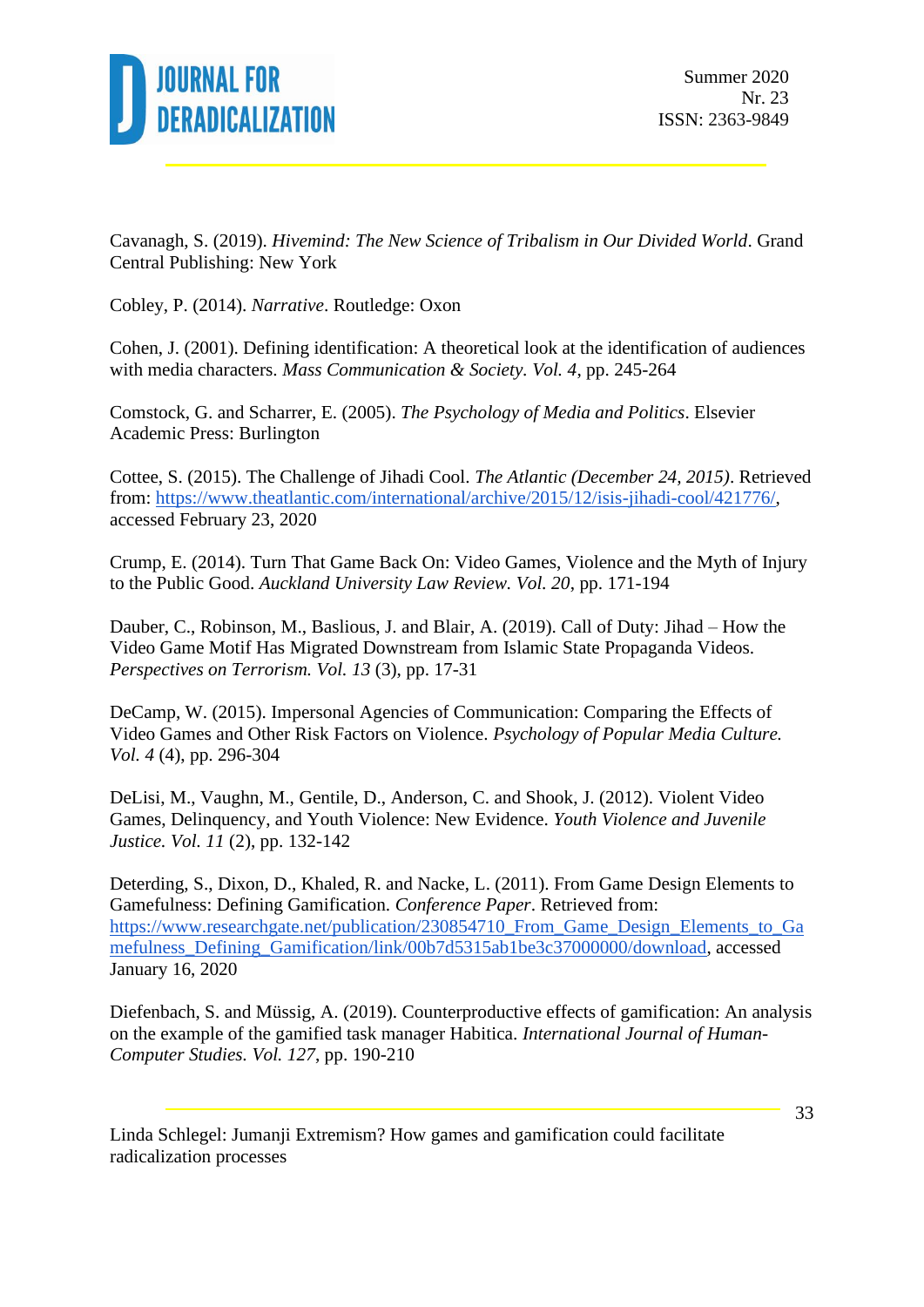

Die Welt (2018). "Ich habe mich schon mit neun Jahren mit Bombenbau beschäftigt". *Die Welt (April 5, 2018)*. Retrieved from: [https://www.welt.de/politik/ausland/article175194367/Weihnachtsmarkt-Ludwigshafen-Mit](https://www.welt.de/politik/ausland/article175194367/Weihnachtsmarkt-Ludwigshafen-Mit-neun-Jahren-mit-Bombenbau-beschaeftigt.html)[neun-Jahren-mit-Bombenbau-beschaeftigt.html,](https://www.welt.de/politik/ausland/article175194367/Weihnachtsmarkt-Ludwigshafen-Mit-neun-Jahren-mit-Bombenbau-beschaeftigt.html) accessed February 21, 2020

Dowsett, A. and Jackson, M. (2019). The effect of violence and competition within video games on aggression. *Computers in Human Behavior. Vol. 99*, pp. 22-27

Ducheneaut, N., Wen, M-H., Yee, N. and Wadley, G. (2009). Body and Mind: A Study of Avatar Personalization in Three Virtual Worlds. Retrieved from: [https://www.researchgate.net/publication/221516323\\_Body\\_and\\_mind\\_A\\_study\\_of\\_avatar\\_p](https://www.researchgate.net/publication/221516323_Body_and_mind_A_study_of_avatar_personalization_in_three_virtual_worlds) ersonalization in three virtual worlds, accessed February 23, 2020

Ebner, J. (2019). *Radikalisierungsmaschinen: Wie Extremisten die neuen Technologien nutzen und uns manipulieren*. Suhrkamp Nova: Berlin

Edwards, C. and Gribbon, L. (2013). Pathways to Violent Extremism in the Digital Era. The *RUSI Journal. Vol. 158* (5), pp. 40-47

Engelhardt, C., Bartholow, B., Kerr, G. and Bushman, B. (2011). This is your brain on violent video games: Neural desensitization to violence predicts increased aggression following violent video game exposure. *Journal of Experimental Social Psychology. Vol. 47*, pp. 1033- 1036

Evans, R. (2019). The El Paso Shooting and the Gamification of Terror. *Bellingcat (August 4, 2019)*. Retrieved from: [https://www.bellingcat.com/news/americas/2019/08/04/the-el-paso](https://www.bellingcat.com/news/americas/2019/08/04/the-el-paso-shooting-and-the-gamification-of-terror/)[shooting-and-the-gamification-of-terror/,](https://www.bellingcat.com/news/americas/2019/08/04/the-el-paso-shooting-and-the-gamification-of-terror/) accessed January 7, 2020

Ferguson, C. (2011). Video Games and Youth Violence: A Prospective Analysis in Adolescents. *Journal of Youth and Adolescence. Vol. 40* (4), pp. 377-391

Ferguson, C. (2015). Does Movie or Video Game Violence Predict Societal Violence? It Depends on What You Look at and When. *Journal of Communication. Vol. 65*, pp. 193-212

Ferguson, C. and Wang, C. (2019). Aggressive Video Games are Not a Risk Factor for Future Aggression in Youth: A Longitudinal Study. *Journal of Youth and Adolescence. Vol. 48* (8), pp. 1439-1451

FinancesOnline (2020). Number of Gamers Worldwide 2020: Demographics, Statistics, and Predictions. Retrieved from: [https://financesonline.com/number-of-gamers-worldwide/,](https://financesonline.com/number-of-gamers-worldwide/) accessed March 30, 2020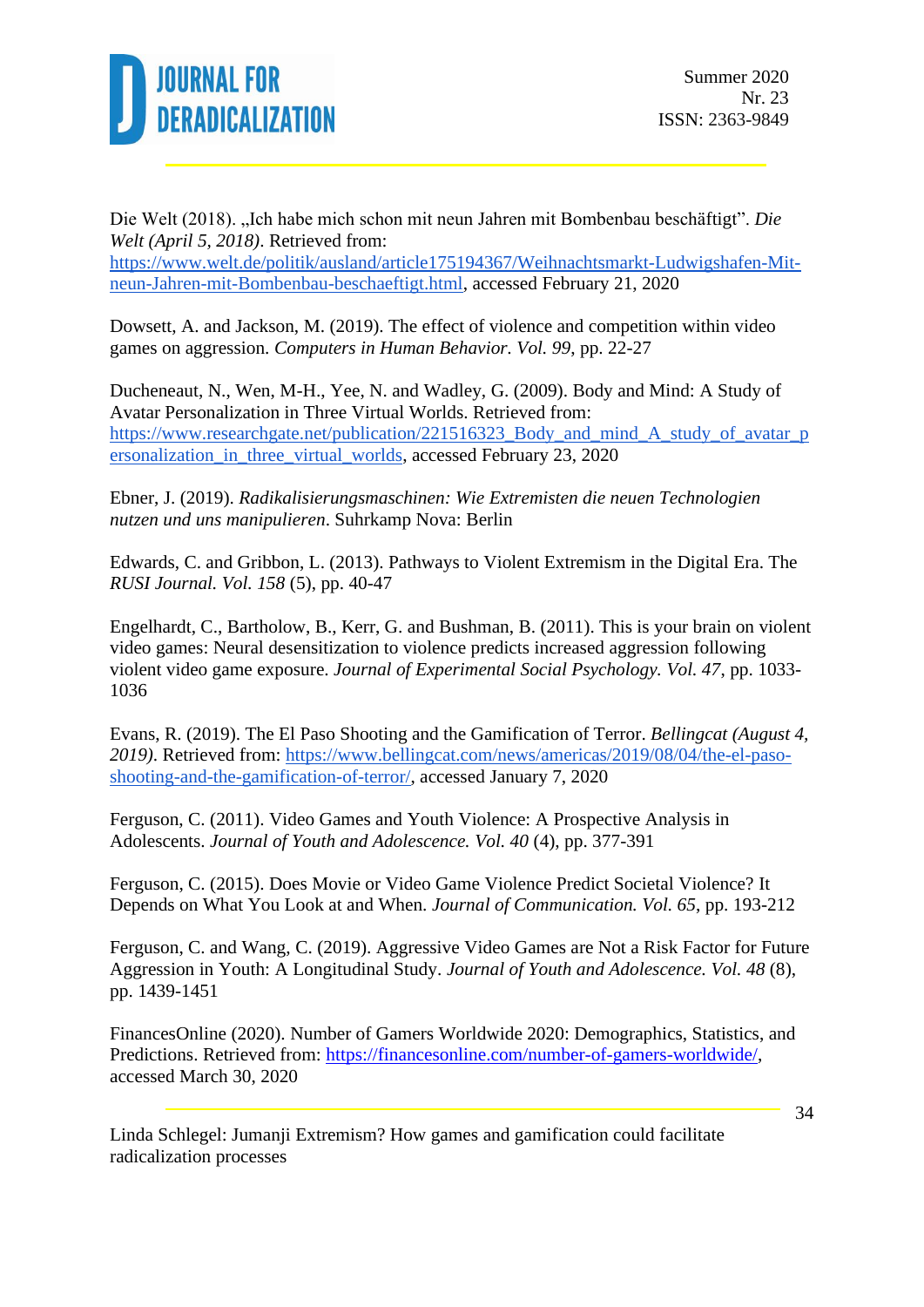

Fischer, P., Kastenmüller, A. and Greitemeyer, T. (2010). Media violence and the self: The impact of personalized gaming characters in aggressive video games on aggressive behavior. *Journal of Experimental Social Psychology. Vol. 46*, pp. 192-195

Fleming, N. (2014). Gamification: Is it game over?. *BBC Future (November 18, 2014)*. Retrieved from: [https://www.bbc.com/future/article/20121204-can-gaming-transform-your](https://www.bbc.com/future/article/20121204-can-gaming-transform-your-life)[life,](https://www.bbc.com/future/article/20121204-can-gaming-transform-your-life) accessed February 13, 2020

Fox, L. and Barnes, D. (2016). BoosterBuddy: Using Gamification as a Compensatory Strategy for Motivational Deficits. *Psychiatric Services. Vol. 67* (1), pp. 141-142

Funk, J., Buchman, D., Jenks, J. and Bechtholdt, H. (2003). Playing violent video games, desensitization, and moral evaluation in children. *Applied Developmental Psychology. Vol. 24*, pp. 413-436

Gill, P., Corner, E., Conway, M., Thornton, A., Bloom, M. and Horgan, J. (2017). Terrorist Use of the Internet by the Numbers. *Criminology & Public Policy. Vol. 16* (1), pp. 99-117

Gonzalez, C., Gomez, N., Navarro, V, Cairos, M., Quirce, C., Toledo, P. and Marreo-Gordillo, N. (2016). Learning healthy lifestyles through active videogames, motor ames and the gamification of educational activities. *Computers in Human Behavior. Vol. 55*, pp. 529- 551

Gramer, R. (2017). J Is For Jihad: How The Islamic State Indoctrinates Children With Math, Grammar, Tanks, and Guns. *Foreign Policy (February 16, 2017)*. Retrieved from: [https://foreignpolicy.com/2017/02/16/j-is-for-jihad-how-isis-indoctrinates-kids-with-math](https://foreignpolicy.com/2017/02/16/j-is-for-jihad-how-isis-indoctrinates-kids-with-math-grammar-tanks-and-guns/)[grammar-tanks-and-guns/,](https://foreignpolicy.com/2017/02/16/j-is-for-jihad-how-isis-indoctrinates-kids-with-math-grammar-tanks-and-guns/) accessed January 9, 2020

Greene, J. (2013). *Moral Tribes: Emotion, reason, and the gap between us and them*. Atlantic Books: London

Greitemeyer, T. (2014). Intense acts of violence during video game play make daily life aggression appear innocuous: A new mechanism why violent video games increase aggression. *Journal of Experimental Social Psychology. Vol. 50*, pp. 52-56

Grizzard, M., Tamborini, R., Sherry, J., Weber, R., Prabhu, S., Hahn, L. and Idzik, P. (2014). The Thrill Is Gone, but You Might Not Know: Habituation and Generalization of Biophysiological and Self-reported Arousal Responses to Video Games. *Communication Monographs. Vol. 82*, pp. 64-87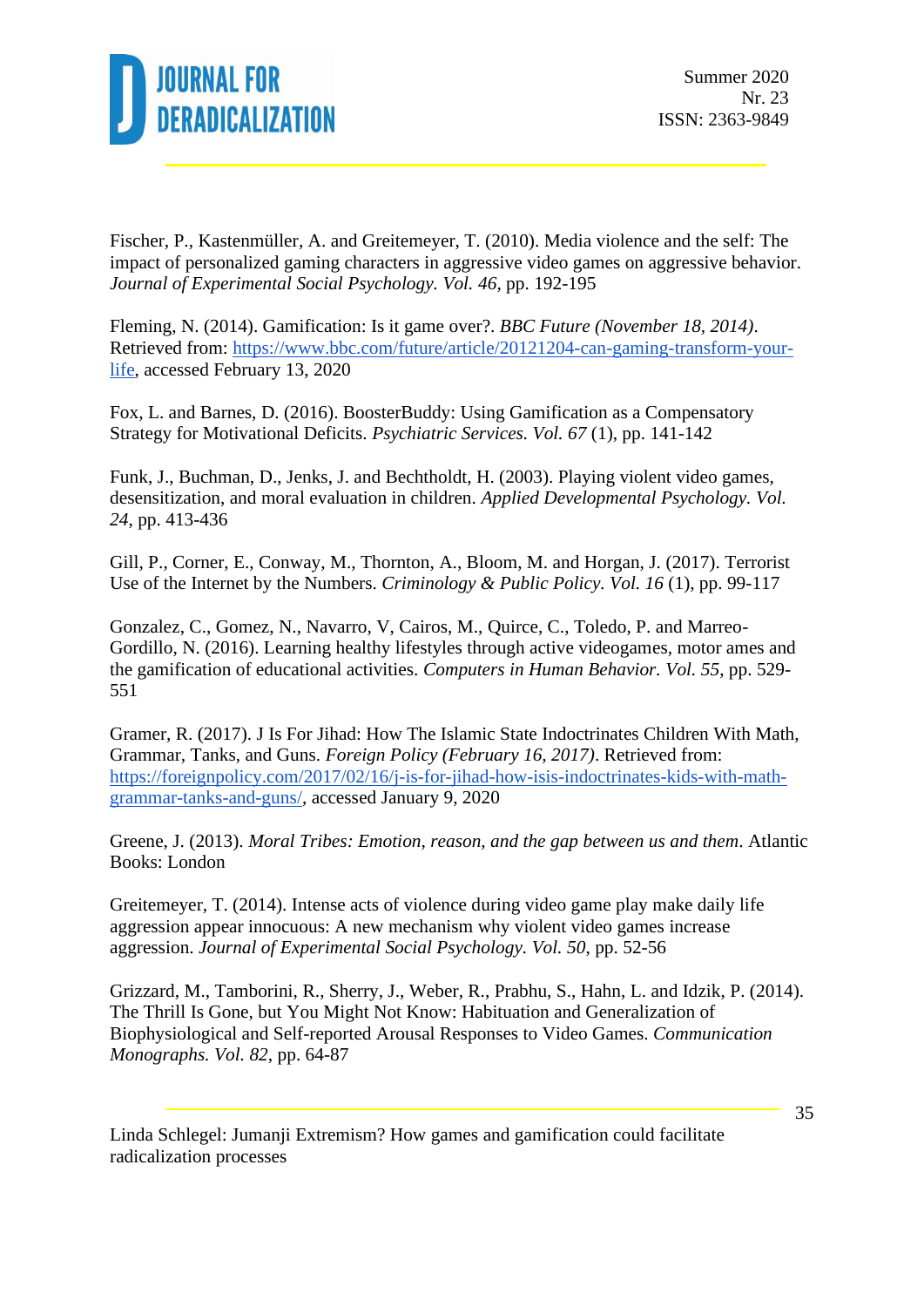

Gubagaras, M., Morales, N. Padilla, S. and Zamora, J. (2008). The Playground is Alive: Online Games and the Formation of a Virtual Subculture. *Plaridel. Vol. 5* (1), pp.63-88

Guegan, J., Moliner, P. and Buisine, S. (2015). Why are online games so self-involving: A social identity analysis of massively multiplayer online role-playing games. *European Journal of Social Psychology. Vol. 45*, pp. 349-355

Gunter, W. and Daly, K. (2012). Causal or spurious: Using propensity score matching to detangle the relationship between violent video games and violent behavior. *Computers in Human Behavior. Vol. 28*, pp. 1348-1355

Gustafsson, A., Katzeff, C. and Bang, M. (2010). Evaluation of a pervasive game for domestic energy engagement among teenagers. *Computers in Entertainment. Vol. 7* (4). Article No. 54

Hamari, J. and Koivisto, J. (2015). "Working out for likes": An empirical study on social influence in exercise gamification. *Computers in Human Behavior. Vol. 50*, pp. 333-347

Harrison, R., Drenten, J. and Pendarvis, N. (2017). Gamer Girls: Navigating a Subculture of Gender Inequality. *Consumer Culture Theory. Vol. 18*, pp.47-64

Hartmann, T., Krakowiak, K.M. and Tsay-Vogel, M. (2014). How Violent Video Games Communicate Violence: A Literature Review and Content Analysis of Moral Disengagement Factors. *Communication Monographs. Vol. 81* (3), pp. 310-332

Hegghammer, T. (2017). *Jihadi Culture: The Art and Social Practices of Militant Islamists*. Cambridge University Press: Cambridge

Hong, S. (2015). When Life Mattered: The Politics of the Real in Video Games' Reappropriation of History, Myth, and Ritual. *Games and Culture. Vol. 10* (1), pp. 35-56

Hsu, J. (2011). Terrorists Use Online Games To Recruit Future Jihadis. *NBC News (September 16, 2011)*. Retrieved from: [http://www.nbcnews.com/id/44551906/ns/technology\\_and\\_science-innovation/t/terrorists](http://www.nbcnews.com/id/44551906/ns/technology_and_science-innovation/t/terrorists-use-online-games-recruit-future-jihadis/#.Xf-ydUdKg2w)[use-online-games-recruit-future-jihadis/#.Xf-ydUdKg2w,](http://www.nbcnews.com/id/44551906/ns/technology_and_science-innovation/t/terrorists-use-online-games-recruit-future-jihadis/#.Xf-ydUdKg2w) accessed February 12, 2020

Ilan, J. and Sandberg, S. (2019). How 'gangsters' become jihadists: Bourdieu, criminology and the crime-terrorism nexus. *European Journal of Criminology. Vol. 16* (3), pp. 278-294

Ingram, H. (2017). An Analysis of Inspire and Dabiq: Lessons from AQAP and Islamic State's Propaganda War. *Studies in Conflict & Terrorism. Vol. 40* (5), pp. 1-19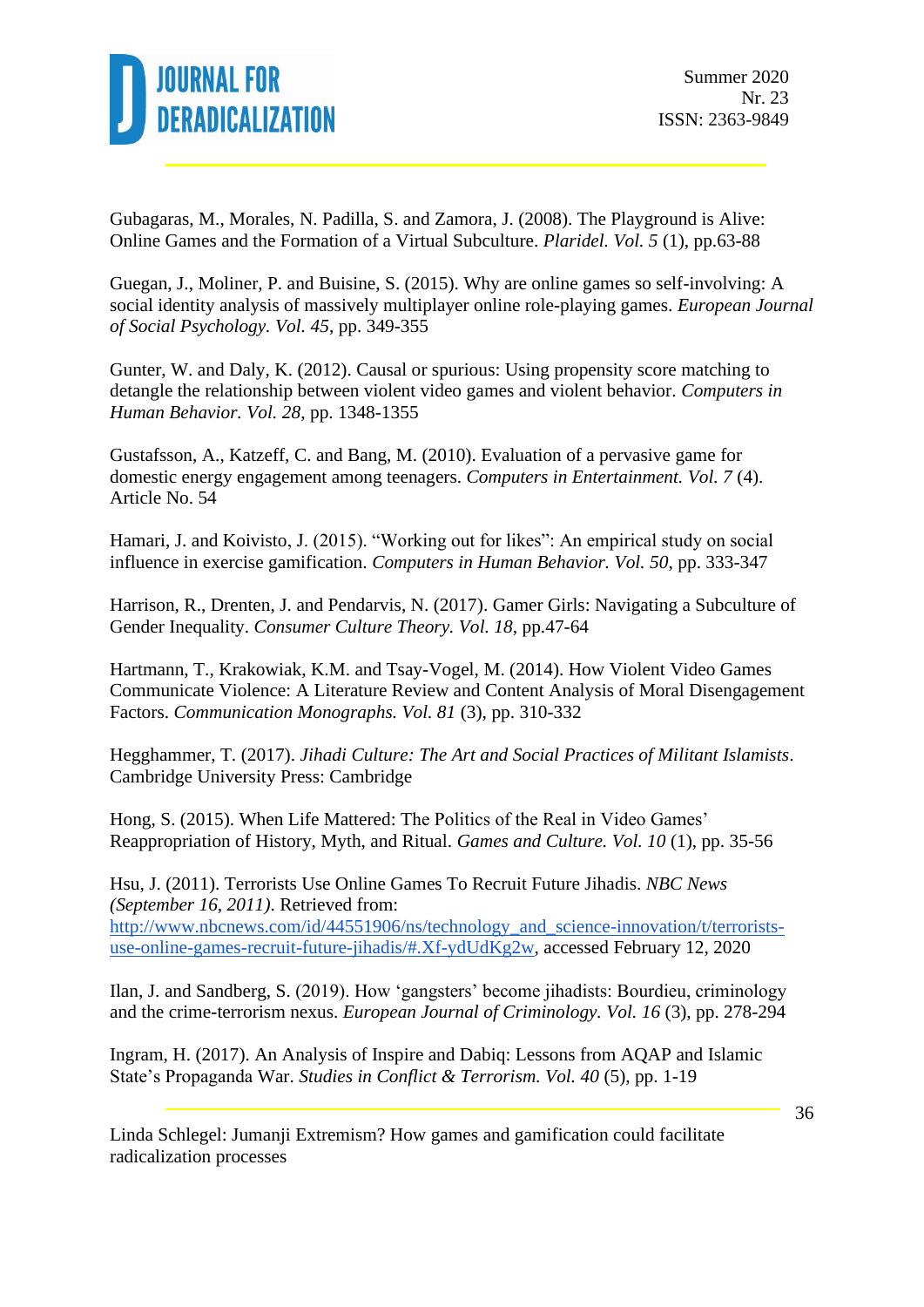

Jagust, T., Boticki, I. and So, H-J. (2018). Examining competitive, collaborative and adaptive gamification in young learners' math learning. *Computers & Education. Vol. 125*, pp. 444- 457

Jenson, J., Taylor, N., de Castell, S. and Dilouya, B. (2015). Playing With Our Selves: Multiplicity and Identity in Online Gaming. *Feminist Media Studies. Vol. 15* (5), pp. 860-879

Kaati, L., Omer, E., Prucha, N. and Shrestha, A. (2015). Detecting Multipliers of Jihadism on Twitter. Retrieved from: [https://www.foi.se/download/18.7fd35d7f166c56ebe0b1000c/1542623725677/Detecting](https://www.foi.se/download/18.7fd35d7f166c56ebe0b1000c/1542623725677/Detecting-multipliers-of-jihadism_FOI-S--5656--SE.pdf)[multipliers-of-jihadism\\_FOI-S--5656--SE.pdf,](https://www.foi.se/download/18.7fd35d7f166c56ebe0b1000c/1542623725677/Detecting-multipliers-of-jihadism_FOI-S--5656--SE.pdf) accessed February 23, 2020

Kang, J. (2014). ISIS's Call of Duty. *The New Yorker (September 18, 2014)*. Retrieved from: [https://www.newyorker.com/tech/annals-of-technology/isis-video-game,](https://www.newyorker.com/tech/annals-of-technology/isis-video-game) accessed February 14, 2020

Khosrokhavar, F. (2017). *Radicalization: Why Some People Choose the Path of Violence*. The New Press: New York

Kingsley, T. and Grabner-Hagen, M. (2015). Gamification: Questing to integrate content knowledge, literacy, and 21st-century learning. *Journal of Adolescent & Adult Literacy. Vol. 59* (1), pp.51-61

Klimmt, C., Hefner, D. E. and Vorderer, P. (2009). The video game experience as "true" identification: A theory of enjoyable alterations of players' self-perception. *Communication Theory. Vol. 19*, pp. 351-373

Koehler, D. (2014). The Radical Online: Individual Radicalization Processes and the Role of the Internet. *Journal for Deradicalization, Winter (2014/15)*, pp. 116-134

Koivisto, J. and Hamari, J. (2014). Demographic differences in perceived benefits from gamification. *Computers in Human Behavior. Vol. 35*, pp. 179-188

Kolvraa, C. (2019). Embodying 'the Nordic race': imaginaries of Viking heritage in the online communications of the Nordic Resistance Movement. *Patterns of Prejudice. Vol. 53* (3), pp. 270-284

Koomen, W. and van der Pligt, J. (2017). *The Psychology of Radicalization and Terrorism.* Routledge: Oxon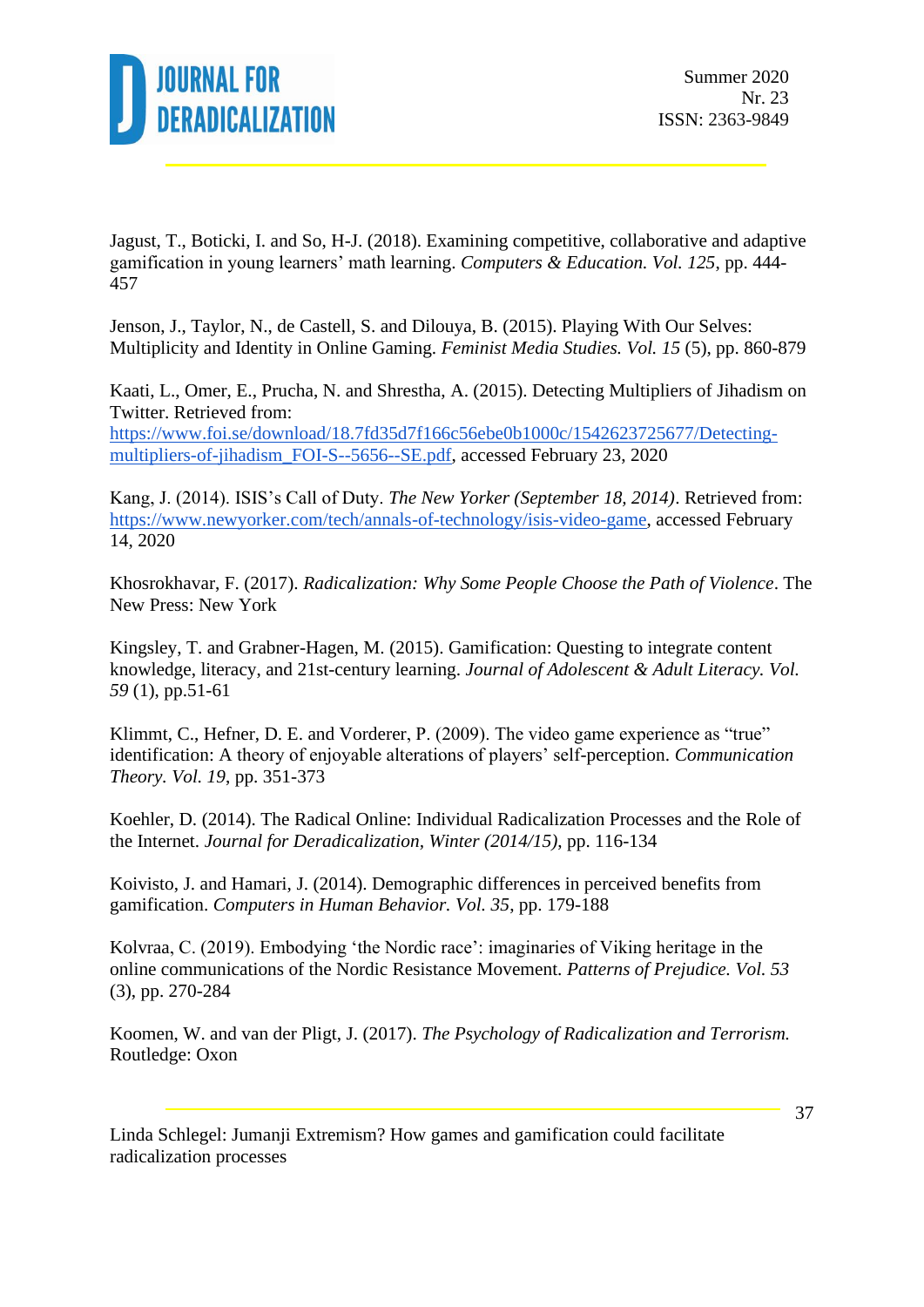

Kruglanski, A., Bélanger, J. and Gunaratna, R. (2019). *The Three Pillars of Radicalization: Needs, Narratives, and Networks*. Oxford University Press: New York

Lakomy, M. (2019). Let's Play a Video Game: Jihadi Propaganda in the World of Electronic Entertainment. *Studies in Conflict & Terrorism. Vol. 42* (4), pp. 383-406

Lang, J. (2020). The limited importance of dehumanization in collective violence. *Current Opinion in Psychology. Vol. 35*, pp.17-20

Lin, J-H. (2013). Identification Matters: A Moderated Mediation Model of Media Interactivity, Character Identification, and Video Game Violence on Aggression. *Journal of Communication. Vol. 63*, pp. 682-702

Mackintosh, E. and Mezzofiore, G. (2019). How the extreme-right gamified terror. *CNN (October 10, 2019)*. Retrieved from: [https://edition.cnn.com/2019/10/10/europe/germany](https://edition.cnn.com/2019/10/10/europe/germany-synagogue-attack-extremism-gamified-grm-intl/index.html)[synagogue-attack-extremism-gamified-grm-intl/index.html,](https://edition.cnn.com/2019/10/10/europe/germany-synagogue-attack-extremism-gamified-grm-intl/index.html) accessed February 23, 2020

Macklin, G. (2019). The Christchurch Attacks: Livestream Terror in the Viral Video Age. *CTC Sentinel. Vol. 23* (6), pp. 18-29

Malinverni, L., Mora-Guiard, J., Padillo, V., Valero, L., Hervas, A. and Pares, N. (2017). An inclusive design approach for developing video games for children with Autism Spectrum Disorder. *Computers in Human Behavior. Vol. 71*, pp. 535-549

McDonald, K. (2018). *Radicalization*. Polity Press: Cambridge

McGonigal, J. (2011). *Reality is Broken: Why Games Make Us Better and How They Can Change the World*. Penguin Press: New York

McNicol, S. (2016). Responding to Concerns About Online Radicalization in the U.K. Schools Through a Radicalization Critical Digital Literacy Approach. *Computers in the Schools. Vol. 33* (4), pp. 227-238

Meikle, A. and Wade, J-P. (2015). A New Approach to Subculture: Gaming as a Substantial Subculture of Consumption. *Alternation. Vol. 22* (2), pp. 107-128

Mekler, E., Brühlmann, F., Tuch, A. and Opwis, K. (2017). Towards understanding the effects of individual gamification elements on intrinsic motivation and performance. *Computers in Human Behavior. Vol. 71*, pp. 525-534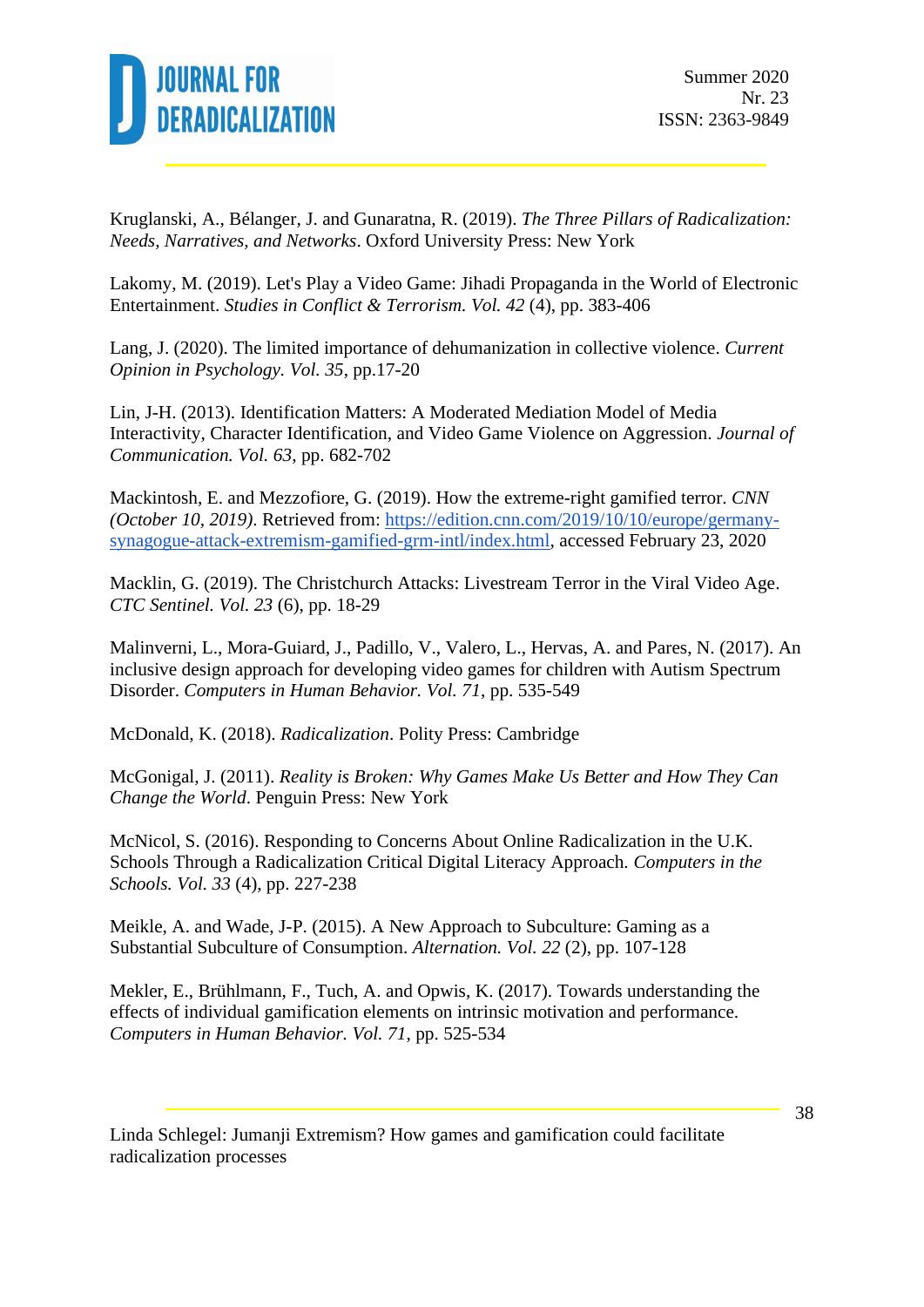

Meleagrou-Hitchens, A. and Kaderbhai, N. (2017). Research Perspectives on Online Radicalisation: A Literature Review 2006-2016. Retrieved from: [http://icsr.info/2017/05/icsr](http://icsr.info/2017/05/icsr-vox-pol-paper-research-perspectives-online-radicalisation-literature-review-2006-2016/)[vox-pol-paper-research-perspectives-online-radicalisation-literature-review-2006-2016/,](http://icsr.info/2017/05/icsr-vox-pol-paper-research-perspectives-online-radicalisation-literature-review-2006-2016/) accessed January 18, 2020

Mitchell, R., Schuster, L. and Jin, H. (2020). Gamification and the impact of extrinsic motivation on needs satisfaction: Making work fun?. *Journal of Business Research. Vol. 106*, pp. 323-330

Mukimbiri, J. (2005). The Seven Stages of the Rwandan Genocide. *Journal of International Criminal Justice. Vol. 3*, pp. 823-836

Mullins, J. and Sabherwal, R. (2020). Gamification: A cognitive-emotional view. *Journal of Business Research. Vol. 106*, pp. 304-314

Musawi, M. (2010). Cheering for Osama: How jihadists use internet discussion forums. *Quilliam Foundation*. Retrieved from: [http://www.media-diversity.org/en/additional](http://www.media-diversity.org/en/additional-files/cheering-for-osama.pdf)[files/cheering-for-osama.pdf,](http://www.media-diversity.org/en/additional-files/cheering-for-osama.pdf) accessed January 7, 2020

Nauroth, P., Gollwitzer, M., Bender, J. and Rothmund, T. (2014). Gamers against science: The case of the violent video games debate. *European Journal of Social Psychology. Vol. 44*, pp. 104-116

Ostovar, A. (2017). "The Visual Culture of Jihad". in Hegghammer, T. (edt). *Jihadi Culture: The Art and Social Practices of Militant Islamists*. Cambridge University Press: Cambridge, pp. 82-107

Pariser, E. (2011). *The filter bubble: What the Internet is hiding from you*. Penguin: London

Picart, C. (2015). "Jihad Cool/Jihad Chic": The Roles of the Internet and Imagined Relations in the Self-Radicalization of Colleen LaRose (Jihad Jane). *Societies. Vol. 5*, pp. 354-383

Pidd, H. (2012). Anders Breivik 'trained' for shooting attacks by playing Call of Duty. *The Guardian (April 19,2012)*. Retrieved from:

[https://www.theguardian.com/world/2012/apr/19/anders-breivik-call-of-duty,](https://www.theguardian.com/world/2012/apr/19/anders-breivik-call-of-duty) accessed February 23, 2020

Pieslak, J. (2017). "A Musicological Perspective on Jihadi *anashid*". In Hegghammer, T. (edt). *Jihadi Culture: The Art and Social Practices of Militant Islamists*. Cambridge University Press: Cambridge, pp. 63-81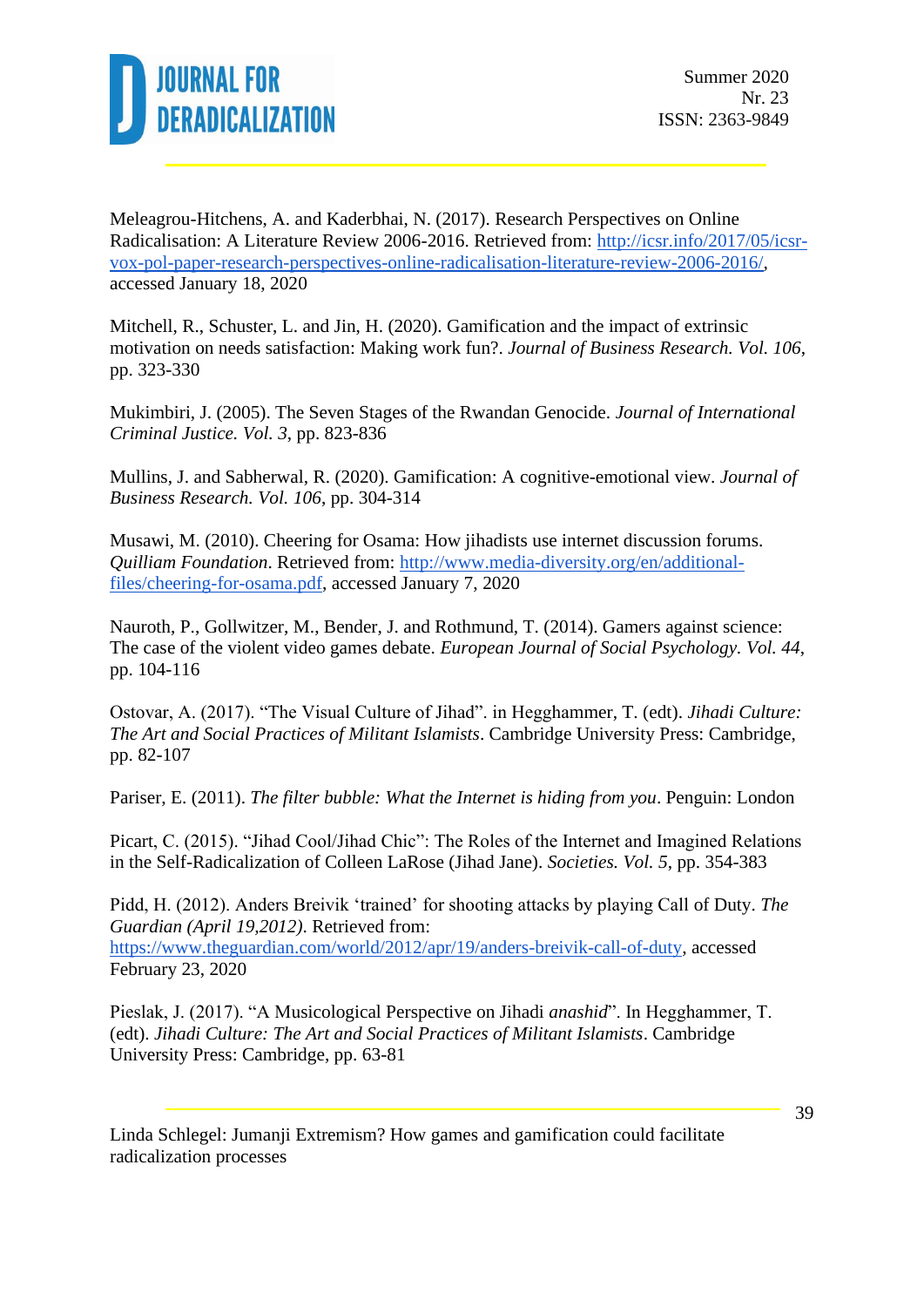

Pilkington, E. (2015). Life as a drone operator: 'Ever step on ants and never give it another thought?'. *The Guardian (November 19, 2015)*. Retrieved from: [https://www.theguardian.com/world/2015/nov/18/life-as-a-drone-pilot-creech-air-force-base](https://www.theguardian.com/world/2015/nov/18/life-as-a-drone-pilot-creech-air-force-base-nevada)[nevada,](https://www.theguardian.com/world/2015/nov/18/life-as-a-drone-pilot-creech-air-force-base-nevada) accessed January 19, 2020

Prensky, M. (2001). Digital Natives, Digital Immigrants. Retrieved from: [https://www.marcprensky.com/writing/Prensky%20-](https://www.marcprensky.com/writing/Prensky%20-%20Digital%20Natives,%20Digital%20Immigrants%20-%20Part1.pdf) [%20Digital%20Natives,%20Digital%20Immigrants%20-%20Part1.pdf,](https://www.marcprensky.com/writing/Prensky%20-%20Digital%20Natives,%20Digital%20Immigrants%20-%20Part1.pdf) accessed March 28, 2020

Prince, J. D. (2013). Gamification. *Journal of Electronic Resources in Medical Libraries. Vol. 10* (3), pp. 162-169

Prinz, M. (2017). "Patriot Peer" als Mischung zwischen Tinder und Pokemon Go. *Belltower News (February 28, 2017)*. Retrieved from: [https://www.belltower.news/heimatliebe-im-app](https://www.belltower.news/heimatliebe-im-app-store-patriot-peer-als-mischung-aus-tinder-und-pokemon-go-43312/)[store-patriot-peer-als-mischung-aus-tinder-und-pokemon-go-43312/,](https://www.belltower.news/heimatliebe-im-app-store-patriot-peer-als-mischung-aus-tinder-und-pokemon-go-43312/) accessed January 6, 2020

Przybylski, A., Ryan, R. and Rigby, C.S. (2009). The Motivating Role of Violence in Video Games. *Personality and Social Psychology Bulletin. Vol. 35* (2), pp. 243-259

Pugliese, J. (2016). Drone casino mimesis: Telewarfare and civil militarization. *Journal of Sociology. Vol. 52* (3), pp. 500-521

Quandt, T., Grueninger, H. and Wimmer, J. (2009). The Gray Haired Gaming Generation: Findings From an Explorative Interview Study on Older Computer Gamers. *Games and Culture. Vol. 4* (1), pp. 27-46

Rapp, A. (2017). Designing interactive systems though a game lens: An ethnographic approach. *Computers in Human Behavior. Vol. 71*, pp. 455-468

Reed, A., Whittaker, J., Votta, F. and Looney, S. (2019). Radical Filter Bubbles: Social Media Personalization Algorithms and Extremist Content. Retrieved from: [https://rusi.org/sites/default/files/20190726\\_grntt\\_paper\\_08\\_0.pdf,](https://rusi.org/sites/default/files/20190726_grntt_paper_08_0.pdf) accessed January 15, 2020

Robinson, N. (2012). Video Games and Violence: Legislating on the "Politics of Confusion'. *The Political Quarterly. Vol. 83* (2), pp. 414-423

Robson, K., Plangger, K., Kietzmann, J., McCarthy, I. and Pitt, L. (2015). Is it all a game? Understanding the principles of gamification. *Business Horizons. Vol. 58*, pp. 411-420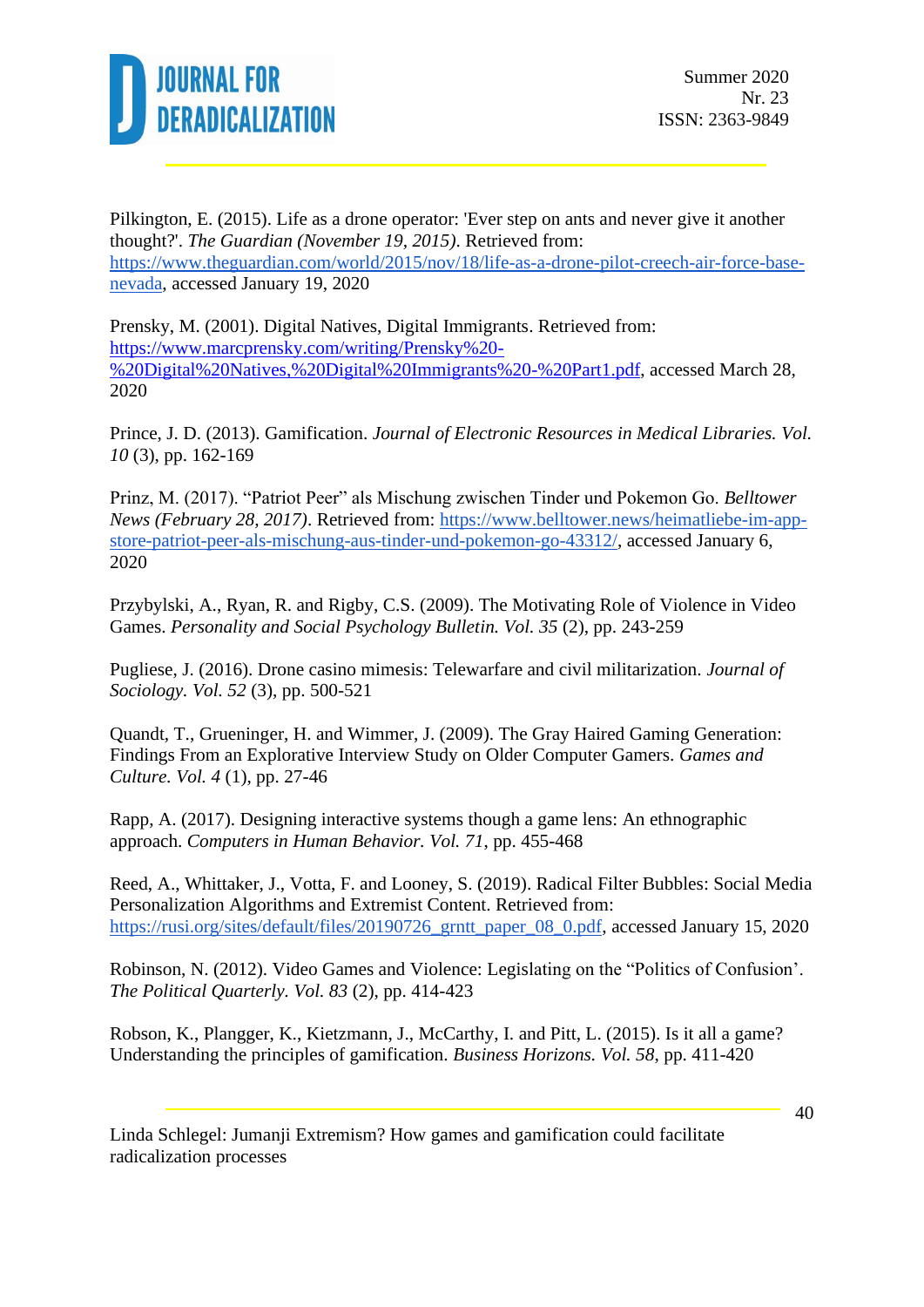

Robson, K., Plangger, K., Kietzmann, J., McCarthy, I. and Pitt, L. (2016). Game on: Engaging customers and employees through gamification. *Business Horizons. Vol. 59*, pp. 29- 36

Röhle, T. (2014). Gamification. *POP: Kultur und Kritik. Vol. 5*, pp. 61-64

Rose, S. (2018). 'Holy Defence': Hezbollah issues call of duty to video gamers. *Middle East Eye (March 1, 2018)*. Retrieved from: [https://www.middleeasteye.net/news/holy-defence](https://www.middleeasteye.net/news/holy-defence-hezbollah-issues-call-duty-video-gamers)[hezbollah-issues-call-duty-video-gamers,](https://www.middleeasteye.net/news/holy-defence-hezbollah-issues-call-duty-video-gamers) accessed March 8, 2020

Sageman, M. (2004) *Understanding Terror Networks*. Philadelphia: University of Pennsylvania Press

Sageman, M. (2008) *Leaderless Jihad: Terror Networks in the Twenty-First Century*. Philadelphia: University of Pennsylvania Press

Sailer, M., Hense, J., Mayr, S. and Mandl, H. (2017). How gamification motivates: An experimental study of the effects of specific game design elements on psychological need satisfaction. *Computers in Human Behavior. Vol. 69*, pp. 371-380

Sardarnia, K. and Safizadeh, R. (2017). The Internet and Its Potentials for Networking and Identity Seeking: A Study on ISIS. *Terrorism and Political Violence*. DOI: 10.1080/09546553.2017.1341877

Scaife, L. (2017). *Social Networks as the New Frontier of Terrorism: #Terror*. Routledge: Oxon

Schlegel, L. (2017). Digital natives and online identity construction: How does the internet facilitate radicalization?. *Wissenschaft & Sicherheit Online*. Retrieved from: [https://www.sicherheitspolitik.de/fileadmin/user\\_upload/WiSi-](https://www.sicherheitspolitik.de/fileadmin/user_upload/WiSi-Online/WiSi_Online_2_2017.pdf)[Online/WiSi\\_Online\\_2\\_2017.pdf,](https://www.sicherheitspolitik.de/fileadmin/user_upload/WiSi-Online/WiSi_Online_2_2017.pdf) accessed February 23, 2020

Schlegel, L. (2018). Playing Jihad: The gamification of radicalization. *The Defense Post (July 5, 2018)*. Retrieved from: [https://thedefensepost.com/2018/07/05/gamification-of](https://thedefensepost.com/2018/07/05/gamification-of-radicalization-opinion/)[radicalization-opinion/,](https://thedefensepost.com/2018/07/05/gamification-of-radicalization-opinion/) accessed February 11, 2020

Schlegel, L. (2019). "Yes I can": What is the role of perceived self-efficacy in violent onlineradicalization processes of 'homegrown' terrorists?. *Dynamics of Asymmetric Conflict*. DOI: [10.1080/17467586.2019.1700539](https://doi.org/10.1080/17467586.2019.1700539)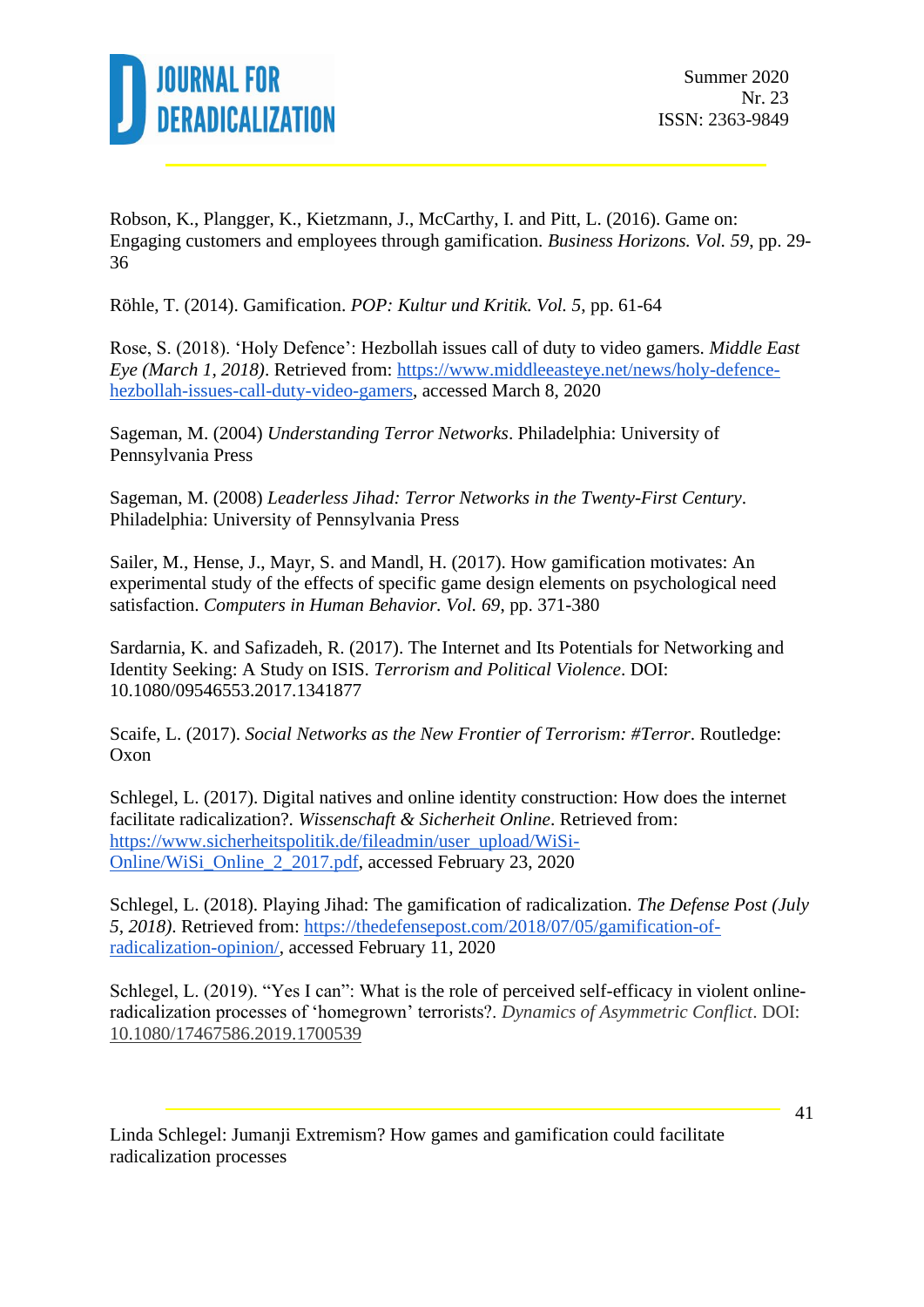

Sjöblom, M. and Hamari, J. (2017). Why do people watch each other play video games? An empirical study on the motivations of Twitch users. *Computers in Human Behavior. Vol. 75*, pp. 985-996

Stenersen, A. (2017). "A History of Jihadi Cinematography". in Hegghammer, T. (edt). *Jihadi Culture: The Art and Social Practices of Militant Islamists*. Cambridge University Press: Cambridge, pp. 108-127

Thurrott, P. (2001). Microsoft Flight Simulator in Terrorist Controversy. *ITPro Today (September 16, 2001)*. Retrieved from: [https://www.itprotoday.com/windows-78/microsoft](https://www.itprotoday.com/windows-78/microsoft-flight-simulator-terrorist-controversy)[flight-simulator-terrorist-controversy,](https://www.itprotoday.com/windows-78/microsoft-flight-simulator-terrorist-controversy) accessed January 27, 2020

von Behr, I., Reding, A., Edwards, C. and Gribbon, L. (2013). Radicalisation in the Digital Era: The Use of the Internet in 15 Cases of Terrorism and Extremism. *RAND*. Retrieved from: [https://www.rand.org/pubs/research\\_reports/RR453.readonline.html,](https://www.rand.org/pubs/research_reports/RR453.readonline.html) accessed February 18, 2020

van Roy, R. and Zaman, B. (2019). Unravelling the ambivalent motivational power of gamification: A basic psychological needs perspective. *International Journal of Human-Computer Studies. Vol. 127*, pp. 38-50

Wagner, R. (2012). First-person shooter religion: Algorithmic Culture and Inter-Religious Encounter. *CrossCurrents. Vol. 62* (2), pp. 181-203

Weimann, G. (2010). Terror on Facebook, Twitter, and Youtube. *Brown Journal of World Affairs. Vol. 16* (2), pp. 45-54

Weimann, G. (2016). "Why do terrorists migrate to social media?". in Aly, A., Macdonald, St., Jarvis, L. and Chen, T. (eds). *Violent Extremism Online: New perspectives on terrorism and the Internet*. Routledge: Oxon, pp. 45-64

Windsor, L. (2018). The Language of Radicalization: Female Internet Recruitment to Participation in ISIS Activities, Terrorism and Political Violence, DOI: [10.1080/09546553.2017.1385457](https://doi.org/10.1080/09546553.2017.1385457)

Winter, C. (2015). The Virtual Caliphate: Understanding Islamic State's Propaganda Strategy. *The Quilliam Foundation*. Retrieved from: [https://www.stratcomcoe.org/charlie-winter](https://www.stratcomcoe.org/charlie-winter-virtual-caliphate-understanding-islamic-states-propaganda-strategy)[virtual-caliphate-understanding-islamic-states-propaganda-strategy,](https://www.stratcomcoe.org/charlie-winter-virtual-caliphate-understanding-islamic-states-propaganda-strategy) accessed February 23, 2020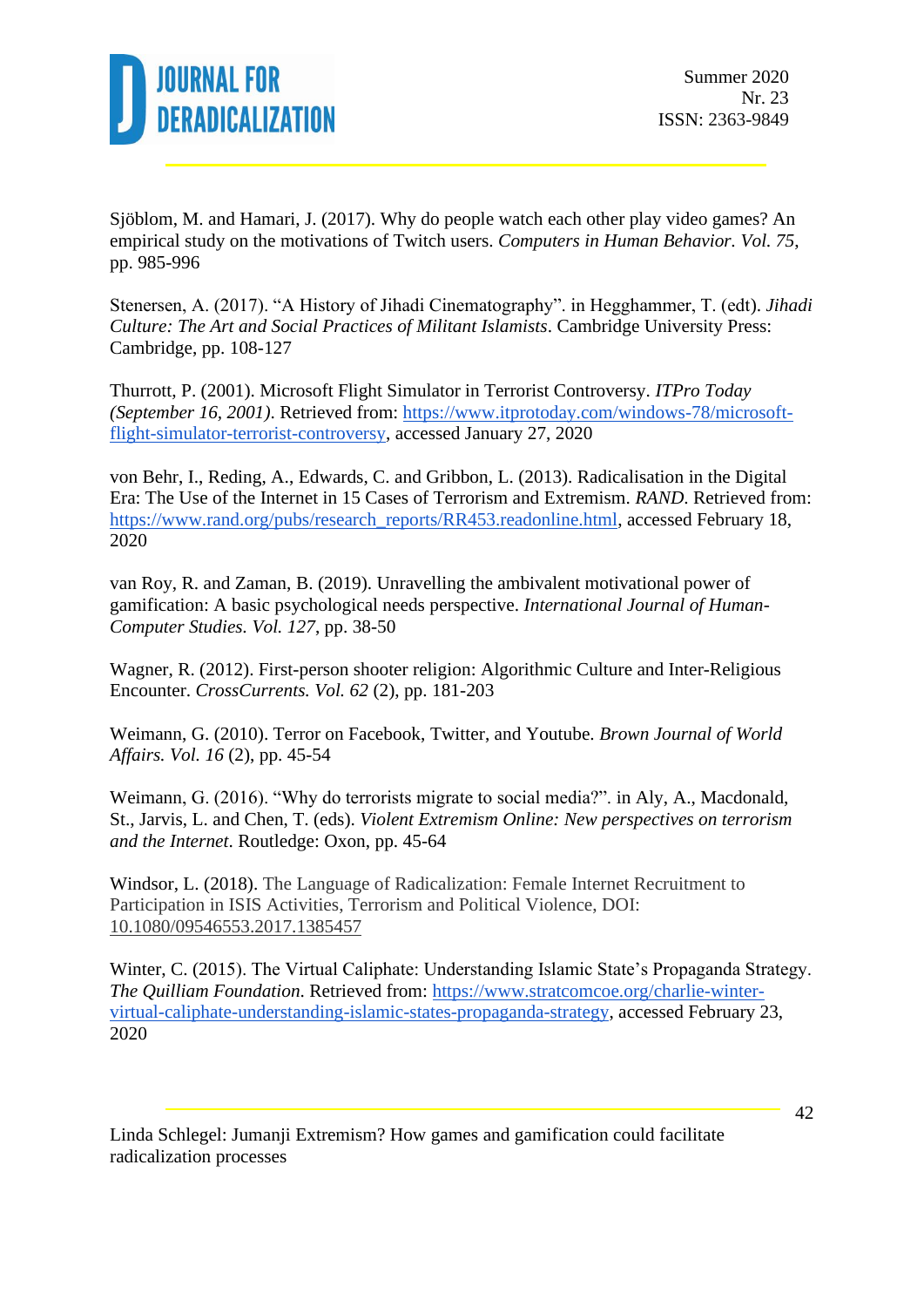

Winter, C. (2016). Special Report: An integrated approach to Islamic State recruitment. *Australian Strategic Policy Institute*. Retrieved from: [https://css.ethz.ch/content/dam/ethz/special-interest/gess/cis/center-for-securities](https://css.ethz.ch/content/dam/ethz/special-interest/gess/cis/center-for-securities-studies/resources/docs/An%20integrated%20approach%20to%20Islamic%20State%20recruitmen.pdf)[studies/resources/docs/An%20integrated%20approach%20to%20Islamic%20State%20recruit](https://css.ethz.ch/content/dam/ethz/special-interest/gess/cis/center-for-securities-studies/resources/docs/An%20integrated%20approach%20to%20Islamic%20State%20recruitmen.pdf) [men.pdf,](https://css.ethz.ch/content/dam/ethz/special-interest/gess/cis/center-for-securities-studies/resources/docs/An%20integrated%20approach%20to%20Islamic%20State%20recruitmen.pdf) accessed February 23, 2020

Wolock, E. (2004). Violence in video games. *Young Consumers. Vol. 5* (3), pp. 53-58